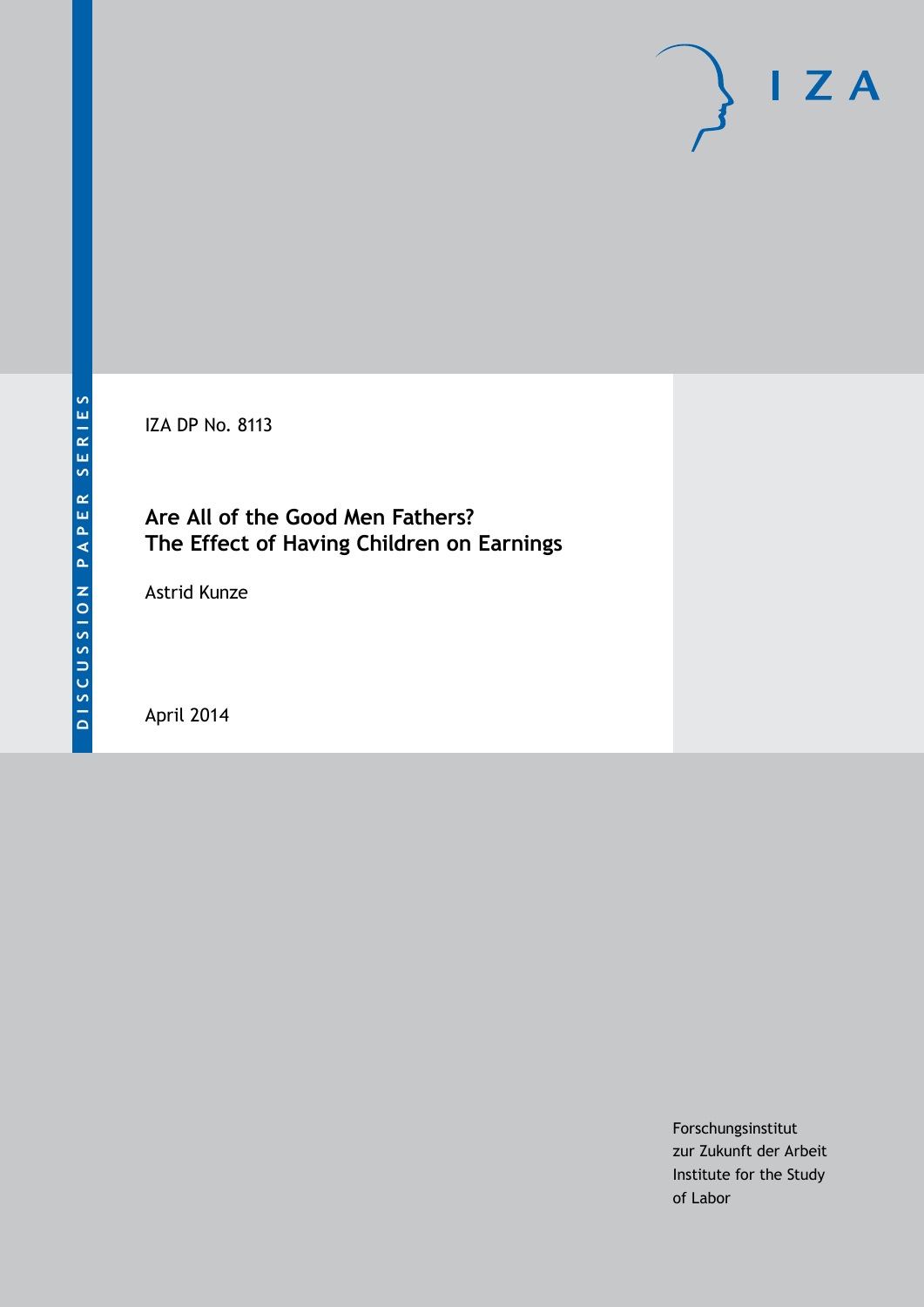# **Are All of the Good Men Fathers? The Effect of Having Children on Earnings**

### **Astrid Kunze**

*NHH Norwegian School of Economics and IZA*

### Discussion Paper No. 8113 April 2014

IZA

P.O. Box 7240 53072 Bonn **Germany** 

Phone: +49-228-3894-0 Fax: +49-228-3894-180 E-mail: [iza@iza.org](mailto:iza@iza.org)

Any opinions expressed here are those of the author(s) and not those of IZA. Research published in this series may include views on policy, but the institute itself takes no institutional policy positions. The IZA research network is committed to the IZA Guiding Principles of Research Integrity.

The Institute for the Study of Labor (IZA) in Bonn is a local and virtual international research center and a place of communication between science, politics and business. IZA is an independent nonprofit organization supported by Deutsche Post Foundation. The center is associated with the University of Bonn and offers a stimulating research environment through its international network, workshops and conferences, data service, project support, research visits and doctoral program. IZA engages in (i) original and internationally competitive research in all fields of labor economics, (ii) development of policy concepts, and (iii) dissemination of research results and concepts to the interested public.

<span id="page-1-0"></span>IZA Discussion Papers often represent preliminary work and are circulated to encourage discussion. Citation of such a paper should account for its provisional character. A revised version may be available directly from the author.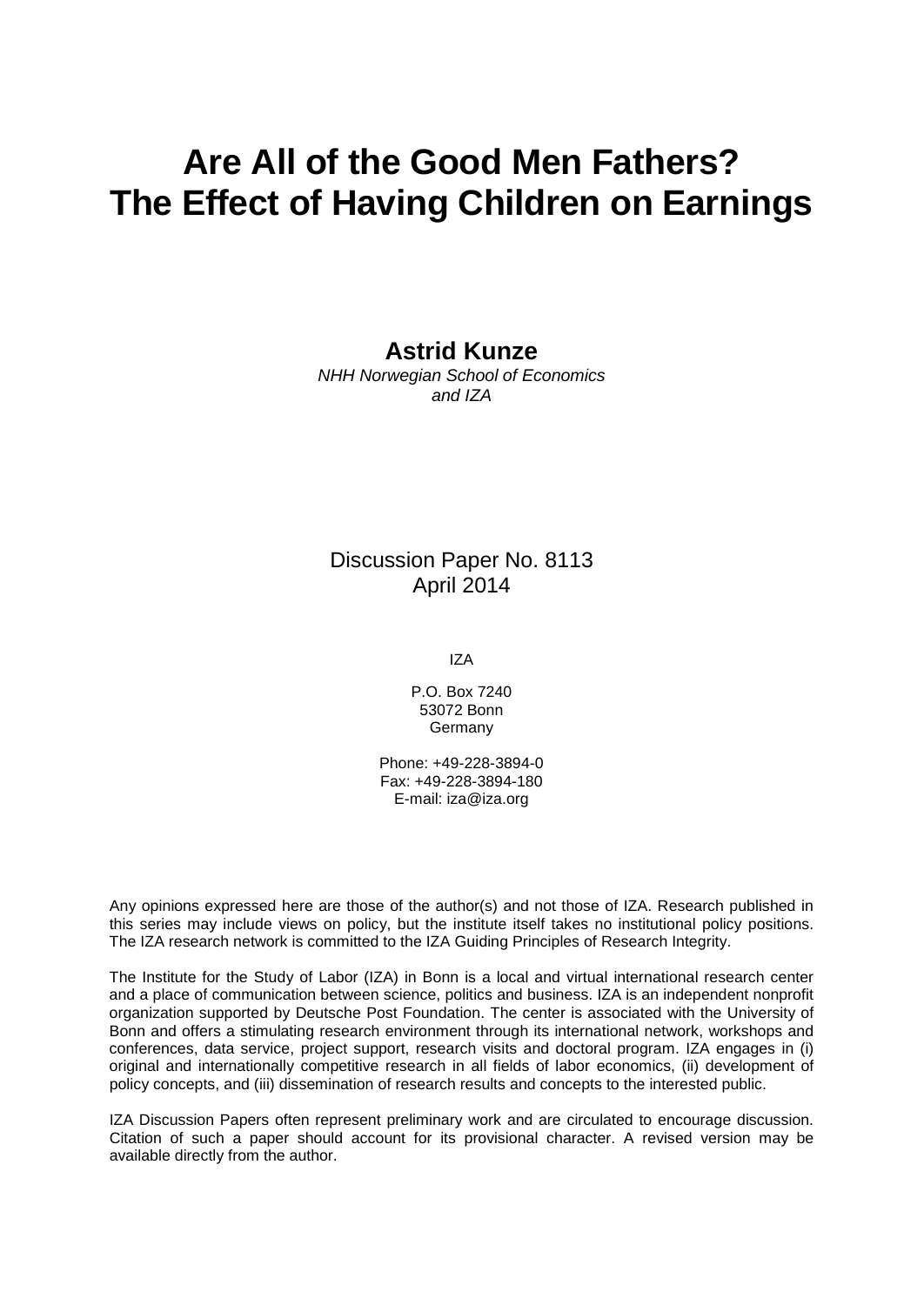IZA Discussion Paper No. 8113 April 2014

# **ABSTRACT**

## **Are All of the Good Men Fathers? The Effect of Having Children on Earnings[\\*](#page-1-0)**

This study reconsiders the empirical question of whether men's earnings increase because of children. Large Norwegian register data are used for brother and twin pairs who are followed over their life cycle from their first entry into the labour market. The data permit family-fixed effects to be modeled in various ways, as well as observing earnings growth before and after having children. The simple conditional correlation between children and earnings is positive. When only variation from between-sibling differences is used, the earnings effect post entry into first-fatherhood declines. The effect becomes small and non-significant when we use twins.

JEL Classification: J220, J240, J310, J130, J160

Keywords: children, earnings, men, siblings, twins

Corresponding author:

Astrid Kunze NHH Norwegian School of Economics Helleveien 30 5045 Bergen **Norway** E-mail: [Astrid.Kunze@nhh.no](mailto:Astrid.Kunze@nhh.no)

For comments on previous versions of the paper I would like to thank Shelly Lundberg, Oddbjørn Raaum, Bernt Bratsberg, Simen Markussen, Kjell Salvanes, FrankWindmeijer, Mette Ejrnæs, Michael Burda, Ken Troske, John Ermisch, Arnaud Chevalier and Amalia Miller for their comments, as well as participants at seminars at the ELE Workshop on Family Economics, NHH, University of Bergen, University of Freiburg, University of Mannheim, ISER (Essex), ESOP (Oslo), SOLE (Chicago), RAND (Washington D.C.), University of Copenhagen, Frisch Center, University of Aarhus, RWI Essen, University of Hamburg, University of Cologne and ZEW.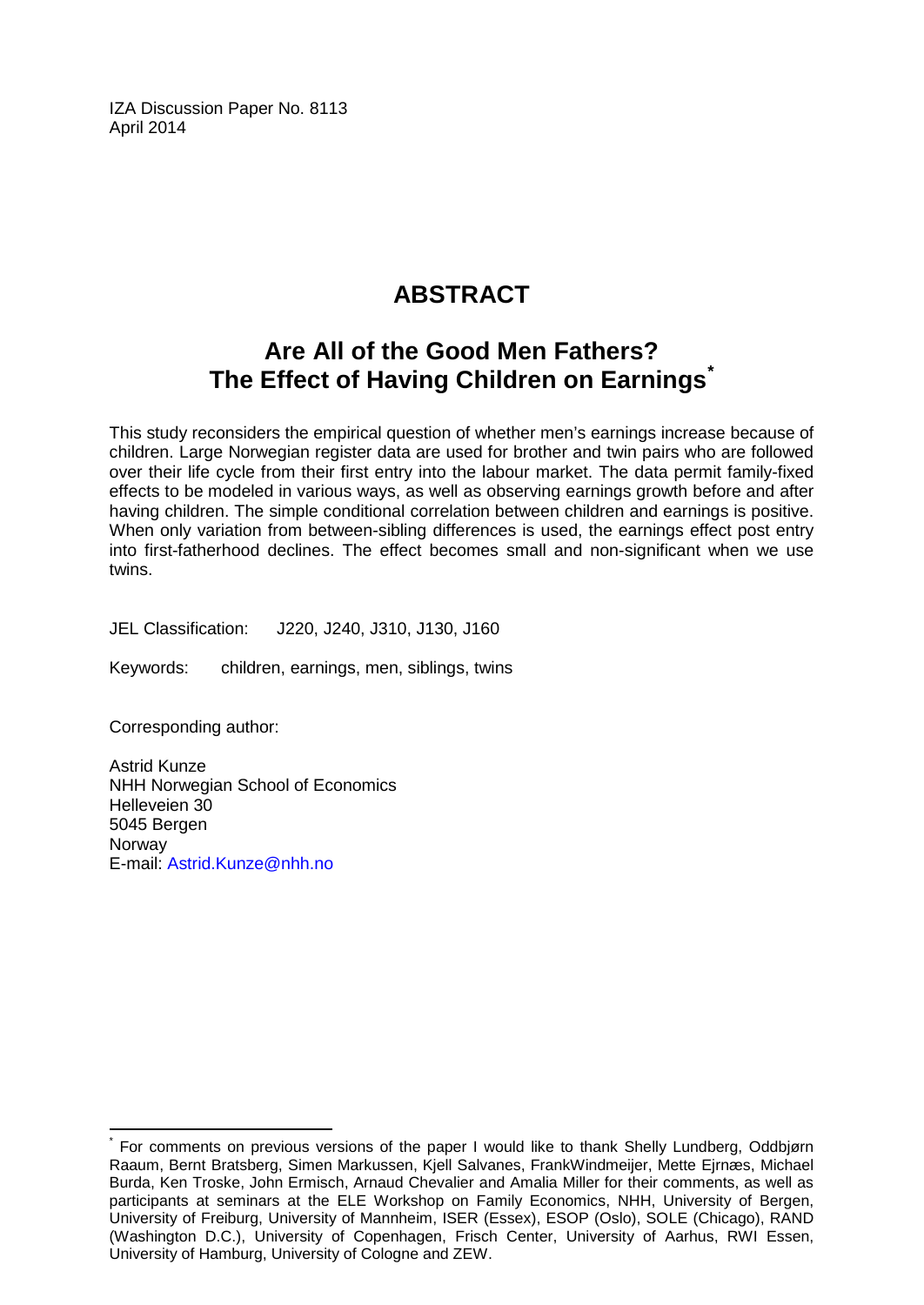## **1 Introduction**

Women traditionally take greater responsibility for rearing children, with many articles having shown that women's earnings drop when they have children. Part of this drop captures decreased labour supply post childbirth, through periods of leave or reduced hours of work, as well as the depreciation of human capital during leave periods. The unexplained drop that studies in this literature find even after controlling for many productivity-related factors is consistent with several explanations; for example, compensating wage differentials if mothers trade more family friendly working conditions for wages after childbirth.<sup>1</sup> Evidence on men's earnings and children is scarce, and the general finding is that men's earnings increase after having children. This seems a paradox in light of the standard economic explanations applied in the literature on women. Traditionally, fathers do not adjust their labour supply to care for their children<sup>2</sup> and therefore we would not expect an effect of children. Hence, this finding questions either standard economic explanations or previous empirical findings.

This study contributes new empirical evidence concerning the effect of children on men's earnings, using register data on Norway on large samples of brothers and twins who are followed over most of their life cycle. We estimate flexible log earnings regressions where the unobserved heterogeneity component is common to brothers. The main result is that when we use variation from the comparison of men's earnings to their twin brothers, the effect of children is not significantly different from zero; the point estimate is  $+2$  per cent per year. This is the mean effect post entry into first fatherhood.

<sup>&</sup>lt;sup>1</sup>Other explanations are reduced work effort (Becker, 1985) and employer discrimination. For empirical studies, see e.g. Bertrand, et al. 2010, Waldfogel (1998), Joshi et al. (1999), and Anderson, et al. (2002), Gupta and Smith (2002).

<sup>&</sup>lt;sup>2</sup>Although this statement is (still) true, the Nordic countries are exceptions, having introduced a paternity leave quota, Norway in 1993, that has led to some fathers taking 1-4 months of leave during the first year after the birth of the child. Nonetheless, virtually all fathers work full-time.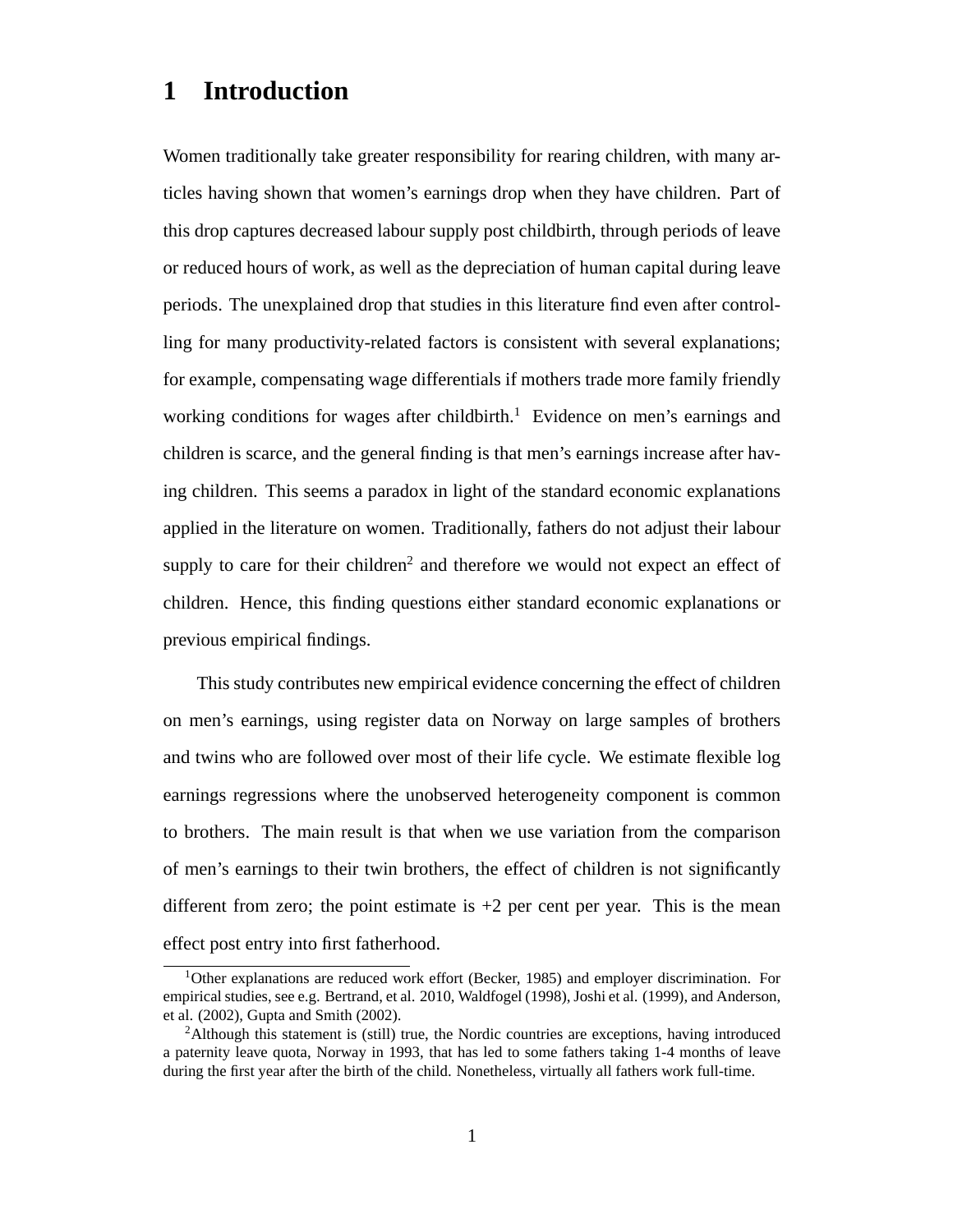It is important to understand the costs and gains from having children because they are directly related to the demand for children, as well as the design of policies. Examples are divorce settlements and pension schemes that compensate mothers for time out of work due to caring for their own children. Costs through labour adjustments related to children are understood as an important contributor to the gender wage gap<sup>3</sup>, which policy makers try to diminish. Fathers have also attracted increasing interest in this debate, because we can observe from the data that men have increased their weight on family values (see e.g. Goldin 2006), as well as their involvement in child care.

It is complicated to interpret correlations of children and earnings as a causal effect of children because parenthood might be endogenous with respect to earnings or correlated with unobserved factors. Credible instrumental variables that can address these potential problems are difficult to find for fertility. IV has been applied to estimate the earnings effect of the increase in number of children from two to three (Angrist and Evans, 1998), teenage pregnancy (Hotz et al., 2005), and delay of motherhood (Miller, 2011). A caveat of these estimates is that effects at particular parity may not be generalizable to other parities. The most common approach in the literature has been to apply fixed-effects estimation exploiting longitudinal panel data following individuals over time.

In this study, we follow this literature but apply an alternative approach to estimate the mean effect of children on earnings. We compare men's outcomes to those of their brothers or twin brothers over the most important part of their life cycle and before and after entry into fatherhood. We estimate the effect of first entry into fatherhood, allowing the effect to be non-linear. The variation identifying the effect of children comes from pairs of brothers where one becomes a father and the other

<sup>&</sup>lt;sup>3</sup>Statistics show that unadjusted male-female earnings differentials still remain significant, between 15 and 23 percent, and have remained surprisingly stable in many countries over recent decades. Blau and Kahn (2006) show the slowing down of convergence for the U.S. in the 1990s. For an international overview, see Tijdens and Van Klaveren (2012).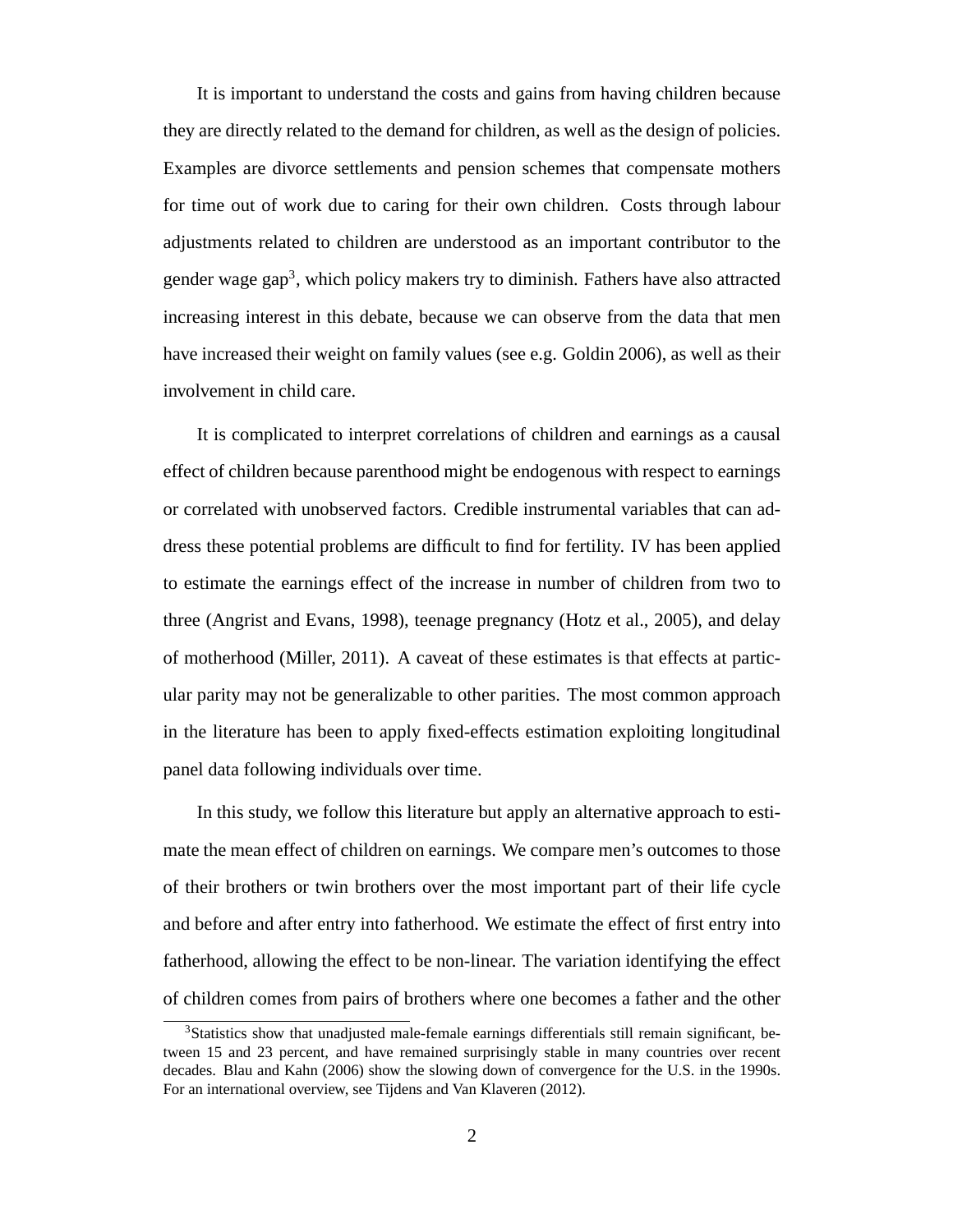never does. While this exercise is in itself interesting, it also potentially addresses some problems in this literature. We exploit that brothers are genetically more similar than randomly selected men from the population and hence the comparison of earnings, holding standard characteristics constant, reduces the heterogeneity problem. We estimate various family fixed factor models that also control for the age differences between brothers, to account for more heterogeneity in family background. Heterogeneity in family background within families may capture nurture effects, such as parenting skills. Using twins offers the advantage that we directly control for family fixed factors, time fixed factors and individual fixed factors. Furthermore, we extend existing earnings models in this literature by controlling for the fact that men who remain childless and men who become fathers-at-some-point may be on different earnings paths from first entry into the labour market; that is when we compare the earnings paths of childless men to those of fathers-at-somepoint even before they enter fatherhood.

To implement the approach we use a large, high quality Norwegian registry data set of the population of brothers and twins born during the period 1955 to 1965 and followed until 2005. Core to our study is that we observe complete employment and earnings histories from first entry into the labour market. This also includes the complete timing of births histories for every individual in the population, employment and earnings before and after childbirths and the link to match brothers. These data offer several advantages over previous studies. The literature on the effect of children on earnings has relied on much smaller samples, mostly, from survey data that do not permit to follow every worker over the complete life cycle in the labour market, observe exact timing of births and complete fertility, and match siblings. Related to our approach, Simonsen and Skipper (2010) exploit Danish data on a sample of twins in 2006, but they estimate more restricted models than we do and cannot distinguish childless men from not yet fathers. They find a significant wage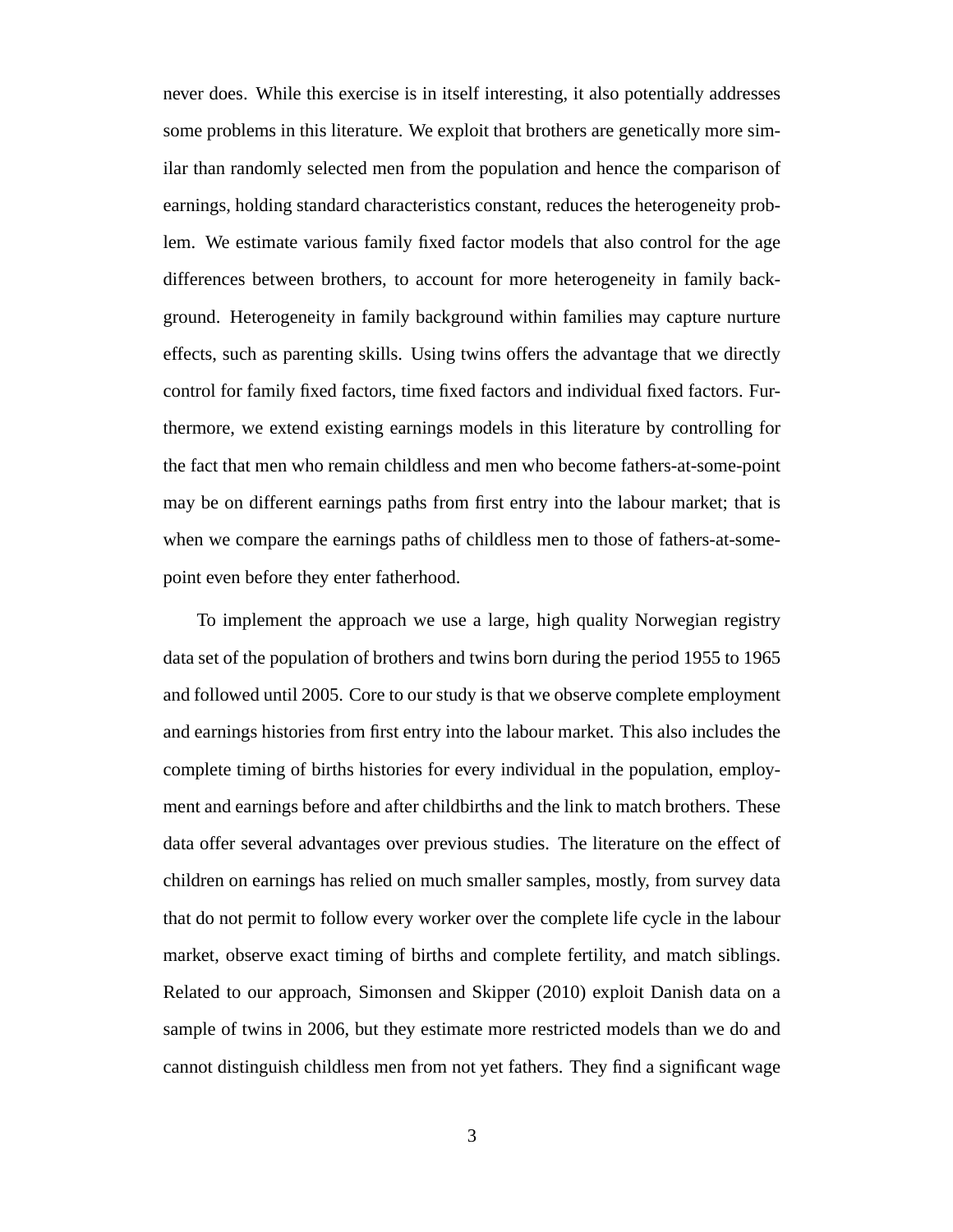premium for men. Neumark and Korenman (1994) analyzed the effect of children on earnings using a relatively small sample of sisters from the NLS for the early 1980s. They did not analyze men. Our approach is also related to studies that exploit genetically identical twins to estimate the marriage premium (Antonovics and Town, 2004; Krashinsky, 2004). In this literature samples are often small and a much discussed problem is attenuation bias because of measurement error in survey data (Bound and Solon, 1999). Therefore, the data we use have an advantage since register data contain process collected information and a large number of individuals.

The remainder of the paper is organized as follows. Section 2 provides an overview of why children may have an effect on earnings for men. Section 3 presents background on the Norwegian labour market and institutions, and the description of the data and summary statistics. Section 4 outlines the empirical framework. Section 5 presents the empirical results. This is followed by the discussion of the empirical approach and a summary of the main results. Section 6 concludes.

## **2 Men's earnings and having children**

It is complicated to interpret empirical correlations of children and earnings as a causal effect of children, because parenthood may be endogenous with respect to earnings or correlated with unobserved fixed factors. Human capital theory would predict no effect in the periods post becoming a father since, as the data show, men do not typically take time off to care for children and tend to work full-time for most of their working lives.<sup>4</sup>

<sup>&</sup>lt;sup>4</sup>In general, male labor force participation rates in industrialized countries have declined since the 1970s, while the work pattern whereby men work full-time has remained unchanged (see Blundell and McCurdy, 1999). Studies using U.S. time-use data have shown that time allocation between leisure and work has changed somewhat, with more hours allocated towards leisure.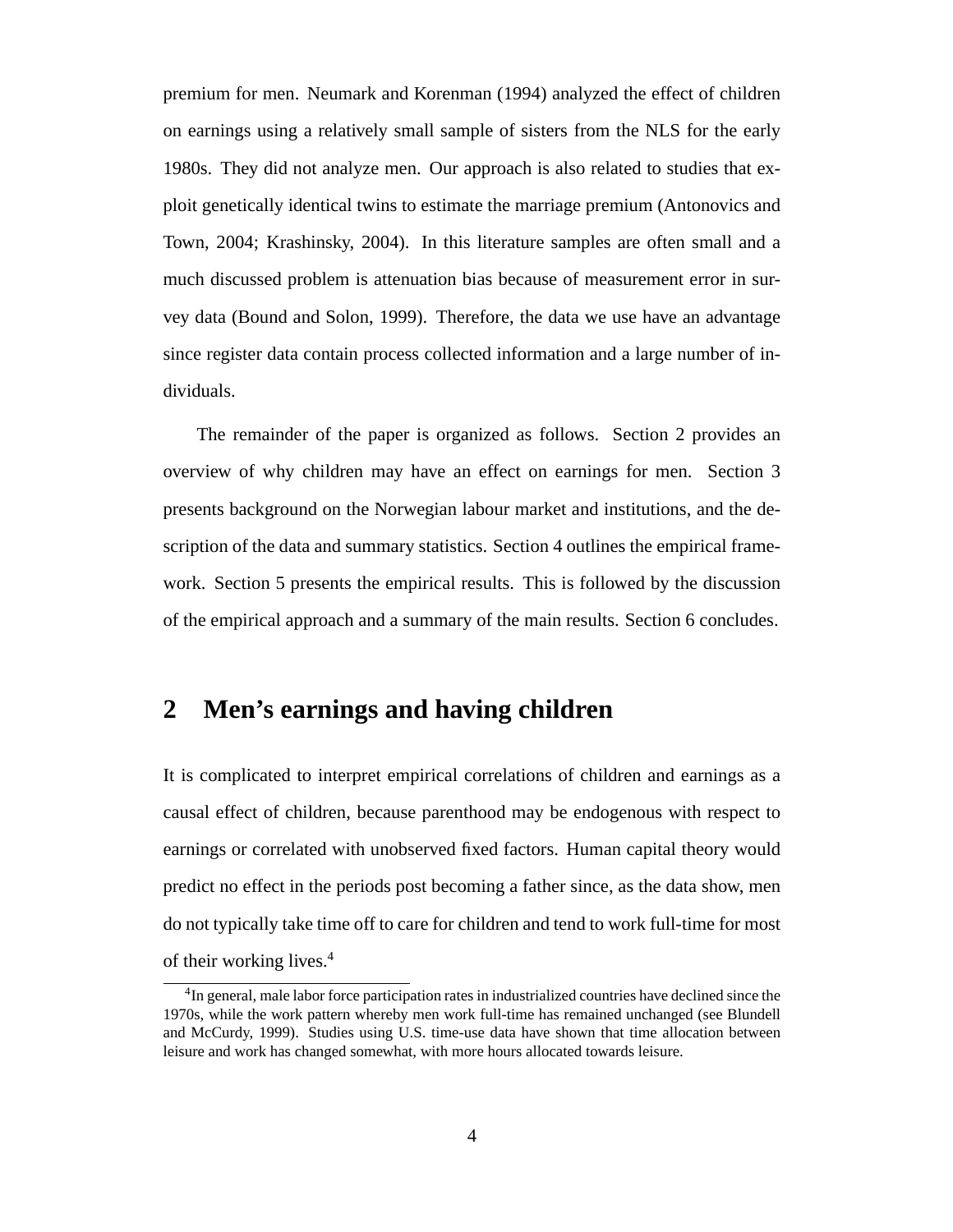Given that husbands' and wives' labor market outcomes are interdependent, we would expect the reallocation of mothers' time and effort after childbirth from market to home to be accompanied by some labor market response among fathers. Two explanations discussed in the literature suggest that there is a causal effect of children for men. If the mothers specialize more in home production, this can lead to an increased specialization of fathers in market production, particularly, if mothers also take over other household activities previously conducted by the partner because of economies of scale effects. An earnings increase can also be caused by preferential treatment by employers of fathers, or positive discrimination. For the U.S., studies have shown that part of the child premium is related to increased hours of work (Pencavel, 1986; Lundberg and Rose, 2002).

A third explanation is that earnings advantages of men with children compared to childless men may capture decisions made earlier in life related to the plan to become a father. This explanation suggests that the correlation between children and earnings is due to omitted variable bias. If men expect to make gains in the labour market after child birth, then it is optimal for them to already more invest into their career before they become fathers. There are several potential reasons for why initial earnings and returns to experience may be relatively higher for men who become fathers at some point. For instance, the planning of the timing of births could contribute to the observed patterns (Bergstrom and Schoeni, 1996). Moreover, men who plan to become partners may also self-select into higher-track occupations (Gould, 2008).

A related question is whether cohabitation or marriage even before actually becoming a father explains the relatively higher earnings growth of fathers-at-somepoint (Peters and Siow, 2002).<sup>5</sup> One hypothesis is that marriage itself leads to

<sup>5</sup>Studies of the marriage premium in male wages provide little insight into the effect of having children, since either the effect of having children is not separately reported (Korenmark and Neuman, 1991; Gray, 1997), or is reported to be insignificant (Loh, 1996).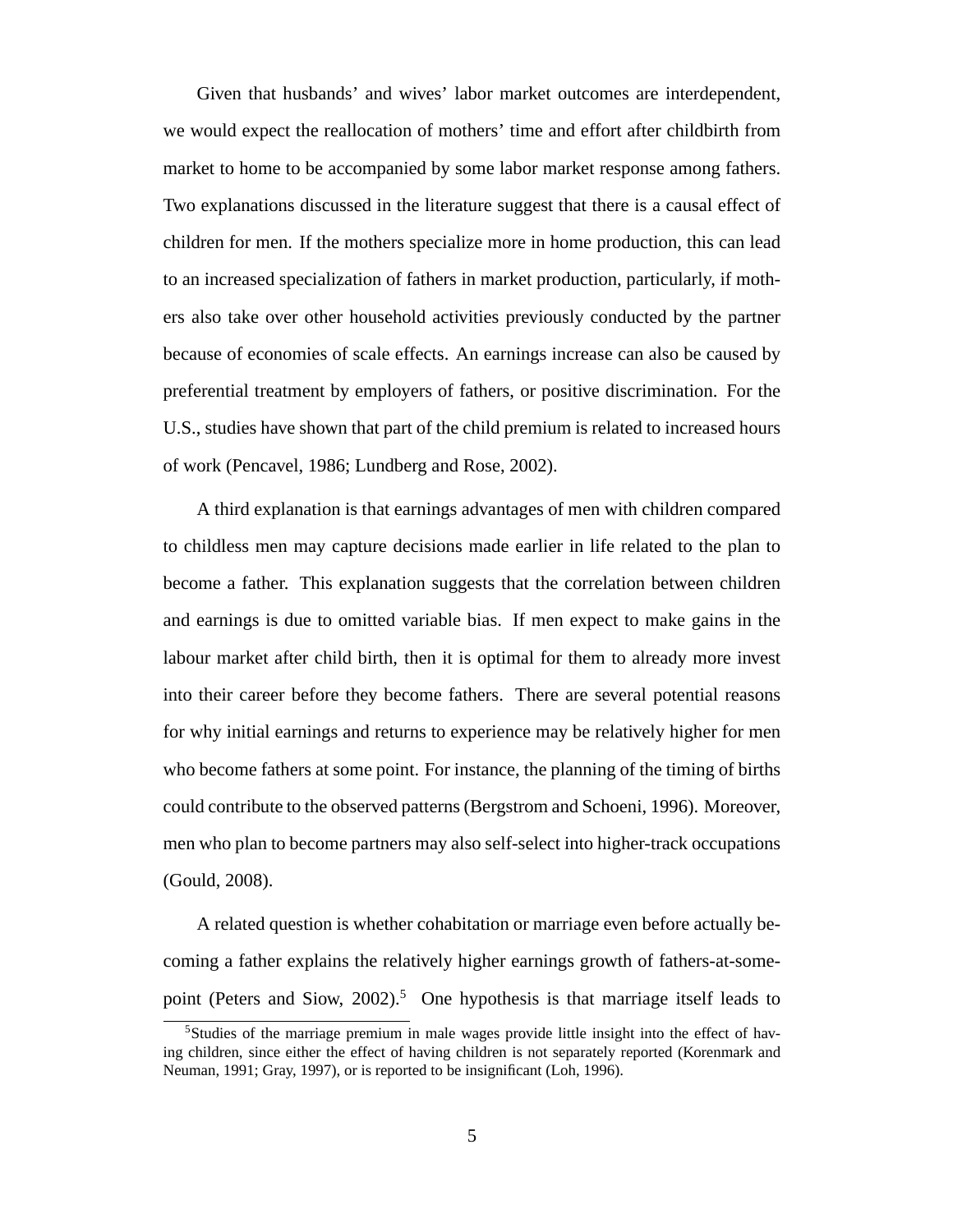gender-specific household specialization, whereby men specialize more in market work and women in home production. An alternative hypothesis is that men with relatively high productivity-related skills are more likely to marry. A large group of international studies has shown that married men earn between 10 and 40 per cent more than comparable single men (Korenman and Neumark, 1991; Ginther et al., 2001). However, the precise nature of the effects remains unclear. Time-use data offers little support for the specialization hypothesis (Hersch and Stratton, 2000). Time-use data suggests that gender-specific household specialization is not related to cohabitation or marriage, but rather to the presence of children and particularly to when more time is spent on child care (see Dribe and Stanfors, 2009; Hodges and Budig, 2010).

Most previous studies on the effect of children on men's earnings rely on individual fixed effects estimates, ranging between 3 and 10 per cent per year, varying somewhat depending on the country and model specification (see Lundberg and Rose (2000; 2002), Pencavel (1986), Waldfogel (1998), Killewald (2013), Glauber (2008), Hodges and Budig (2010) for the US, Blomquist and Hansson-Brusewitz (1990) for Sweden and van Soest et al. (1990) for the Netherlands). Only a limited number of studies have looked at both the effect of having children and the effect of marriage (Loughran et al. (2009), Hodges and Budig (2010), Hundley (2000), Lundberg and Rose (2002)).

Our study contributes new empirical evidence to this literature by using new data and estimating a more flexible earnings model. We investigate the extent to which controlling for family fixed factors in different ways in earnings equations can help to account for unobserved heterogeneity. For comparison, ordinary least squares and individual fixed effect estimates of the effect of children are presented. The specification allows the effect of children to be non-linear, whereby post-childbirth earnings may shift upward and vary with work experience since en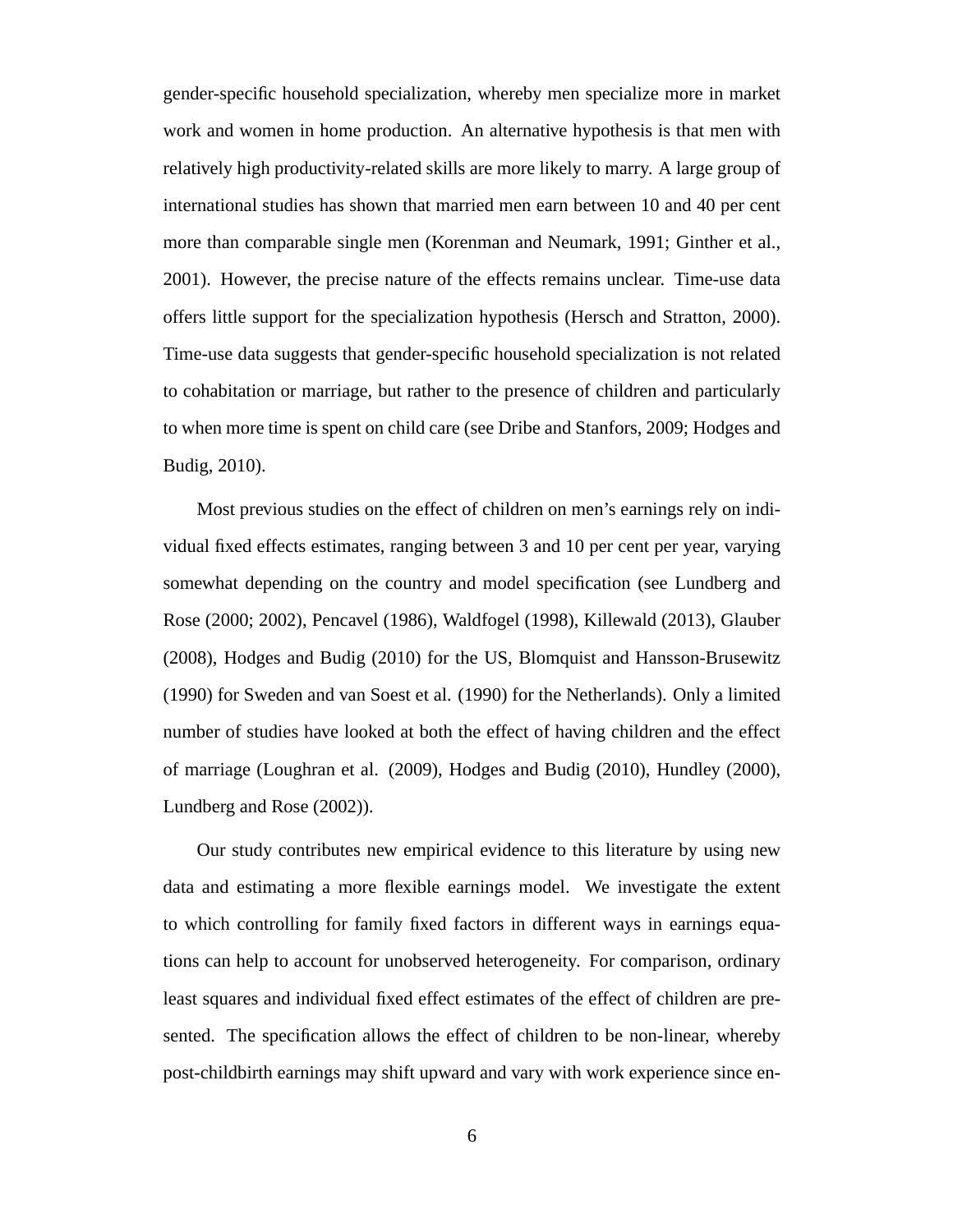try into fatherhood. We also test whether the effect of children works through first childbirth or higher parity child births and whether the effect of children captures effects through marriage.

A limitation of our study is that we cannot fully account for the fact that, if the timing of fatherhood is anticipated, this may affect earnings and earnings growth before entry into fatherhood. We address this problem in two ways. First, potentially self-selection into the group of fathers works through family fixed effects. In this case, family fixed factors are predictors of individual earnings levels and earnings growth.<sup>6</sup> Second, the effect of children is estimated after controlling for differential entry earnings and differential returns of work experience (squared) for fathers-at-some-point compared to childless men. This approach controls for differences in earnings paths, namely if fathers started on different (higher) earnings paths to childless men. Hence, these controls potentially reduce the omitted variable problem. None of the studies in the literature addresses this point.

### **3 Background, data and summary statistics**

#### **3.1 Background**

As a background for our analysis, we provide a brief overview of the main features of the Norwegian labor market relevant for our analysis of men's earnings during the period 1975 to 2005. The Norwegian labor market is characterized by centrally coordinated wage bargaining and high wage compression. Internationally, Norway ranks high in terms of gender equality and family friendliness during recent decades. Gender wage gap indicators show a quite stable difference of 15 percent in Norway,

<sup>6</sup>This resembles findings in the literature on the return to education showing that pre-market education predicts wages and wage growth.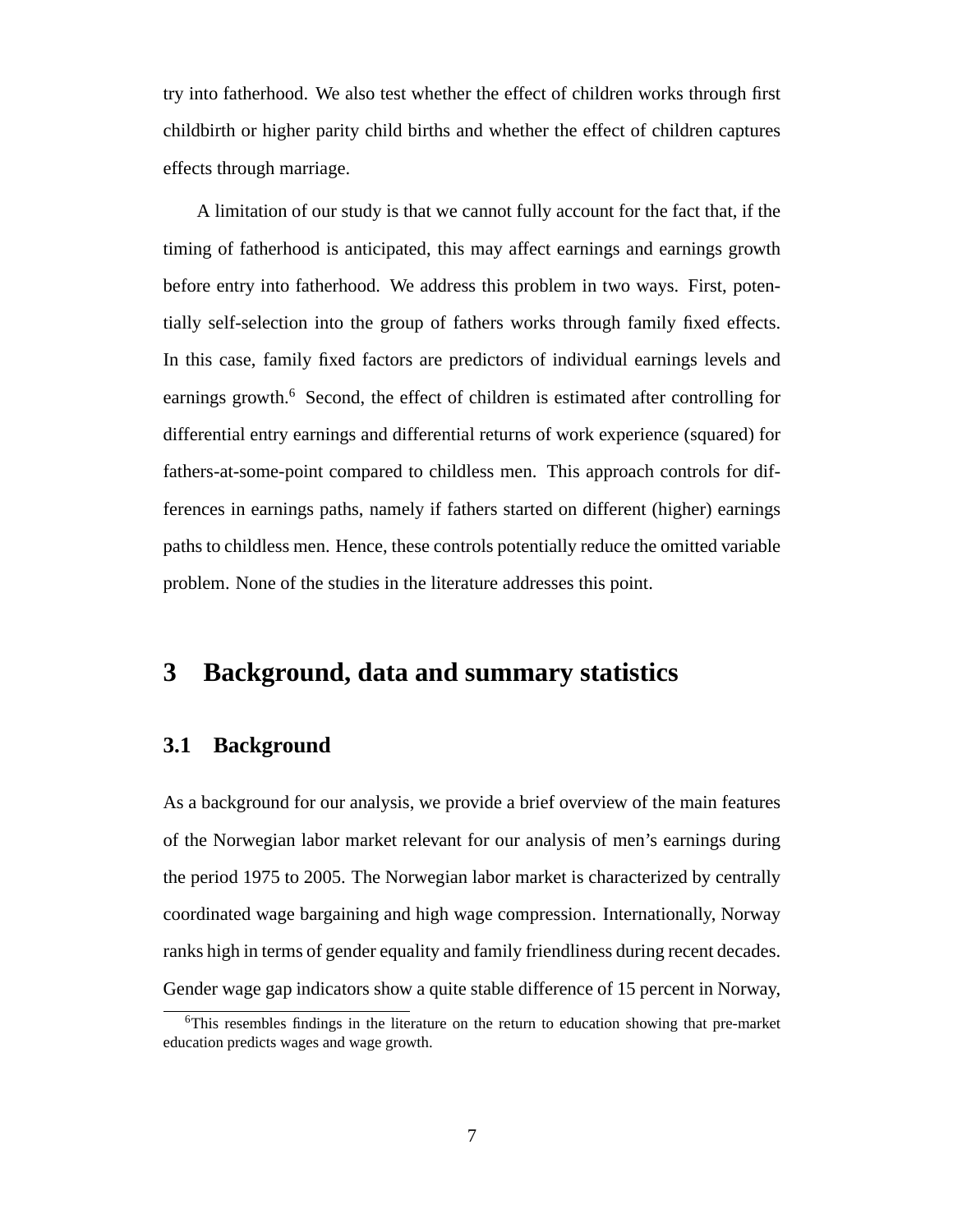which is low compared to Germany and the US (20-23 per cent), for example.<sup>7</sup> Male labor force participation is high and men typically work full-time, which is defined during recent periods as working 37.5 hours per week. Female labor force participation is also high by international standards, but a number of women with young children work part-time. Norway underwent a severe recession during the period from 1987 to 1993, with unemployment peaking at 67 per cent in 1993.

It has been a long-standing policy goal in Norway to achieve high gender equality and help families to combine having children and work. The main policies to achieve these goals have been anti-discrimination laws introduced during the 1970s, parental leave and child care. Parental leave was first introduced in the 1970s, and a major reform took place in 1993 when leave was extended to 42 weeks at full compensation, while four weeks were reserved to the father (paternity leave). Prior to 1993, virtually no fathers took leave, but almost 80 percent of mothers took the maximum amount.<sup>8</sup> Since 1993, the proportion of fathers taking up leave has steadily increased from an initial 30 percent to almost 60 per cent in 1998. During paternity leave, men receive a wage replacement up to a cap. During the 1970s, publicly funded child care programs were expanded for 3 to 6 year old. Between 1990 and 2006, child care programs were also expanded to full coverage for 1 to 2 year olds. Norway has a relatively similar family policy program to the other Scandinavian countries.

### **3.2 Data description and summary statistics**

The panel data for sibling and twin men born between 1955 and 1965 is extracted from Norwegian registry data for the period from 1975 until 2005. We focus on these birth cohorts to ensure that we can observe the complete individual earnings

 $7$ These are the unadjusted gender wage gaps reported by Eurostat and the US Census.

 $8$ The remaining women were not eligible. Workers are eligible if they have been working for 6 out of 10 months before the date of birth.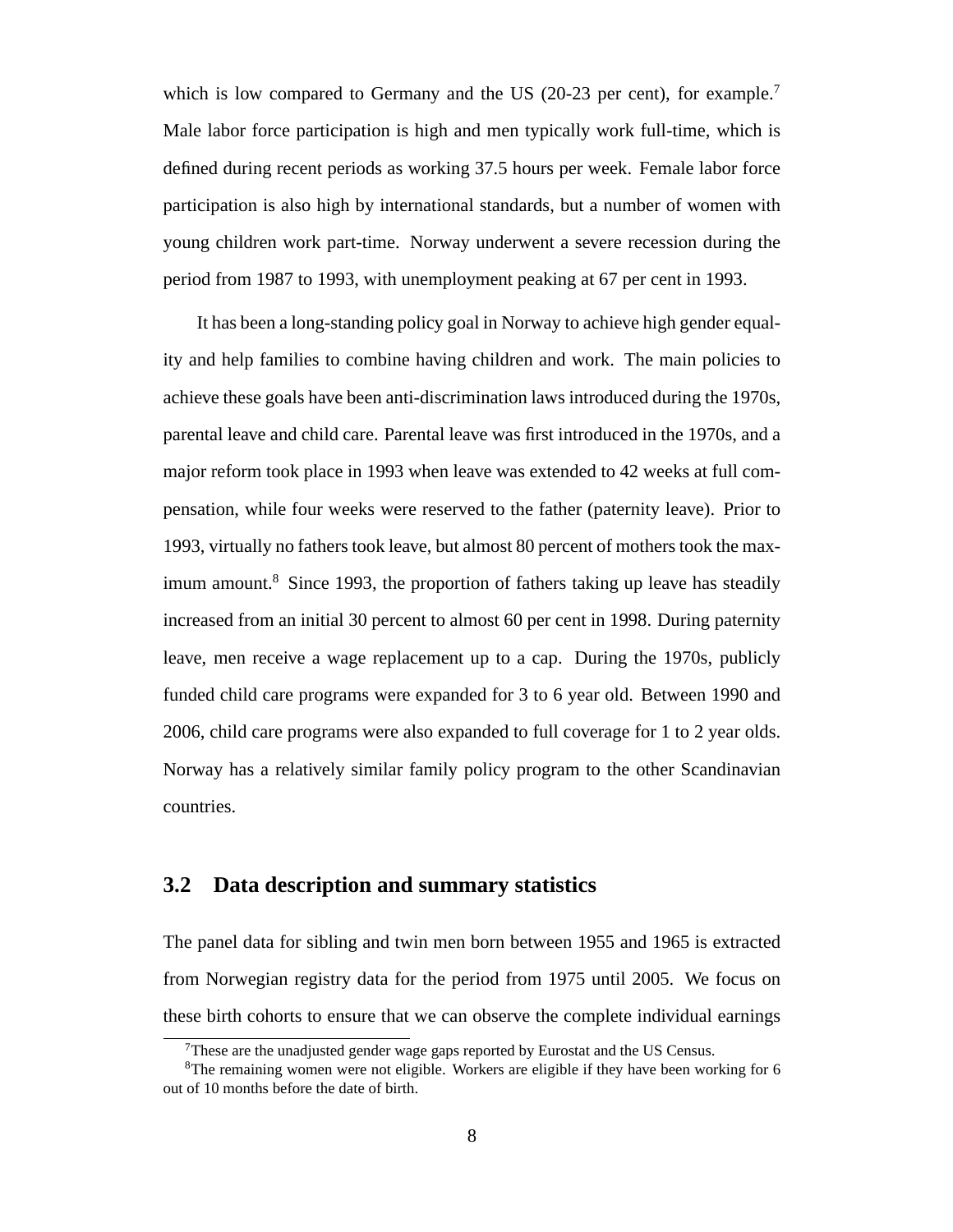and employment histories from first entry into the labour market, and fertility histories. The Norwegian multi-generational birth registry was used to match sibling and twin brothers to each other and their offspring. The sample of brothers includes the population of men born between 1955 and 1965 who were the first- or secondborn son within a family with the same mother and father.<sup>9</sup> The sample of twins includes the population of twins of the corresponding birth cohorts. Fraternal and monozygotic twins are included but cannot be distinguished in the data.<sup>10</sup>

Pulling from a data set dating back to 1967, we generate work and earnings histories from first entry into the labor market. This ensures that we measure entry earnings accurately for every individual in our sample. The main outcome variable is the logarithm of real annual earnings that we use to measure earnings from work.<sup>11</sup> We deflate earnings by the Norwegian consumer price index (1998 = 100). Earnings are excluded for workers younger than 20 years of age, as they may still be in education. We also exclude observations with very low earnings (earnings less than the annually adjusted basic income according to the social security system). Years of experience are measured as the cumulative number of years with earnings above the yearly basic income. We calculate this from first entry into the labor market, as well as from first childbirth. We merge age and years of education to the data. We generate a variable measuring the birth order within the family, which we use as a control variable in our earnings regressions.<sup>12</sup>

From the birth registry, we obtain the complete record of the timing of offspring

<sup>9</sup>This means that we keep the main group but exclude sons from one-child families, as well as those from families with fewer than two boys.

 $10$ Statistically, approximately 30 percent of all twins are monozygotic. Only monozygotic twins are genetically 100 percent identical at birth. Siblings are genetically more similar than two randomly selected men.

 $11$ The earnings variable measures all taxable earnings, including unemployment insurance, disability benefits, parental leave, and sick pay, but not means-tested social assistance and interest on financial assets.

<sup>&</sup>lt;sup>12</sup>We keep information on birth order within the family, counting both girls and boys. Birth order effects have been documented with Norwegian data in Black et al. (2005).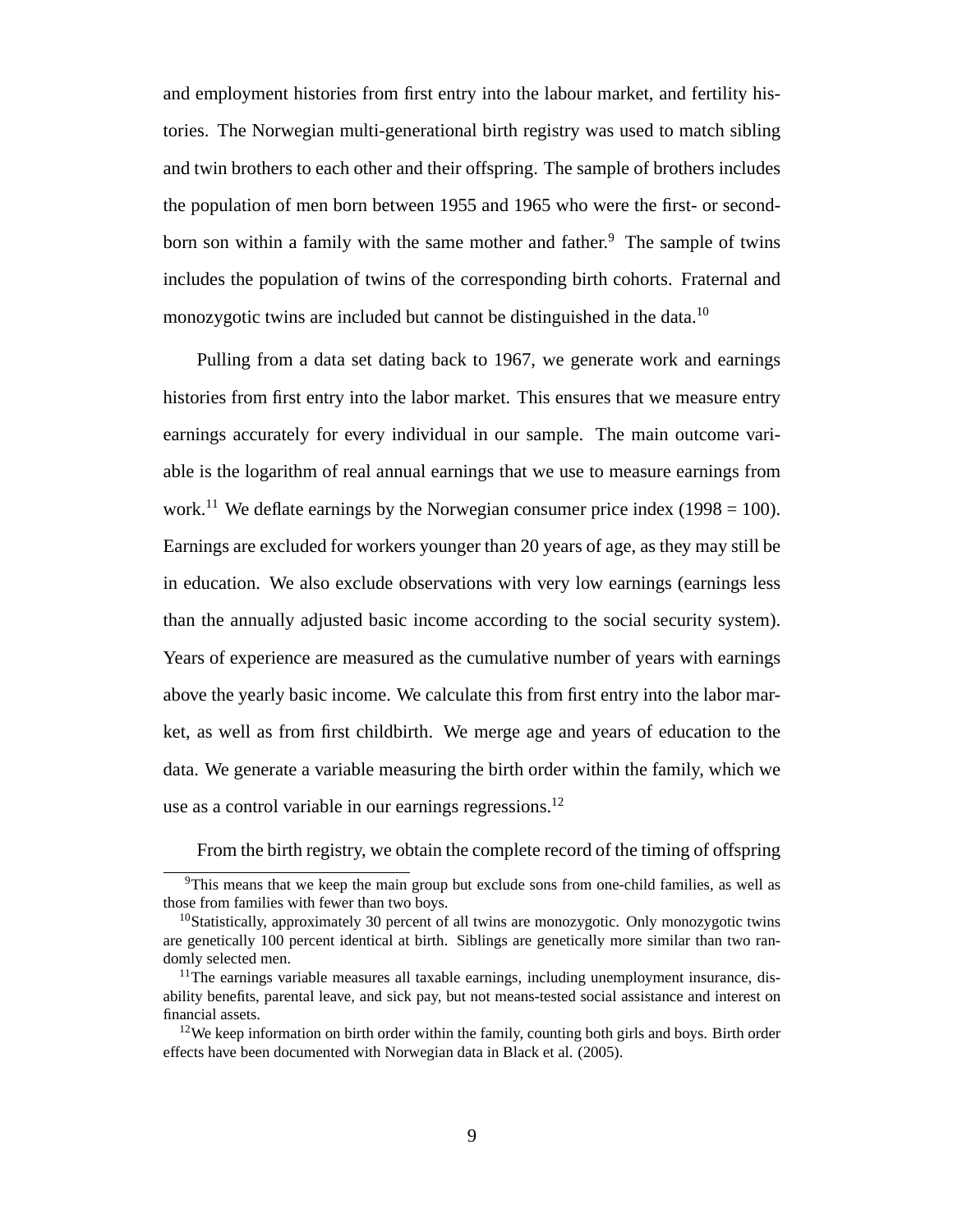and the complete number of offspring for every man, counted by  $2005$ <sup>13</sup>. Note that fathers are reported in the birth registry when they are cohabiting with or married to the mother. In the estimations, we will mostly focus on the effect on the outcome following the year of the first childbirth, which will be referred to as the 'post birth period.' For supplementary results, we also use the birth year of the second and third child. Our main group will be fathers-at-some-point, which includes all men for whom we observe a first child in the birth registry at some point in the observation period. The group of men without any children in the birth registry are denoted as childless men, namely those who will never have children.

We assume that virtually all births for the cohorts in the analysis samples are counted, since men in the sample are followed over most of their life cycle, that is, until they are 50 years old, and the youngest cohort until they are 40. Approximately 20 per cent remain childless by the year 2005, according to the data. National statistics show that the fraction of childless men only declines by 2 percentage points between the age of 40 and 45, and by 0.6 percentage points between 45 and 50.<sup>14</sup>

We use information on marital status to restrict the comparison group of childless men to men who are childless but married-at-some-point.<sup>15</sup> Childless men may be a very heterogeneous group, and childless men married at some point may be more similar to fathers-at-some-point at the beginning of their working career. Some of those who married may have planned to become fathers but for some reason did not realize such a plan.<sup>16</sup> Data on marital status is available for the period 1986 to 2005 and used to construct an indicator for being married at some point (until 2005). We define married-at-some-point as equal to one if a man is ever re-

 $13$ The birth registry is complete, with the exception that the father is not reported if the mother does not want to report him. One birth cohort is around 60,000 in Norway. During the observation period, only 400-500 children were adopted per year and we have no information about those.

 $14$ The distribution of the number of children in our sample is reported in the Appendix in Table A1.

<sup>&</sup>lt;sup>15</sup>We do not have access to information on cohabitation for men without children. Hence, we may exclude too many men by this rule.

 $16$ In our empirical analysis, we have to assume that this is not due to health problems.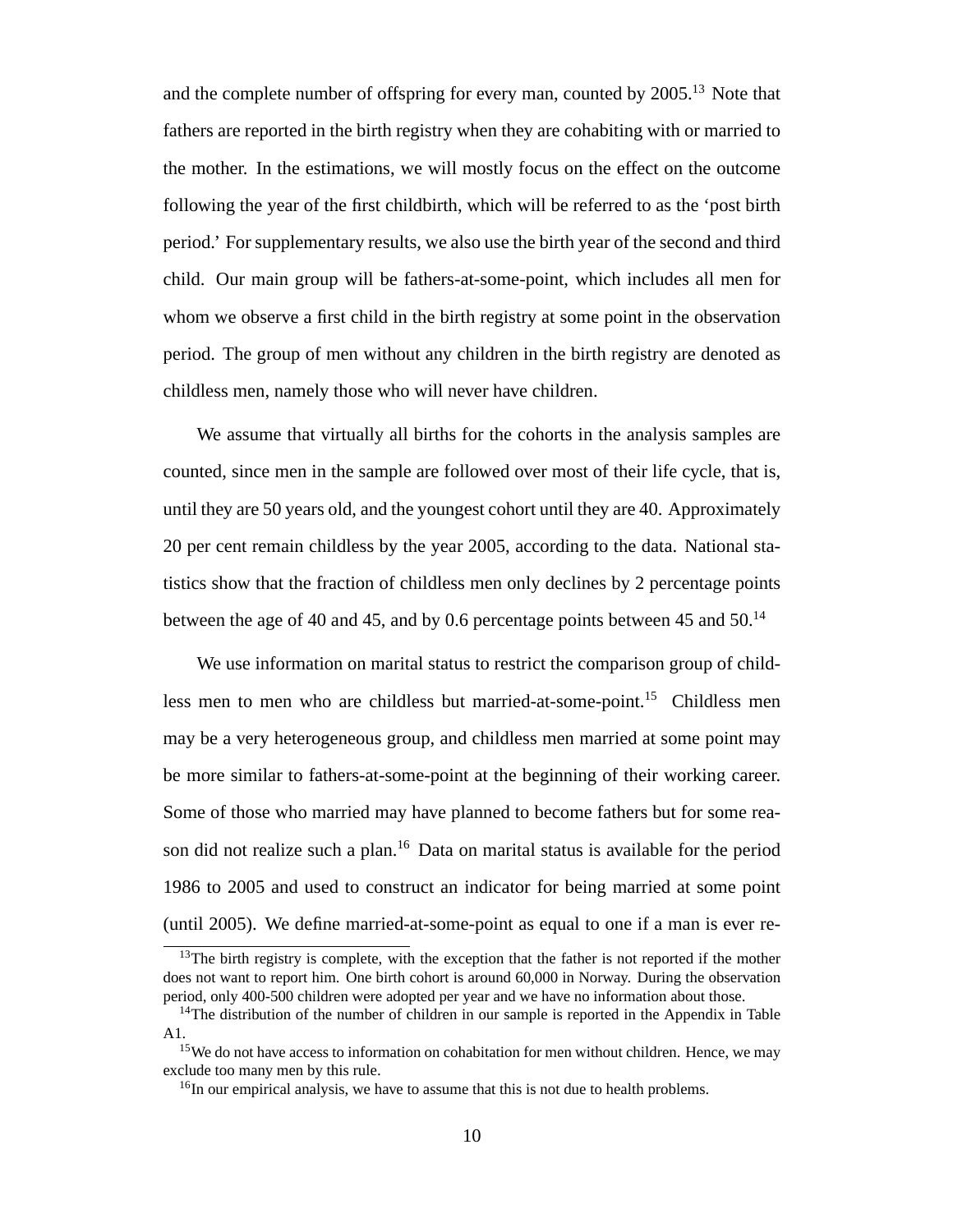ported as married, divorced or separated, and zero otherwise. In order to disentangle whether earnings increases are related to children<sup>17</sup> or marriage, we also construct a control variable based on the same information concerning whether a man is married in period t. Hence, for fathers-at-some-point, we can control for whether the couple is married before, at or after childbirth. For childless married-at-some-point men, we can control for potential changes in earnings after the time of childbirth.

Tables 1 and 2 here

Tables 1 and 2 report the sample means and standard deviations for the main variables separately for fathers-at-some-point, the comparison group childless men and the restricted comparison group of childless men married-at-some-point. The unconditional difference in mean log earnings between fathers and childless men is 17 per cent for the sample of brothers and 15 per cent for the sample of twins, when we pool all observations across the entire observation period. Compared to childless men, men with children acquire slightly more years of education, and work less. Differences become smaller when we compare fathers to childless men married at some point.

### **4 Empirical Framework**

We assume that the log earnings,  $\ln y_{ift}$ , for individual *i*, in family *f*, and calendar year  $t$  is given by:

$$
ln y_{ift} = \gamma_t a_{ift} + \beta' X_{it} + \delta' Z_{ift} + \nu_f + \mu_{if} + w_{ift}
$$
 (1)

where  $a_{ift}$  is equal to one from the time a person first enters fatherhood, and zero otherwise,  $X_{it}$  includes controls for years of education and experience (squared)

<sup>&</sup>lt;sup>17</sup>The father is reported on the birth certificate if he is married to or cohabiting with the mother.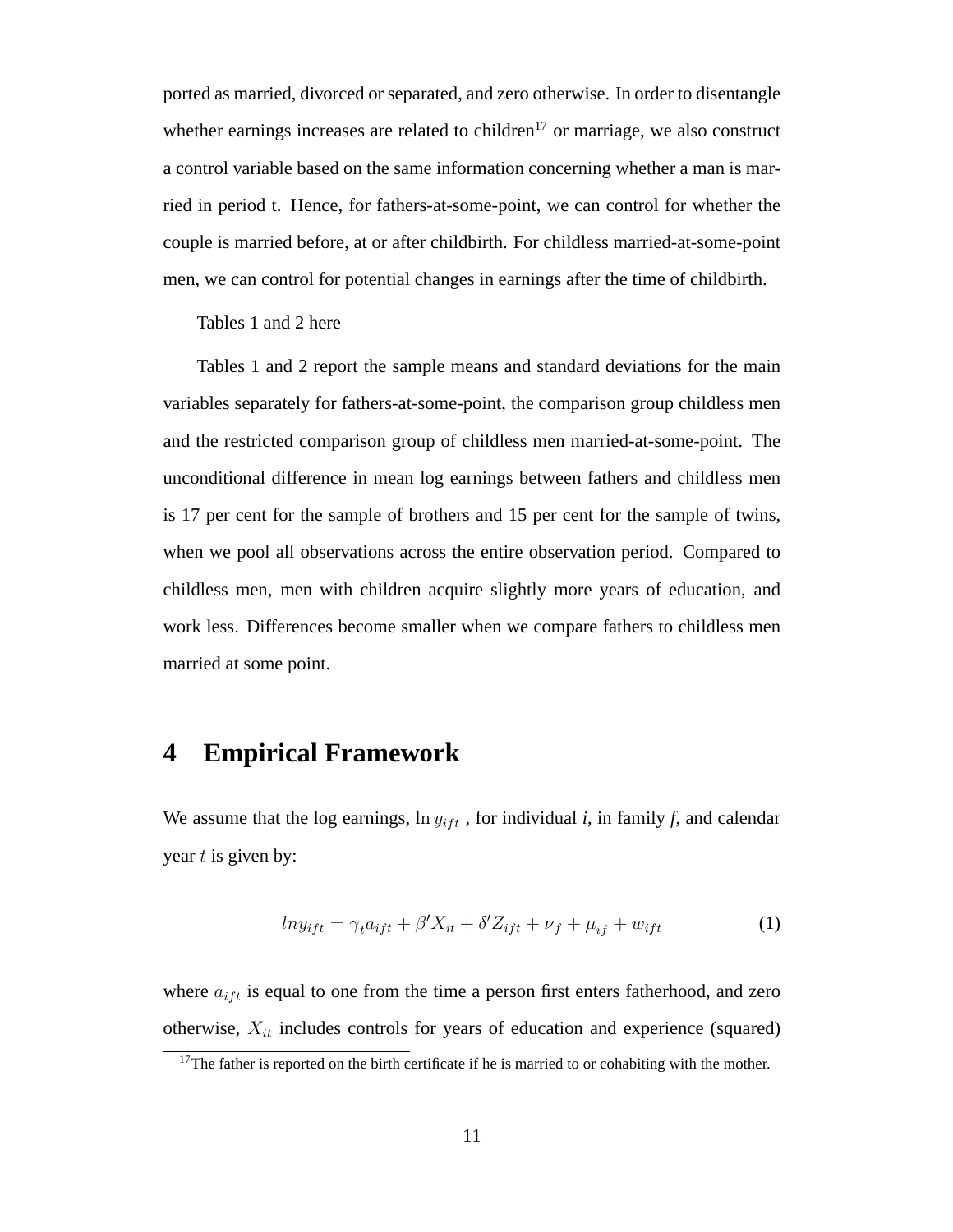counted since entry into the labor market, Z contains the indicator variable equal to one if the man is a father-at-some point and its interaction terms with years of experience (squared) since entry. The error term contains three components: an unobserved family fixed component,  $\nu_f$ , capturing genetically inherited ability<sup>18</sup>; an individual varying and family-varying unobserved component,  $\mu_{if}$ , capturing unobserved ability and genetic traits that vary across individuals and families; and  $u_{i\ell t}$ capturing other idiosyncratic variation (or luck).In addition, in the empirical estimation, we control for birth order effects capturing that first or second born brothers within a family differ in birth order rank, as well as time-varying factors,  $\tau_t$ , capturing macroeconomic shocks.<sup>19</sup> We assume that  $E(w_{i\,} X_{i\,t}) = 0$  and  $E(w_{i\,t\,t} Z_{i\,t\,t}) = 0$ for all *i*, *f* and *t*.<sup>20</sup> The key parameter is the marginal effect of having children,  $\gamma_t$ , and to make it more flexible, we allow the effect to be a non-linear function in  $a_{ift}$ and post-birth work experience,  $ex_{post}$  :<sup>21</sup>

$$
\gamma_t(a_i, ex) = \gamma_{t1} 1(a=1)_{it} + \gamma_{t2}(ex_{post})_{it} + \gamma_{t3}(ex_{post}^2)_{it}.
$$

As a baseline, we estimate the earnings regression by ordinary least squares And, to follow the literature, we present fixed effects (FE) estimations exploiting the panel structure of the data and within individual variation.<sup>22</sup>

<sup>&</sup>lt;sup>18</sup>Since we cannot distinguish identical twins from fraternal twins we cannot use their comparison to disentangle nature and nurture effects. Another reason why we want to control for family fixed factors is that they are potentially correlated with fertility outcomes if, for example, families pass on fixed values to their offspring that are important traits for having a family later in life (Fernandez and Fogli, 2006).

 $19\text{As}$  a supplement, we show that the earnings equation can be derived in a treatment framework as suggested in Heckman and Hotz (1998). See Appendix B.

<sup>&</sup>lt;sup>20</sup>We follow the common assumption in the literature, but acknowledge that it might be restrictive to assume no reserve causality. Identification depends on this assumption for both the family fixed estimator and the individual fixed effect estimator. Only instrumental variable estimators can be employed to relax this assumption.

 $^{21}$ This may capture time varying costs of children, or effects through further children.

 $^{22}$ Since individual fixed effects (FE) sweep out all time constant variables, it cannot identify the differential effect of entry earnings between the group father-at-some point and childless men. FE will give a consistent estimate of  $\gamma$  if a and w are uncorrelated. A common concern with this type of model is that estimates are biased if past earnings affect current fatherhood status.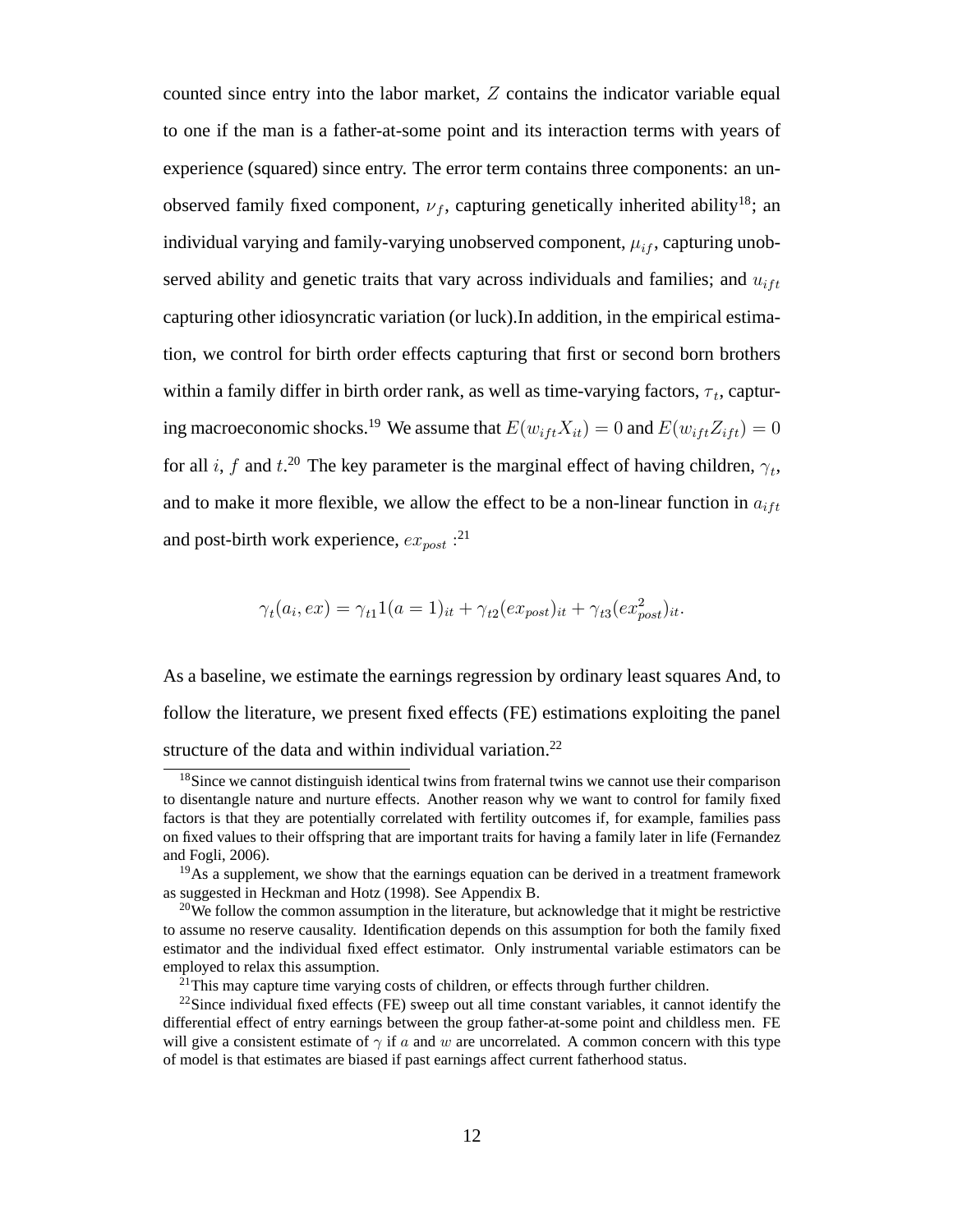Our main estimation results rely on the covariance estimator (CV)(Bound and Solon, 1999), which applies ordinary least squares to the regression of the betweensiblings differences in log earnings in every period on the between-siblings difference in the children variables, holding other between-sibling differences constant. It exploits the cross-sectional variation for identification. If we assume  $\mu_{1f} = \mu_{2f}^{23}$ , then the transformed regression can be written as:

$$
(ln y_{1ft} - ln y_{2ft}) = \gamma_t (a_{1f} - a_{2f}) + \beta'(X_{1ft} - X_{2ft}) + \delta'(Z_{1ft} - Z_{2ft}) + (w_{1ft} - w_{2ft})
$$
\n(2)

The between-sibling difference is always formed by subtracting the variable of the second-born brother in family f from the variable of the first-born brother in family f.

Variation used to identify the parameters  $\delta$  and  $\gamma_t$  comes from sibling pairs where one sibling has children and the other does not. To identify  $\delta$ , we need variation in  $a$ , which is independent of  $Z$ ; that is, we need to observe men in the group of father-at-some-point before they actually become a father.<sup>24</sup> This highlights the value of the data in which we observe the complete employment, earnings and fertility histories for the selected cohorts and completed fertility for every man in the sample. We also need that *a* and *Z* are uncorrelated with *w*.

The advantage of our approach is that when we compare two men from the same family (same mother and same father), they are more similar in terms of the unobserved component than two randomly selected men from the population. However, this comparison may still lead to a biased estimate of the effect of children in

<sup>&</sup>lt;sup>23</sup>Since we cannot make use of data on monozygotic twins, we cannot sweep out the  $\mu$  completely and therefore have to make assumptions. We also tested whether  $\mu_{1f} = \mu_{2f} = 0$ . We tested for second and third order serial correlation of the error term from the model in between-sibling differences, observing that serial autocorrelation remains, yet is small. The correlation coefficients are 0.085.

<sup>&</sup>lt;sup>24</sup>At the individual level, i, all combinations of Z and a are observed, except for the combination  $Z = 0$  and  $a = 1$ , i.e. childless man after becoming a father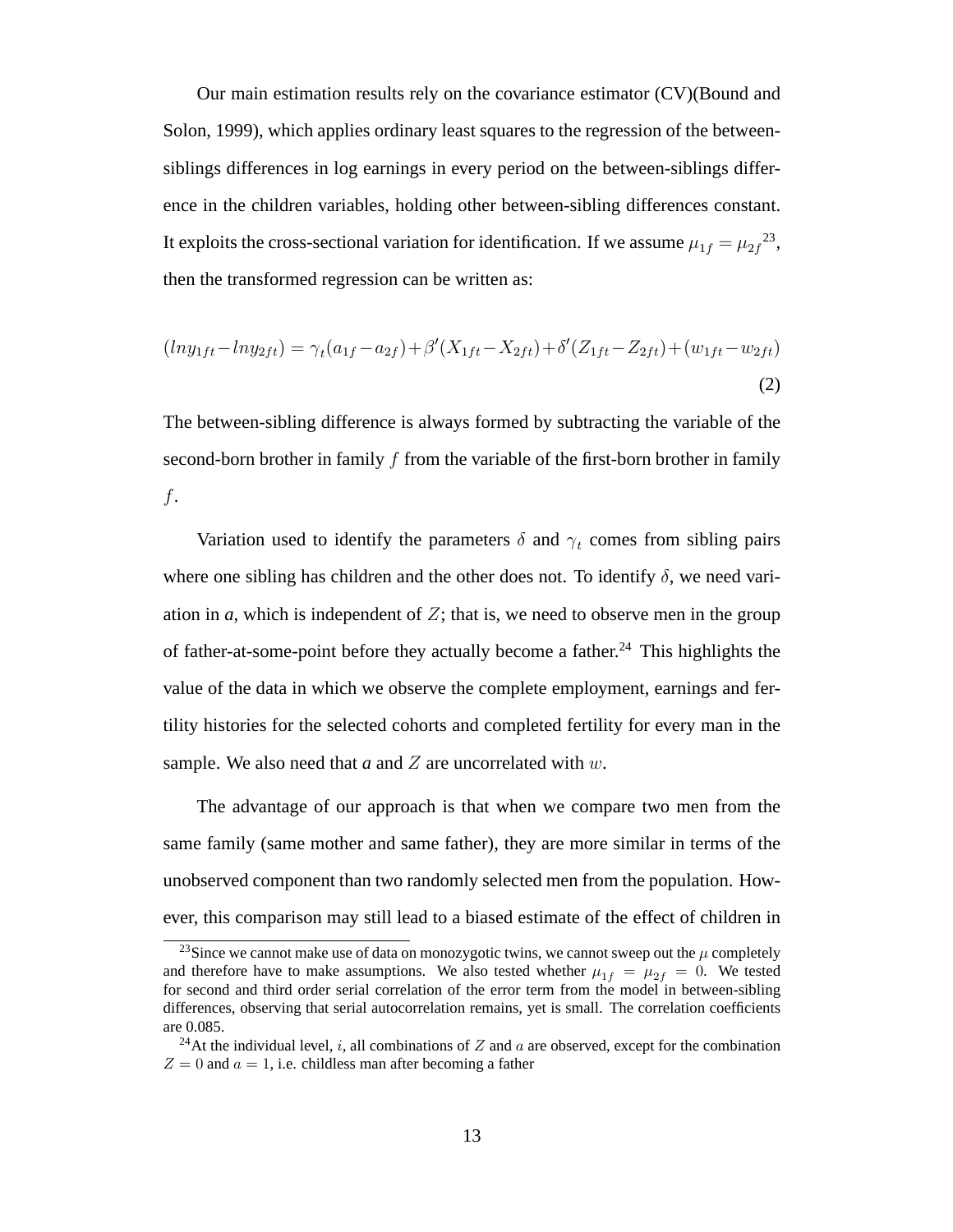our model, since we cannot claim that  $\mu_{1f}$  is exactly equal to  $\mu_{2f}$  when we use all brother pairs. We can still reduce unobserved heterogeneity problems by using within family variation, if the family fixed factor is correlated with fertility outcomes. If family environment is also related to parenting skills and these differ between brothers who are very different in age, we can more accurately control for family fixed effects when the siblings are more similar in age. Possible reasons why brothers who are very different in age vary relatively more in terms of family background than brothers born only one year apart could be that parents are in different career phases, may differ in terms of time and monetary resources or have different experience duration in parenting. We take advantage of our large sample and run separate regressions on sub groups of brother pairs who are more similar in age. Naturally, twins are exactly equal in terms of age and parenting skills.

In addition to the estimation results, we provide statistics on the correlations of fertility, estimates on sub-samples to explore the importance of family fixed effects versus composition effects, the bias by a comparison of OLS, FE, as well as the series of CV estimates.

## **5 Empirical Results**

### **5.1 The mean effect of having children**

Table 3

In Table 3, we present the estimation results of the effect of having children on earnings estimated by OLS, FE and CV (covariance estimator). The table shows the key coefficients on the effect of children in the lower panel, while all coefficients of the control variables are shown in the two upper panels. The parameter estimates of the auxiliary variables have the expected signs and sizes. The OLS estimates on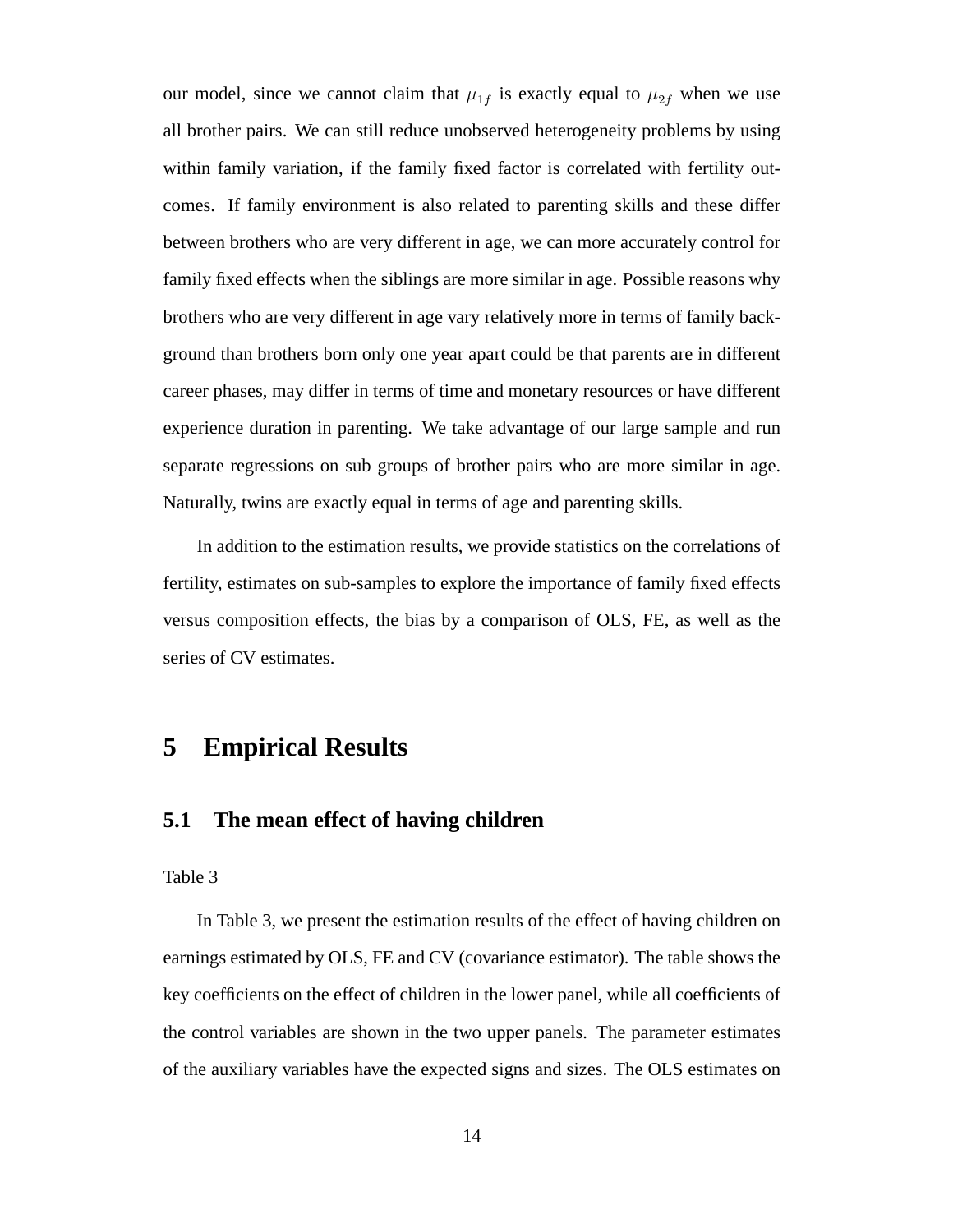the pooled sample of brothers (column 1) show that the conditional effect of having children on earnings at birth is 7.3. and quite large and positive. The marginal post-birth effect in experience is U-shaped and tends to increase.

When we estimate the model by individual fixed effects, the coefficients of the variables of having children (column 2) decrease compared to the OLS coefficients.<sup>25</sup> The shift parameter right at birth decreases by more than a third. The marginal effect post-birth is convex and becomes zero around 2.8 years after first childbirth, before remaining negative across relevant values of experience.

Column (3) in Table 3 reports the results from the covariance estimator (CV) on the same sample, whereby all brother pairs are pooled.<sup>26</sup> They show that earnings significantly increase in the birth year of the first child, but now the point estimate of the shift right after childbirth is 6.4 percent. The marginal effect post-birth is slightly U-shaped, but increasing. For illustration, the model estimates show that 14 to 35 percent of the simple OLS estimated effect of children one year after childbirth is due to positive selection on fixed family-specific and fixed individual unobserved factors. Selectivity on fixed family-specific factors appears significant but relatively small when we use variation from all brother pairs.<sup>27</sup>

Siblings might still be quite heterogeneous in terms of family background, which may introduce bias and thus make family fixed factors appear less important. Siblings are genetically more similar than randomly selected men, but are not genetically identical, unlike monozygotic twins. Siblings also differ due to differences in the timing of parenting (nurture). Parents' skills and resources develop over time, and the older sibling in our sample is 3.5 years older at the mean.

<sup>25</sup>For all fathers-at-some-point, earnings are observed before having a child.

<sup>26</sup>Summary statistics for the variations in between-sibling differences are also presented in Table A2 in Appendix A, showing that the variations in differences between siblings and twins are still large enough.

<sup>&</sup>lt;sup>27</sup>The coefficients of the pre-birth differential effects between fathers-at-some-point and the group of childless men reported in the upper panel of Table 3 are quite large and significant. This suggests that fathers-at-some-point start on higher growth earnings paths than childless men.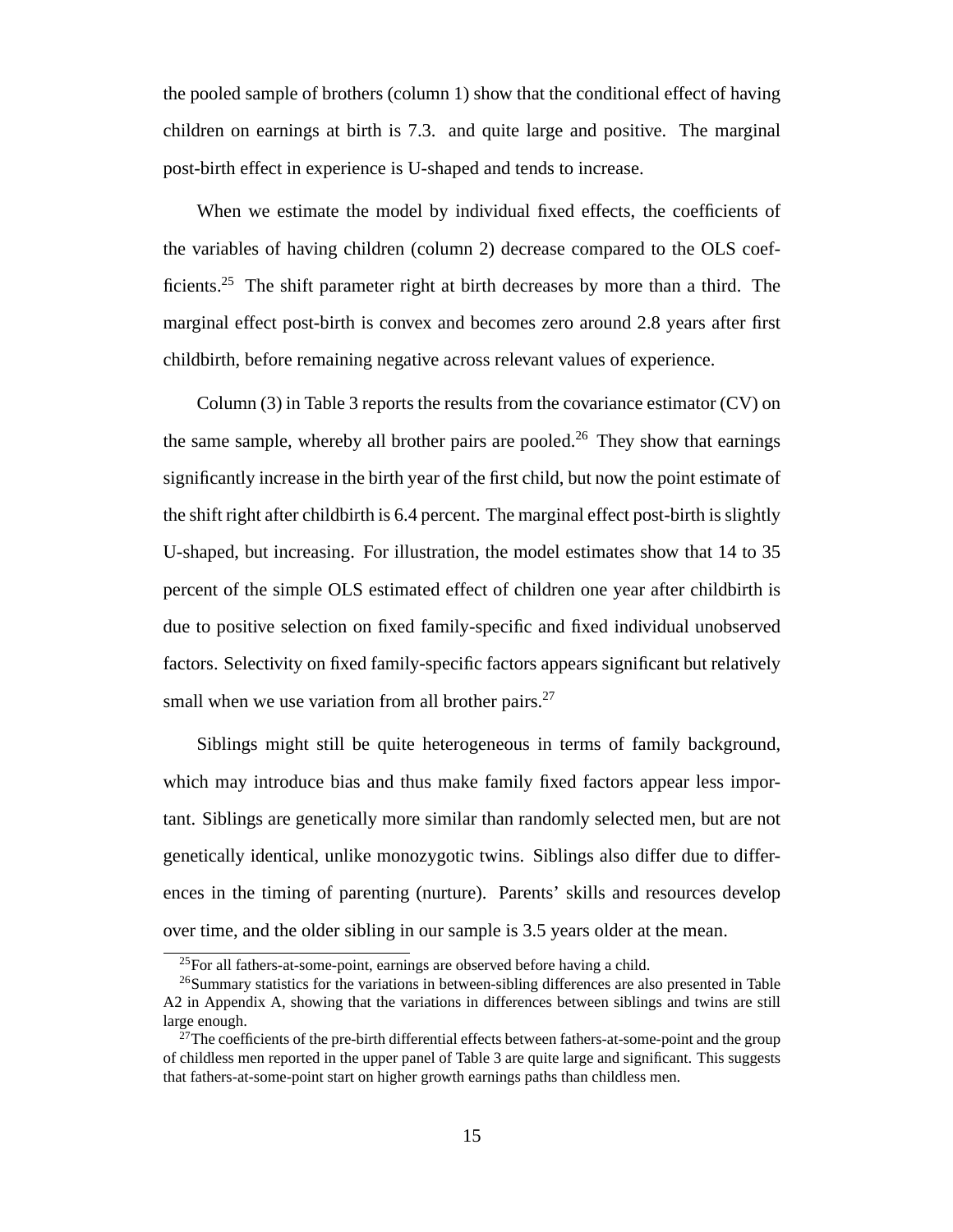In order to control for the potential timing of parenting differences between siblings, we re-estimated the regressions on the sub-samples of brothers who are born two years or less apart and one year or less apart (see Table 3 columns (4) and (5)). Results using the twin sample completely remove effects due to age differences (see column (8)). Gradually reducing the age differences between brothers leads to a reduction in the coefficients measuring the effects on post-birth earnings of having children. The effect on earnings of having children right after childbirth declines to +4.0-4.1 per cent, from an initial +6.4 per cent. From the second year after birth, the effect remains constant.<sup>28</sup> When twins are used, the effect post-birth declines even further. The adjustment of earnings post-birth is now a constant shift of 2 per cent, but is not significant.

The decrease in the effect of children in this model is driven by the fact that using twins allows us to control for time effects, family fixed effects and age in the best way, given that they are born in exactly the same year.<sup>29</sup> Note that the mean pair is now genetically more similar, because some twins in the sample are monozygotic and hence genetically identical at birth. $30$  The F-test shows that estimates from brothers one year different in age, or less, and twins are jointly significantly different (Table 3 column 5 compared to column 8).

We explore further reasons why the effect of children remain relatively large for the sample of brother pairs only one year, or less, different in age compared to twins. First, we use childless men married-at-some-point as an alternative comparison group.<sup>31</sup> The summary statistics on mean earnings and education show that

 $28$ Only the coefficient of the experience squared variable is significant in column 4, but it is economically small.

 $29$ All of the estimates using childless men as the comparison group reveal significantly larger returns to experience of fathers-at-some-point compared to childless men even before first entry into fatherhood. CV on the twin sample shows that entry wage differentials remain quite large.

 $30$ We cannot tell whether the genetic component drives our results since we cannot distinguish between fraternal and monozygotic twins in our data.

 $31$ The twin sample would become substantially smaller when we further restrict them, which is why we explore the following factors using brothers excluding twins.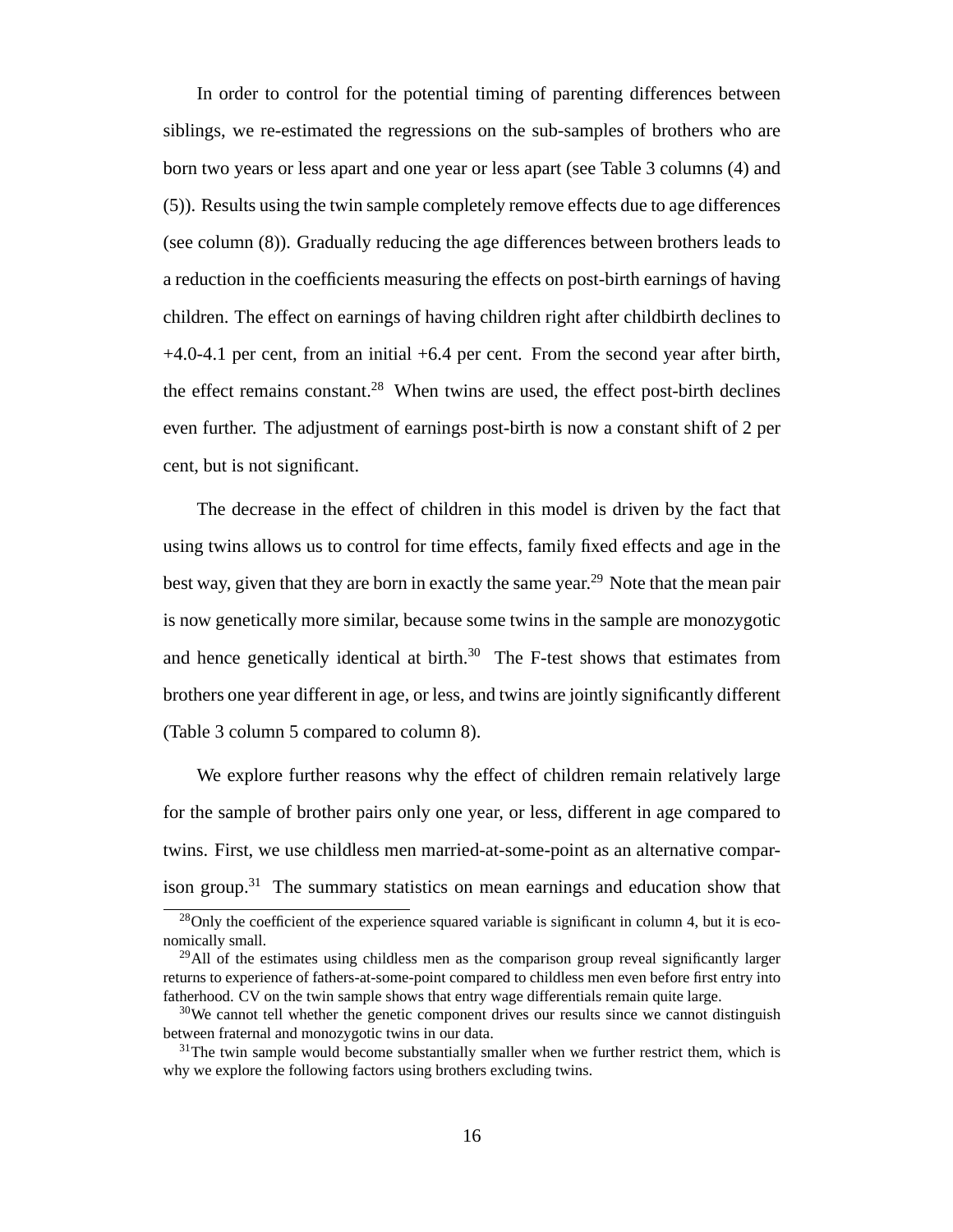men in the group fathers-at-some-point are indeed more similar to childless men married-at-some-point than to all childless men. Table 4 columns 1 and 3 report the new estimation results using the restricted comparison group. The size of the effects post-birth do not change significantly compared to the results in Table 3 columns 2 and 5.<sup>32</sup>

#### Table 4 here

We also want to test whether the estimates are driven by childbirth or relatively more by marital status. Following the literature, we therefore add a control variable for actually being married. We run these regressions again using the samples of brothers and the restricted comparison group, since the samples of twins would become too small. Note that men in Norway typically marry after becoming a father. As shown in Figure 1, approximately 3 out of 4 couples get married close to the time of first childbirth or later in our sample.<sup>33</sup>

#### Figure 1 here

The estimation results reported in Table 4 columns 2 and 4 show that adding a control for being married only slightly reduces the size of the effect on earnings of having children.<sup>34</sup> Looking at the regression results in Table 4 column 4 for brothers who are only one year different in age, the effect of children is 3.2 percent and economically constant. These results confirm that the larger part of the estimated positive effect of having children remains after we account for marriage,

 $32$ The coefficients of the pre-birth differential effects between fathers-at-some-point and the restricted group of childless men reported in the upper panel of the table are now much smaller than those reported in Table 3, but are still significant. This suggests that the large differences found in Table 3 are driven by childless men who are never married and perform worse.

<sup>&</sup>lt;sup>33</sup>Note that since marital status is only available since 1986, we have a slight over-reporting of unmarried men in the pooled sample.

<sup>&</sup>lt;sup>34</sup>Technically, all men not married at childbirth but reported in the birth register are cohabiting. Therefore, the effect of children is the joint effect of post-first childbirth and cohabiting. However, note that the results now show that, before birth, fathers-at-some-point are on very similar earnings paths to the restricted group of childless men. Hence, even if some men already cohabit before having children, the effects possibly related to household specialization or selection into the fatherhood group at least seem quite small. This pattern is in line with recent time use data for Norway (See Appendix C Table C1).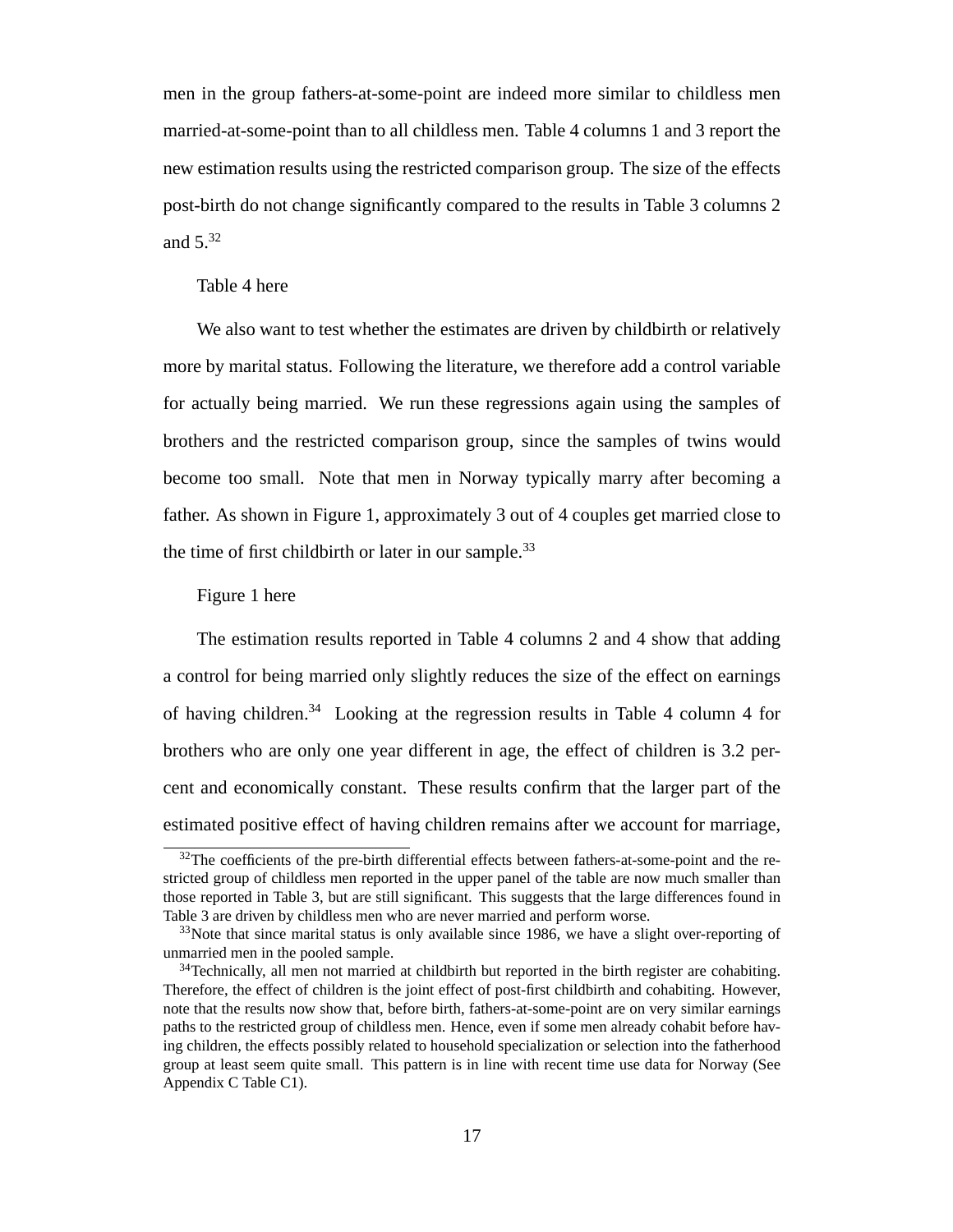$(28 \text{ percent} = 1 - (0.032/0.044) * 100).$ <sup>35</sup> The relatively small effect of marriage can also be seen from Figure 2, where the simulated earnings profiles of a hypothetical father-at-some-point is plotted, comparing the two estimates with and without a control for being married. These results appear plausible in the context of a Scandinavian society where gender equality is high and marriage traditionally takes place after the first childbirth. Married and cohabiting couples are treated equally under Norwegian law, including tax laws.

Figure 2 here

It is also possible that the effects after the first childbirth capture the effects of second or further births. In extension, we add dummy variables and the corresponding interaction terms with experience (squared) for second and third births to our preferred model. We re-estimated the model for the brother sample used in Table 4 column 4. As seen from Table A3 in the appendix, our previous results remain unchanged and the effects after the second and third birth are not significant.<sup>36</sup>

### **5.2 Discussion of the estimation approach**

It might be surprising that fertility and fixed family factors are correlated, given that fertility choices are made relatively late in life. For comparison, it has been widely shown that educational choices taken relatively early in life are highly correlated with family fixed factors, as well as highly correlated between siblings and twins (e.g. Ashenfelter and Rouse, 1998). As we can see from Table 5, fertility outcomes

<sup>35</sup>In this calculation, we ignore the curvature parameters, since they are virtually zero.

<sup>&</sup>lt;sup>36</sup>As an additional test of the robustness of our findings, column 3 in Table A3 reports results when we drop earnings following births that took place during the period when paternity leave was available. In 1993, four weeks of parental leave were reserved to fathers for the first time, which led to the effect that some fathers interrupted work for an additional month. In order to ensure that potential negative earnings effects through interruptions related to becoming a father do not affect our findings, we ran regressions on a restricted sample. As can be seen, the main results are unchanged. For studies on the paternity leave reform, see Rege and Solli (2010). Table C2 in Appendix C reports the complete replication results on the restricted sample.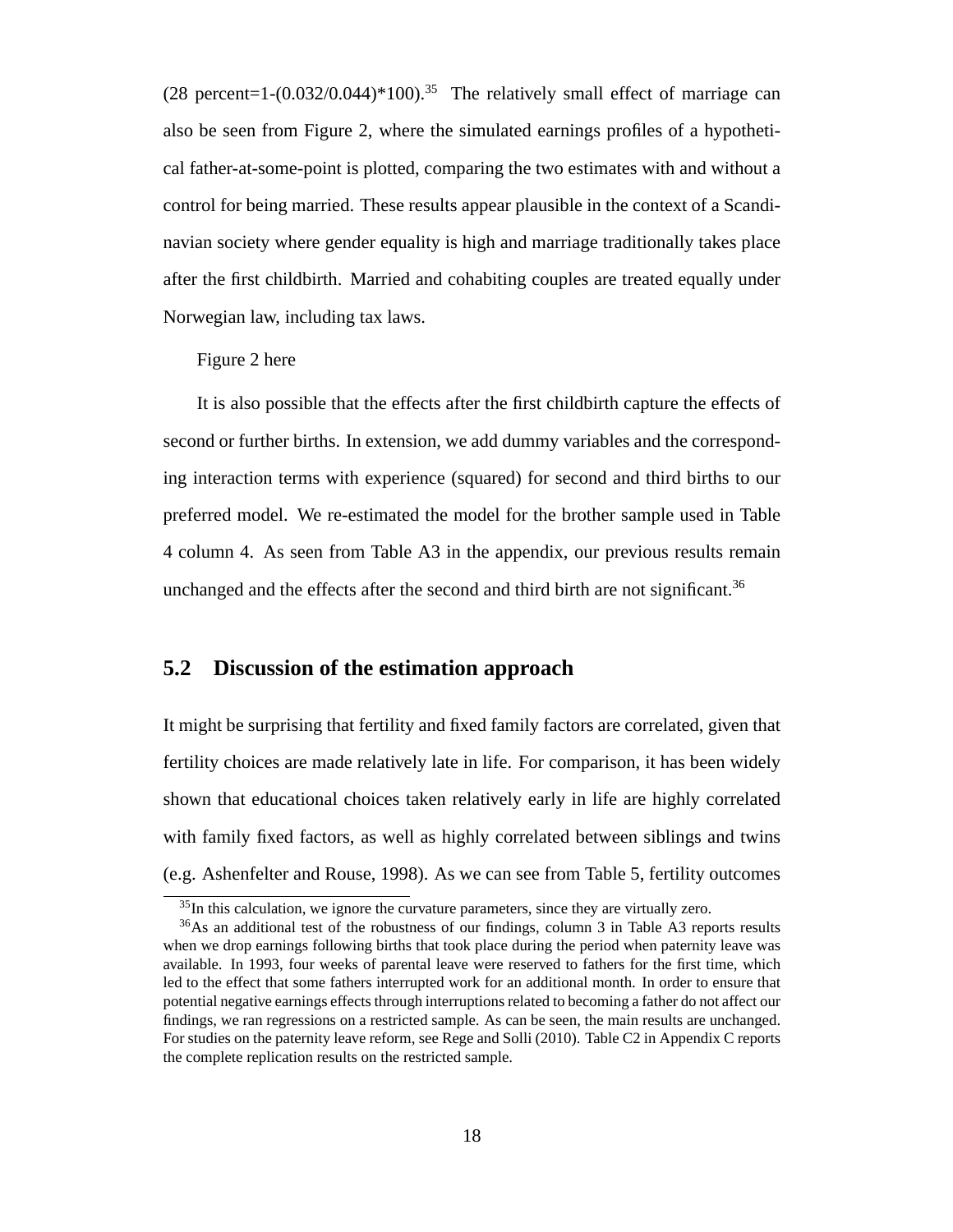in our data are significantly correlated between siblings and correlation coefficients are quite large, at between 11 per cent and 24 per cent. The correlation between two randomly selected men from the population is zero. By comparison, the correlation in years of education for twins is 51 percent and hence, as expected, is higher. $37$ 

#### Table 5 here

Identification applying the covariance estimator depends on sibling pairs where one brother has children and the other does not. At the mean in our sample for brothers, 27.94 per cent of all siblings have the combination 'no children' and 'children', whereas 73.06 percent of brothers either both have children or both have none. For twins, the corresponding values are 25.73 and 74.27. The panel of graphs in Figure 3 plots the percentage of pairs for whom both brothers have children or neither has children separately across years, years of education and years of experience. The proportions are constant across years, which is reassuring for our identification strategy.

#### Figure 3 here

It is possible that sibling pairs that identify the effect of having children in the family fixed effects model estimates are different from the random sibling pair in our sample, which could drive the results. In order to investigate this possibility, we present means and standard deviations for the sample of sibling pairs where only one sibling has children and the other does not (unequal fertility outcomes). The means of the main characteristics presented in Table 6 are very similar to those of the entire sample. For illustration, we also investigated whether fertility patterns and their correlations with education are different for the total sample and the restricted sample of sibling pairs. As Figure 4 shows, the patterns are very similar at all levels of education, except at very high levels of education where observations are few.

<sup>&</sup>lt;sup>37</sup>Our results appear in line with evidence from the demographic literature that has shown intergenerational transmission of fertility patterns. This automatically leads to a correlation between siblings.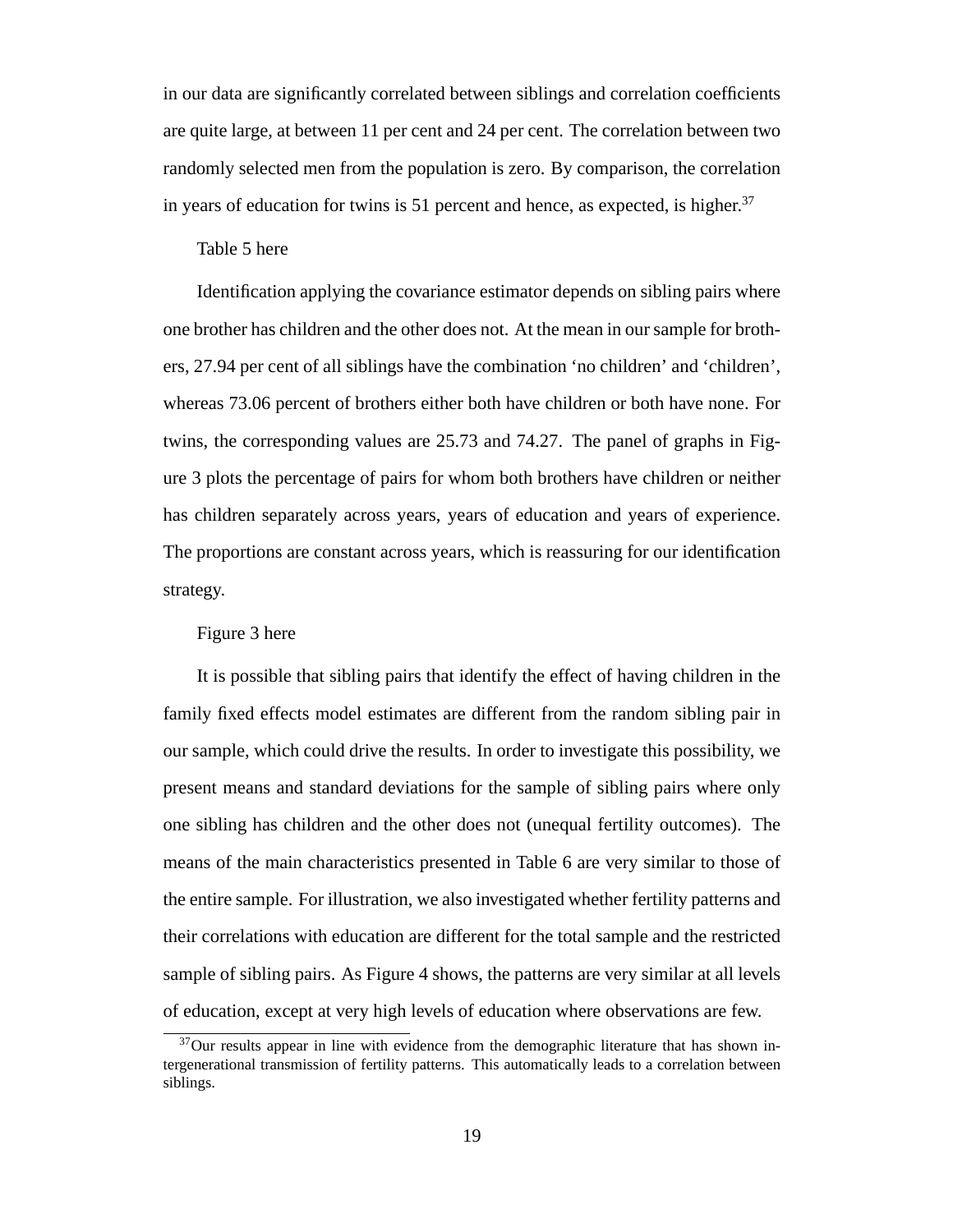Figure 4 here, Table 6 here

The corresponding regression results shown in Table 7 tend to confirm that our previous results are not driven by sample composition. However, we note a shift in the levels of the estimate of the post-birth effect; both the OLS estimate of the effect of having children and the CV estimate are lower than the estimates reported in Table 3. The shift post-childbirth now is 1.2 percent, and increasing by 0.5 percent per year. Only the slope coefficient is significant.

Table 7 here

As shown in Table 3, FE and CV both indicate an upward bias of ordinary least squares, although the point estimates are very different. One reason might be that the FE and CV transformations of the main equation sweep out different sources of variation. The estimates may represent complementary findings. The FE model sweeps out all time-constant unobserved and observed variables using the panel. The CV model takes differences cross-sectionally between siblings in every period of the life-cycle and then applies OLS, conditional on the set of controls. The large sample allows us to control for family fixed factors in great detail and in various ways, which we consider an advantage over individual fixed effects.

### **5.3 Summary of the main results**

The empirical analysis leads us to conclude that accounting for family fixed factors in earnings regressions to estimate the effect of children is a fruitful alternative estimator. Our preferred estimation employs the covariance estimator on flexible earnings regressions and use data from twins.

When we recall the FE and CV estimation results on the pooled sample, we observe that they give a non-linear U-shaped effect post-childbirth. In case of FE, this implies that the marginal effect will turn negative after 2.8 years, and it is not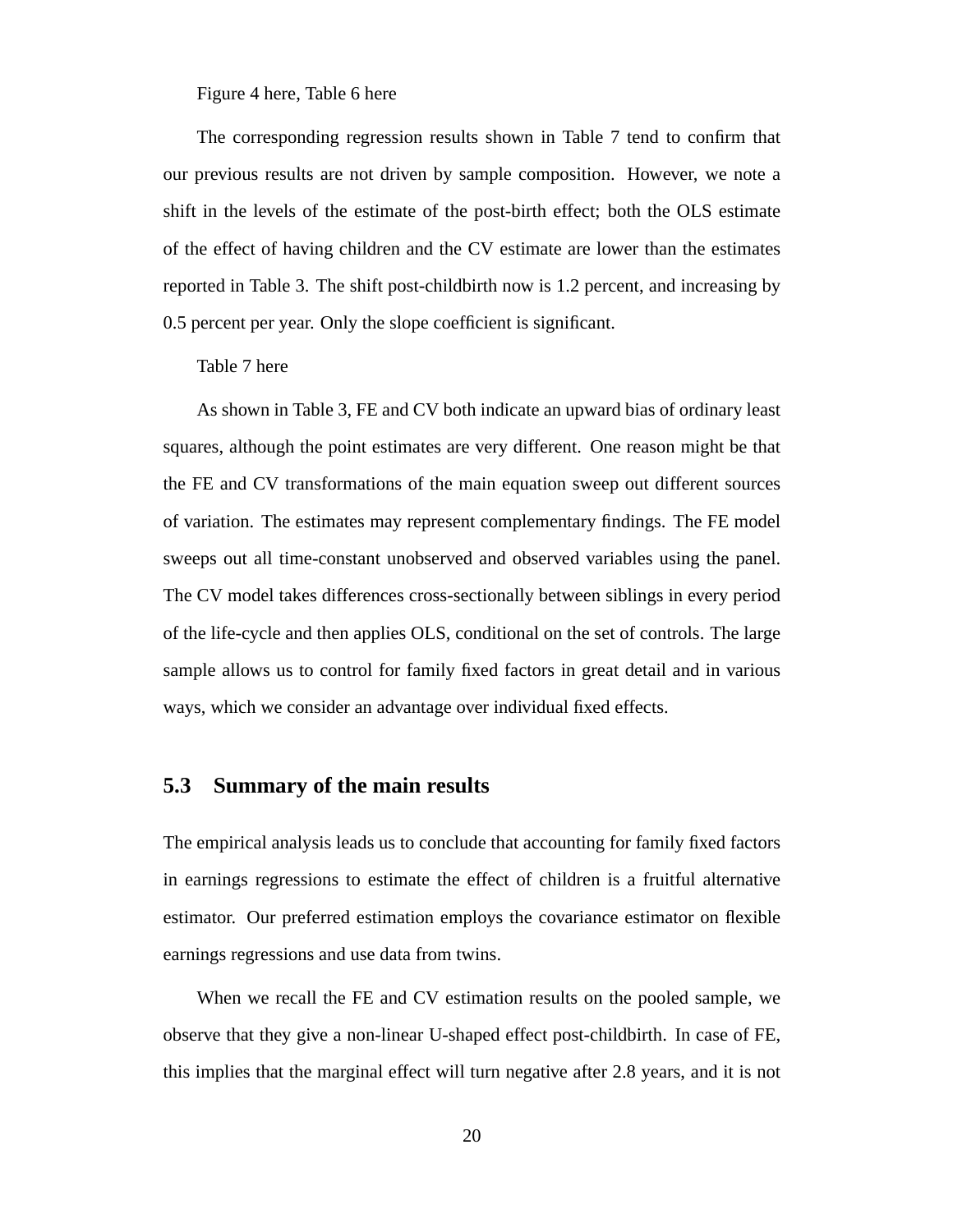quite clear what mechanism can explain this pattern. The non-linearity could be related to the age of the child, although the effect should rather be the opposite in this case. The age of the child could capture the decreasing intensity of home production or increasing consumption. In both cases, the effect of children should rather increase over time. Therefore, we expect the marginal post-child effect not to be decreasing.

The estimation results from CV concerning brothers who are one year different in age, or less, as well as twins, give effects that remain constant after entry into fatherhood. Estimates of the mean effect of the first child for brother pairs very similar in age range between 3.2 and 4.4 percent, with both estimates significant at common significance levels. We prefer the lower estimate that controls for marriage. When we use twin pairs, the estimated effect is 2 per cent, but is not significant.

In Norway, almost all women took paid parental leave between 24 and 42 weeks after childbirth and return to work afterwards during the period of observation. Therefore, it is not clear whether parental leave in itself translates into permanent changes, such as an adjustment of fathers' labour supply. To analyze this in further detail, longitudinal time series information on household activities would be useful, as well as other information on partners' careers.<sup>38</sup>

The comparison of the family fixed type of estimation results show compelling evidence that family background matters for estimating the effect of children. Since we can control for time fixed effects, family fixed effects and individual fixed effects in the best manner by using twins, we prefer these estimates. The estimate from twins may also still contain small effects through marriage if we extend the results on brothers close in age to twins. We can reject the hypothesis that the effect is

<sup>&</sup>lt;sup>38</sup>We also tested whether labour supply adjustments, such as working more than 35 hours of work, may contribute to the positive effect post-birth that remains in Table 3 column 5. Estimating the same regressions as for log earnings but replacing the dependent variable, we find small effects through increased hours of work, as well as not consistent findings for employment with a plant. See for the complete results Appendix C Table C3.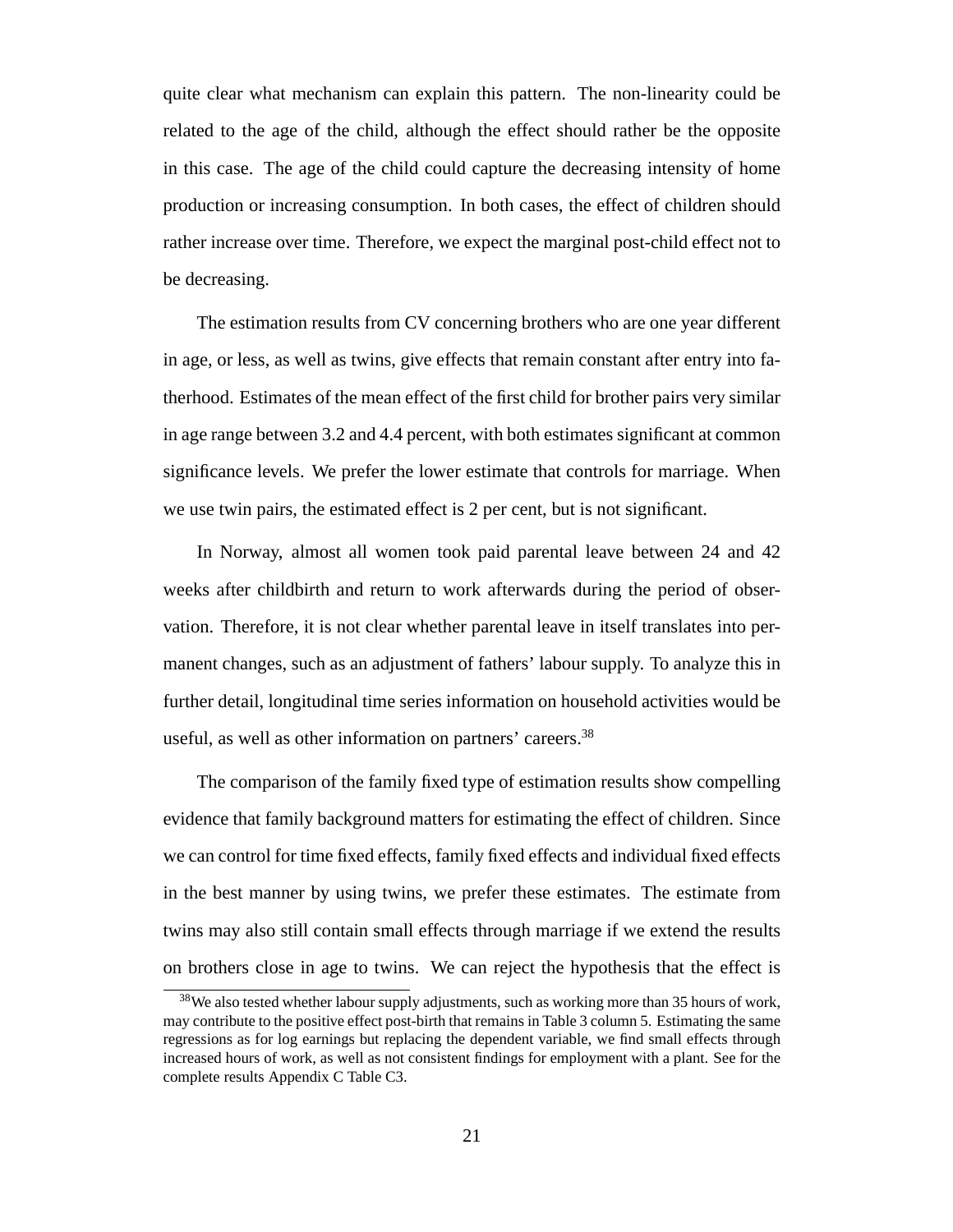driven by further children. We conclude that the earnings effect of children for men is not significantly different from zero. This is an estimate of the mean effect of entry into fatherhood post first childbirth.

The estimation results from twins allow us to conclude that the OLS estimates of the effect of children on men's earnings are upward biased and family sorting is an important contributing factor. Accordingly, individuals with relatively high values of the family-specific factors are becoming fathers, which drives the estimated effect of children upwards. We already see this bias if we use brothers close in age. To illustrate the bias, Figure 5 plots the simulated profiles for fathers-at-some-point for those who become a first-time father after five years in the labor market and who are working continuously. A comparison of the predicted log earnings using OLS (Table 3, column 1) and CV (Table 4, col. 4) reveals that OLS over-estimates earnings of fathers compared to childless men; calculations show that the upward bias is approximately 20 percent around the year of childbirth. Hence, between-family differences account for a substantial amount and men with children have relatively high values of these components.

Figure 5

## **6 Conclusions**

In this study, we estimate the effect of children on earnings for men using Norwegian registry data on employment, earnings and fertility histories for cohorts of men born between 1955-1965 who can be matched to their brother. We present a series of individual fixed effects and type-of-family fixed effects estimation results, which also control for differential entry earnings and returns to experience pre-birth.

We find a non-significant effect of children on earnings of 2 per cent per year when only using twins for estimation. This result puts Norway at the lower end of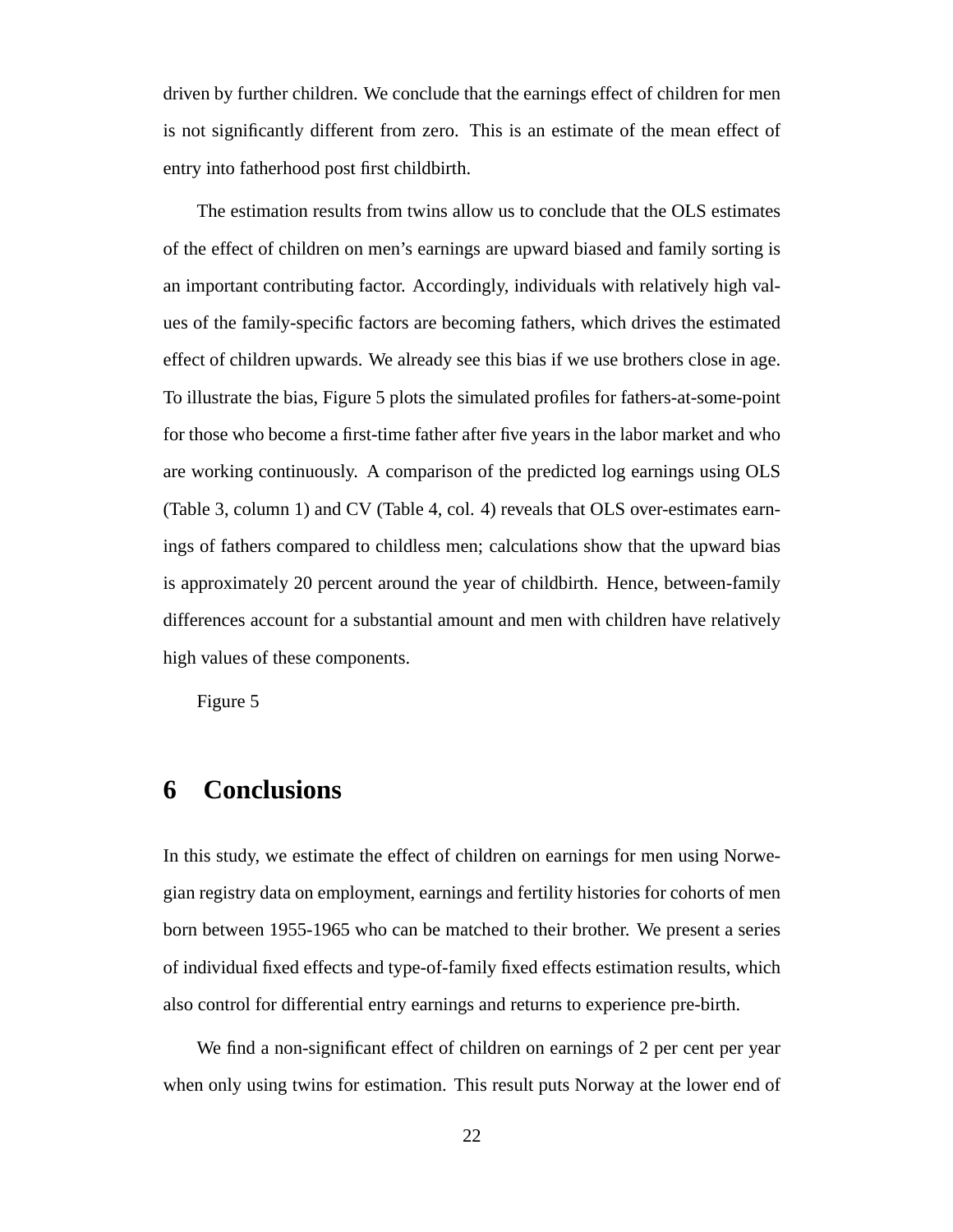the scale of estimates found in the economics and sociological literature. Since education is free in Norway, parents do not need to save for their children's education, most women work<sup>39</sup> and parental leave is paid. Taken together, this suggests that the labor supply responses are expected to be smaller in Norway than in the US, for example. Indeed, our results are consistent with this hypothesis.

The evidence in this paper adds to the debate about the sources of the gender wage gap. The conventional wisdom is that having children has a negative effect on mothers' earnings and a positive effect on fathers' earnings, which suggests that, all other things being equal, the redistribution of household time and time spent with children would potentially reduce the gender wage gap through a decrease of the premium to men. The results in this study highlight that the observed child premium for men is an upward biased estimate of the direct effect of children on men's earnings. Hence, potential effects through redistributive policies at the household level are potentially less effective than would be expected from observed gender wage gap and family gaps. Therefore, the answer to the question posted in the title is 'yes' for the average man.

## **References**

- [1] Anderson, Deborah, Melissa Binder and Kate Krause (2002): The Motherhood Earnings Penalty: Which Mothers Pay It and Why? *American Economic Review*, 92(2), 354-358.
- [2] Angrist, J.D. and W.N. Evans (1998): Children and their parents' labor supply: Evidence from exogenous variation in family size, *American Economic Review*, 88(3), 450–477.

 $^{39}$ In 1990 (2009), 62.5 (68.8) per cent of women were working in Norway, compared to 57 (58) per cent in the U.S. Source: OECD.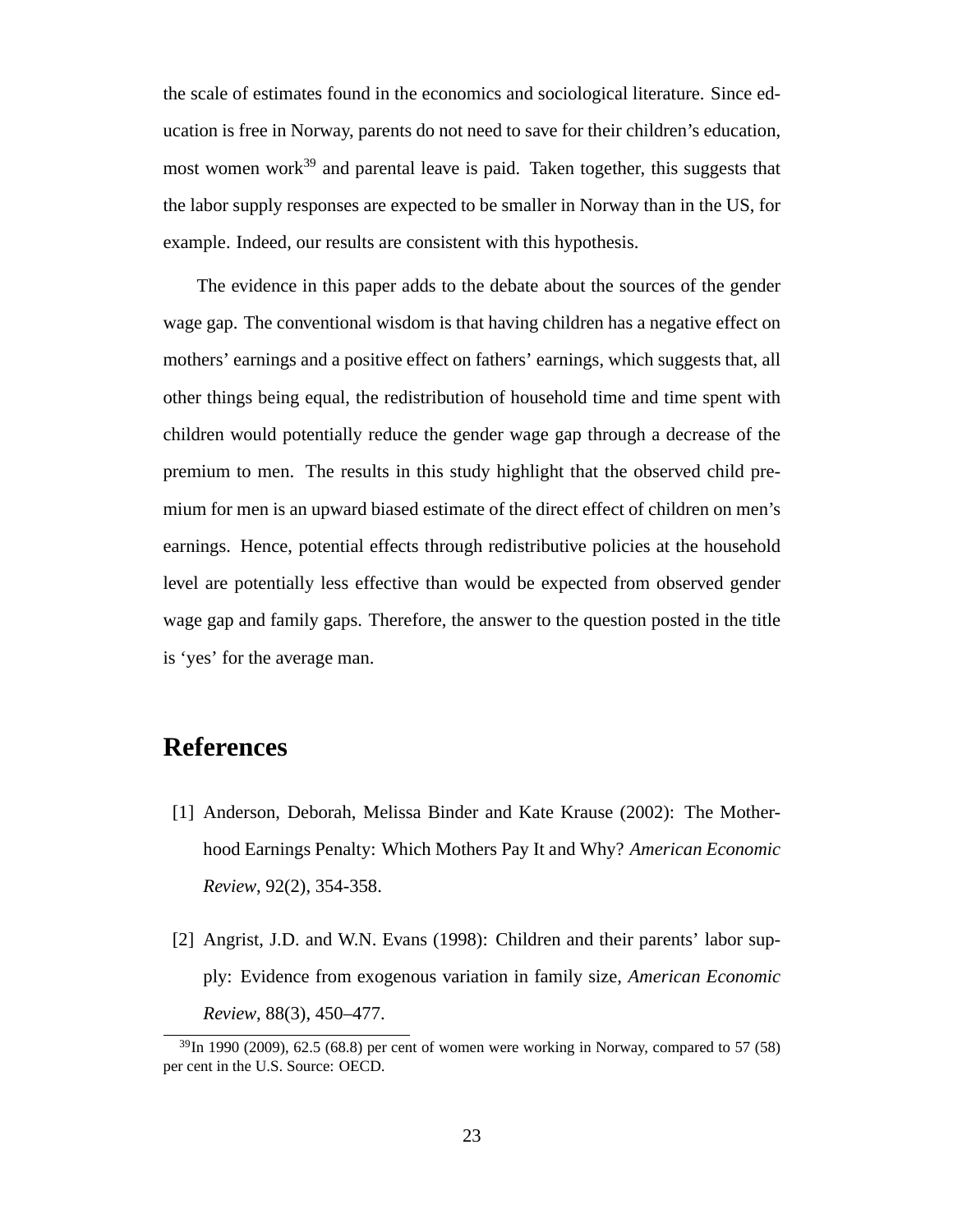- [3] Antonovics, K. and R. Town (2004): Are all the good men married? Uncovering the sources of the marital earnings premium, *American Economic Review*, 94(2), 317–321.
- [4] Ashenfelter O. and C. Rouse (1998): Income, schooling, and ability: Evidence from a new sample of identical twins, *The Quarterly Journal of Economics*, 113(1), 253-284.
- [5] Becker, G. S. (1985): Human capital, effort, and the sexual division of labor, *Journal of Labor Economics*, 3(1), S33-58.
- [6] Bergstrom, T. and R.F. Schoeni (1996), Income prospects and age-at-marriage, *Journal of Population Economics*, 9, 115–130.
- [7] Bertrand, M., C. Goldin and L. Katz (2010): Dynamics of the Gender Gap for Young Professionals in the Financial and Corporate Sectors. American Economic Journal: Applied Economics, 2(3), 228-255.
- [8] Black, S.; P.J. Devereux, K.S. Salvanes (2005): The more the merrier? The effect of family size and birth order on children's education, *The Quarterly Journal of Economics*, 669–700.
- [9] Blau, F.D. and Kahn, L. M. (2006): The U.S. gender gap gap in the 1990s: slowing convergence, *Industrial and Labor Relations Review*, 60(1), 45-66.
- [10] Blomquist, N. and U. Hansson-Brusewitz (1990): The effect of taxes on male and female labor supply in Sweden, *Journal of Human Resources*, 25, 317- 357.
- [11] Blundell, R. and T. MacCurdy (1999): Labor supply: A review of alternative approaches, *Handbook of Labor Economics*, Vol. 3, ed. O. Ashenfelter and D. Card, Elsevier Science B.V.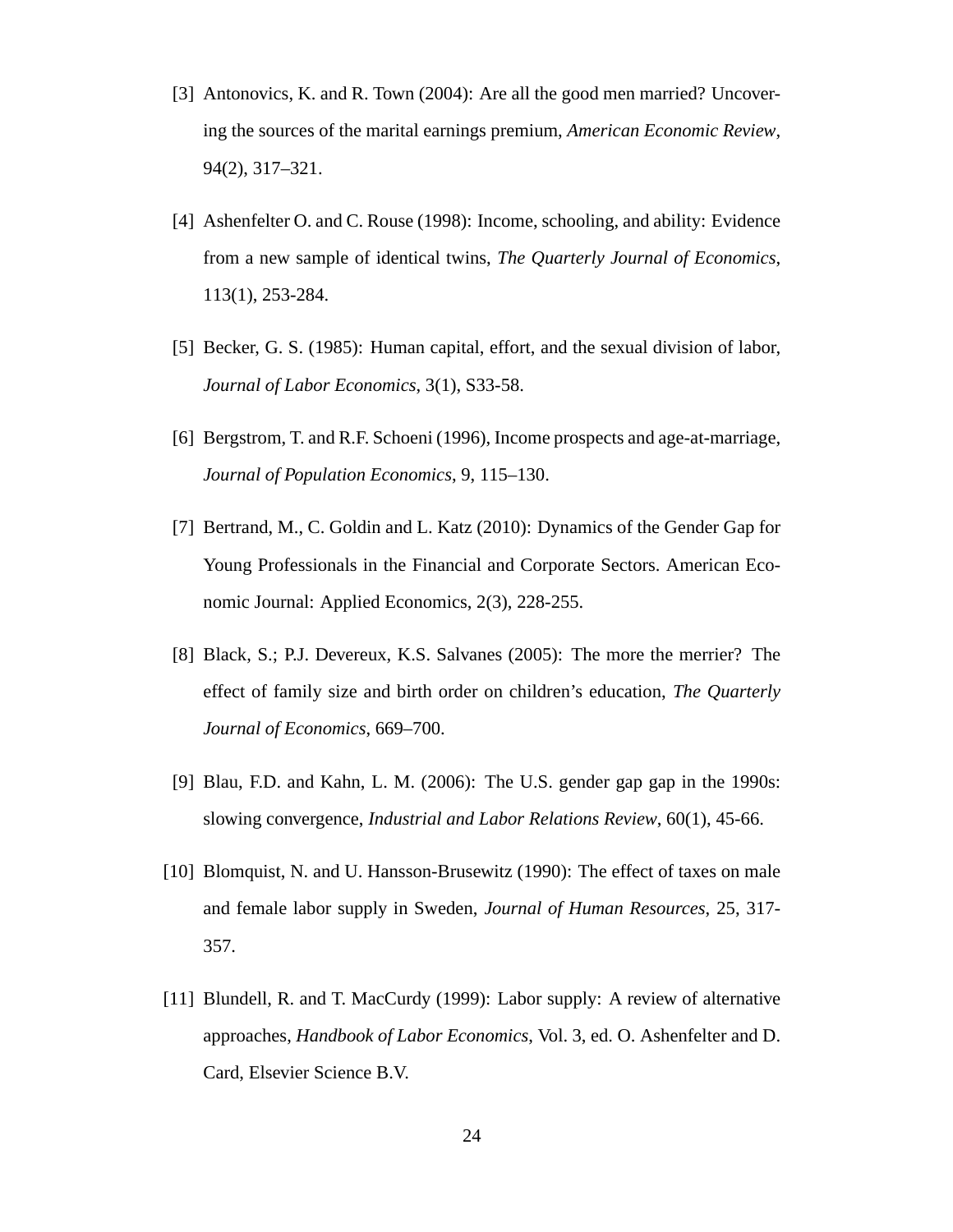- [12] Bound, J. and G. Solon (1999): Double trouble: On the value of twins-based estimation of the return to schooling, *Economics of Education Review*, 18, 169–182.
- [13] Dribe, Martin and Maria Stanfors (2009): Does parenthood Strengthen a Traditional Household Division of Labour? Evidence From Sweden. Journal of Marriage and Family, 71 (February): 33-45
- [14] Fernandez, R. and Fogli, A. (2006): Fertility: The role of culture and family experience, *Journal of the European Economic Association*, 482-3), 552-561.
- [15] Ginther, D.K. and Zavodny, M. (2001): Is the male marriage premium due to selection? The effect of shotgun weddings on the return to marriage, *Journal of Population Economics*, 14(2), 3131-328.
- [16] Glauber, R. (2008): Race and gender in families and at work: The fatherhood premium, *Gender* & *Society*, 22, 8-30.
- [17] Goldin, C. (2006): The quiet revolution that transformed women's employment, education, and family, *American Economic Review*, 96(2), 1-21.
- [18] Gould, E. (2008): Marriage and Career: The Dynamic Decisions of Young Men, *Journal of Human Capital*, 2(4), 337-378.
- [19] Gray, J.S. (1997): The fall in men's return to marriage. Declining productivity effects or changing selection, *Journal of Human Resources*, 32(3), 481–504.
- [20] Gupta, N.D., N. Smith, L.S. Stratton (2007): Is marriage poisonous? Are relationships taxing? An analysis of the male marital earnings differential in Denmark, *Southern Economic Journal*, 74 (2), 412–433.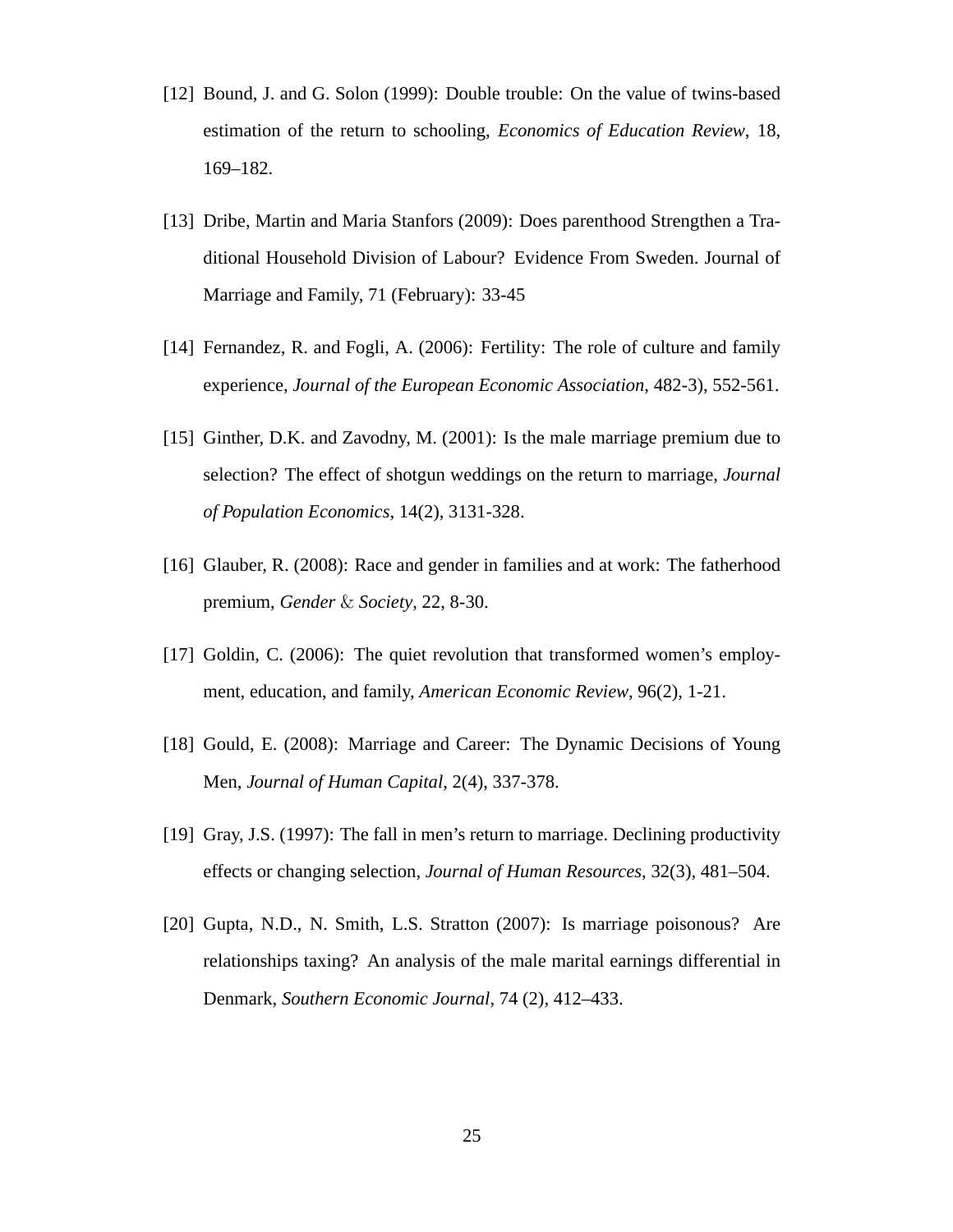- [21] Hersch, J. and L. S. Stratton (2000): Household specialization and the male marriage wage premium, *Industrial and Labor Relations Review*, 54(1), 78- 94.
- [22] Hodges, M.J. and M. J. Budig (2010): Who gets the daddy bonus? : Organizational hegemonic masculinity and the impact of fatherhood on earnings, *Gender and Society*, 24, 717-745.
- [23] Hundley (2000): Male / Female earnings differences in self-employment: The effects of marriage, children, and the household division of labor, Industrial and Labor Relations Review, 54 (1), 95-114.
- [24] Hotz, V.J., McElroy S.W. and S.G. Sanders (2005): Teenage childbearing and its life cycle consequences: exploiting a natural experiment, *Journal of Human Resources*, 60(3), 683-715.
- [25] Joshi, Heather; Pierella Paci and Jane Waldfogel (1999): The Earnings of Motherhood: Better or Worse? *Cambridge Journal of Economics*, 23(5), 543- 64.
- [26] Killewald, Alexandra (2013): A Reconsideration of the Fatherhood Premium: Marriage, Coresidence, Biology, and Fathers' Wages, *American Sociological Review*, 78(1), 96-116
- [27] Korenman, S. and D. Neumark (1991): Does marriage really make men more productive? *Journal of Human Resources*, 26(2), 282–307.
- [28] Krashinsky, H.A. (2004): Do marital status and computer usage really change the earnings structure?, *Journal of Human Resources*, 39, 774–791.
- [29] Loh, E.S. (1996): Productivity differences and the marriage wage premium for white males, *Journal of Human Resources*, 31(3), 566-589.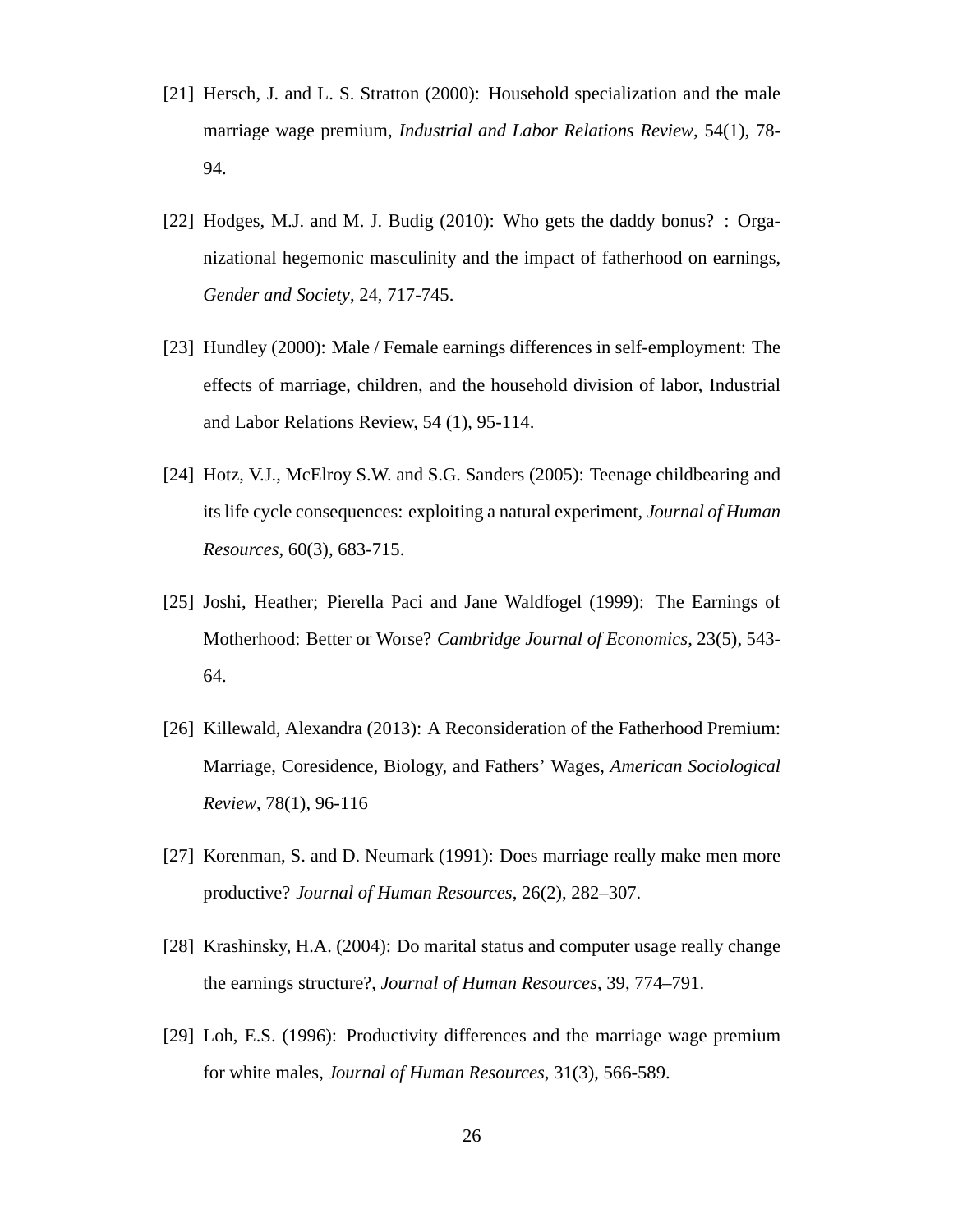- [30] Loughran, D.S. and J.M. Zissimopoulos (2009): Why wait? The effect of marriage and childbearing on the earnings of men and women, *Journal of Human Resources*, 44(2), 326–349.
- [31] Lundberg, S. and E. Rose (2000): Parenthood and the earnings of married men and women, *Labour Economics*, 7, 689–710.
- [32] Lundberg, S. and E. Rose (2002): The effects of sons and daughters on men's labor supply and earnings, *Review of Economics and Statistics*, 84(2), 251– 268.
- [33] Miller, A.R. (2011): The effects of motherhood timing on career path, *Journal of Population Economics*, 24(3), 1071-1100.
- [34] Neumark, D. and S. Korenman (1994): Sources of bias in women's equations: Results using sibling data. *Journal of Human Resources*, 29(2), 379–405.
- [35] Peters, M. and A. Siow (2002): Competing Premarital Investments, *Journal of Political Economy*, 110(3), 592-608.
- [36] Pencavel, J. (1986): Labor supply of men: A survey, in: Handbook of labor economics, Vol. 1, Eds.: Orley Ashenfelter and Richard Layard. NY: Elsevier Science Pub., 1986, 3–101.
- [37] Rege, M. and I.F. Solli (2010): The impact of paternity leave on fathers' future earnings, *Demography*, 50.6, 2255-2277.
- [38] Simonsen, M. and L. Skipper (2010): The family gap revisited: What wombmates reveal, *Labour Economics*, 19, 102-112.
- [39] Tijdens, K.G., Van Klaveren, M. (2012): Frozen in time: Gender pay gap unchanged for 10 years. Brussels, ITUC.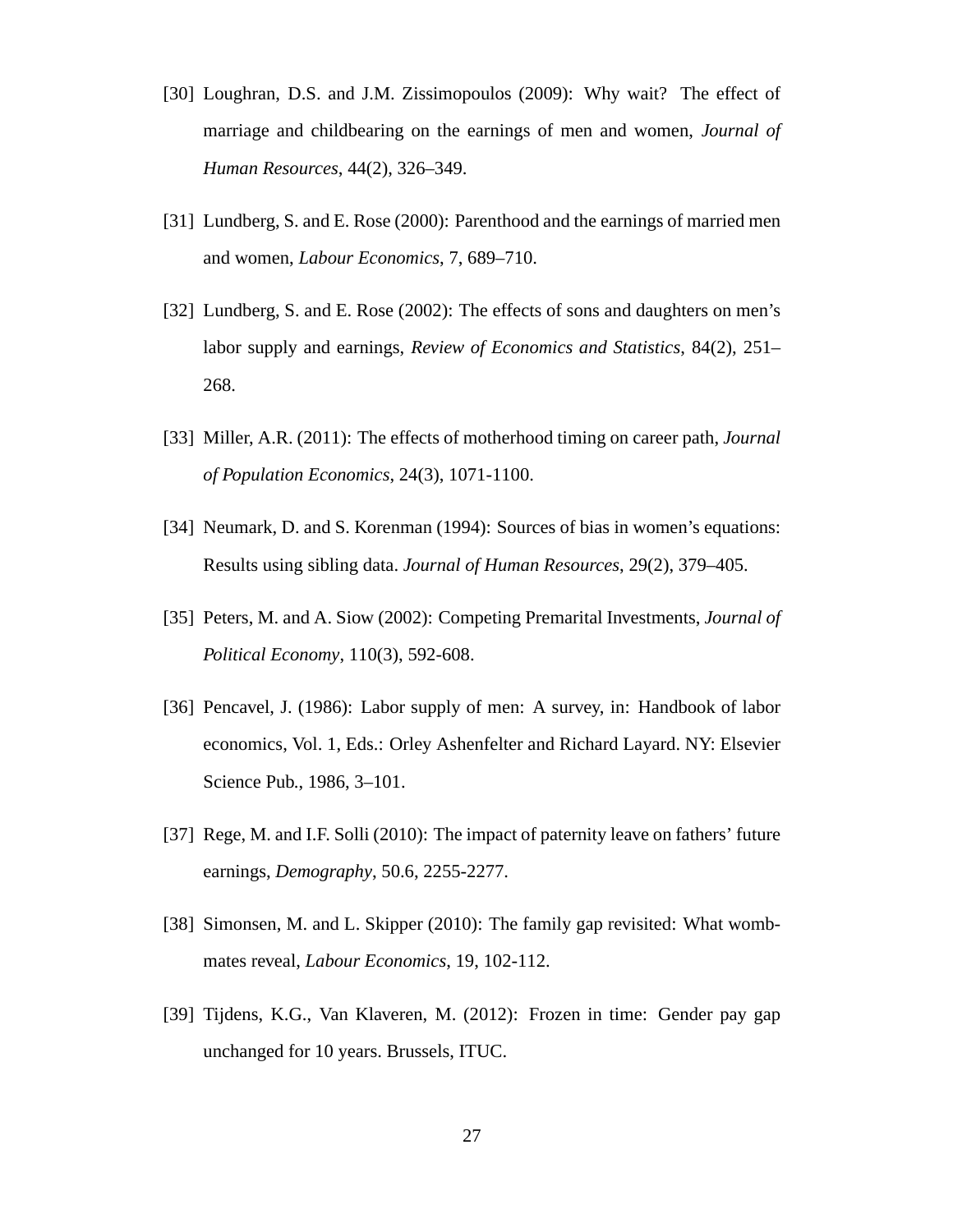- [40] van Soest, A. Woittiez ad A. Kateyn (1990): Labor supply, income taxes, and hours retrictions in the Netherlands, *Journal of Human Resources*, 25, 517- 558.
- [41] Waldfogel, J. (1998): Understanding the family gap in pay for women with children, *Journal of Economic Perspectives*, 12(1), 137–156.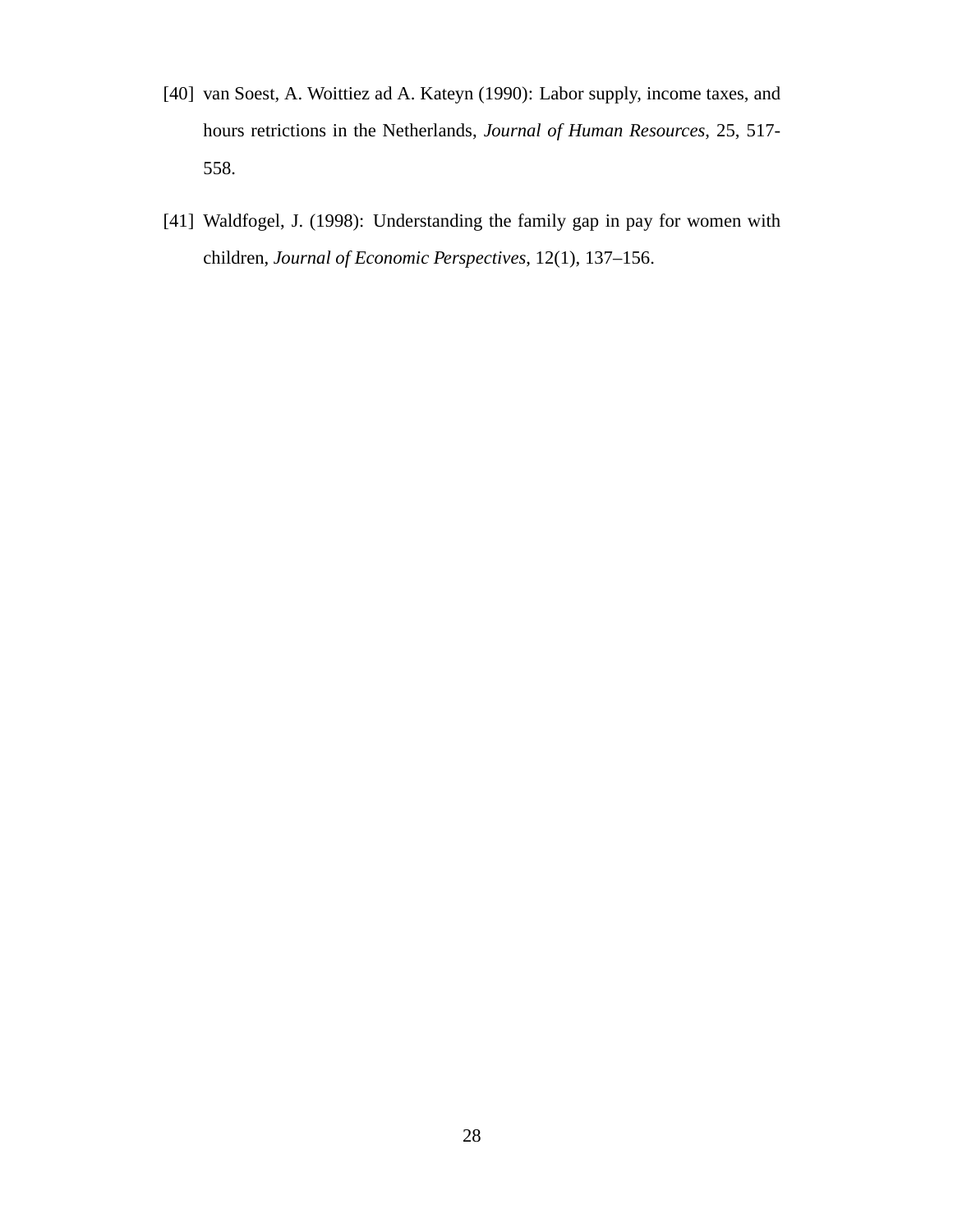

Figure 1: Timing of marriage and first childbirth, own calculations using the sample of all brothers followed from 1986 to 2005.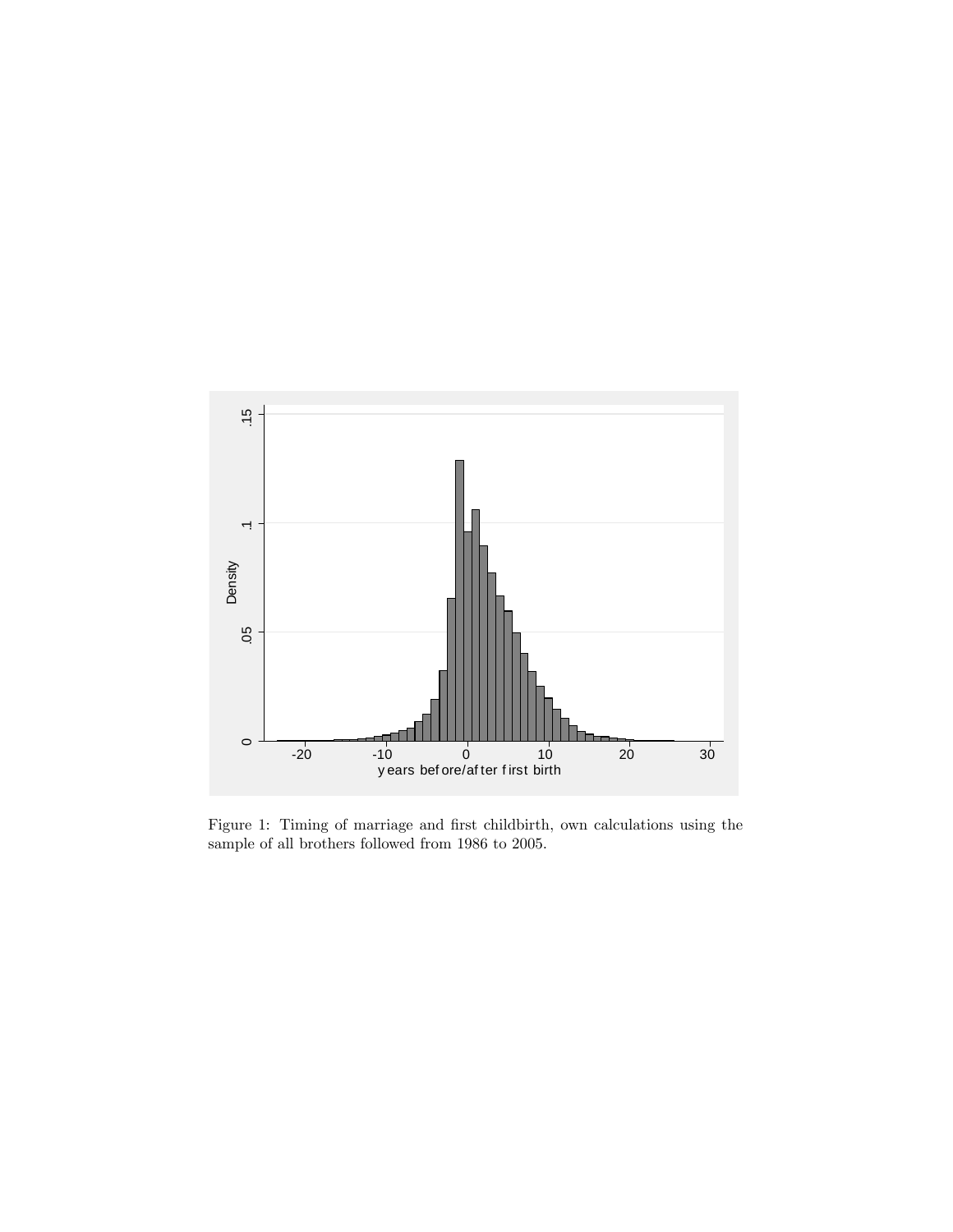

Figure 2: Predicted earnings using estimates of the post-birth effect without (Tab. 4 Col. 3) and with a control (Tab. 4 Col. 4) for being married Note: For illustration a man is used who is continuously working for 5 years since first entry into the labour market, is then entering fatherhood and continues working until 30 years of work experience are completed.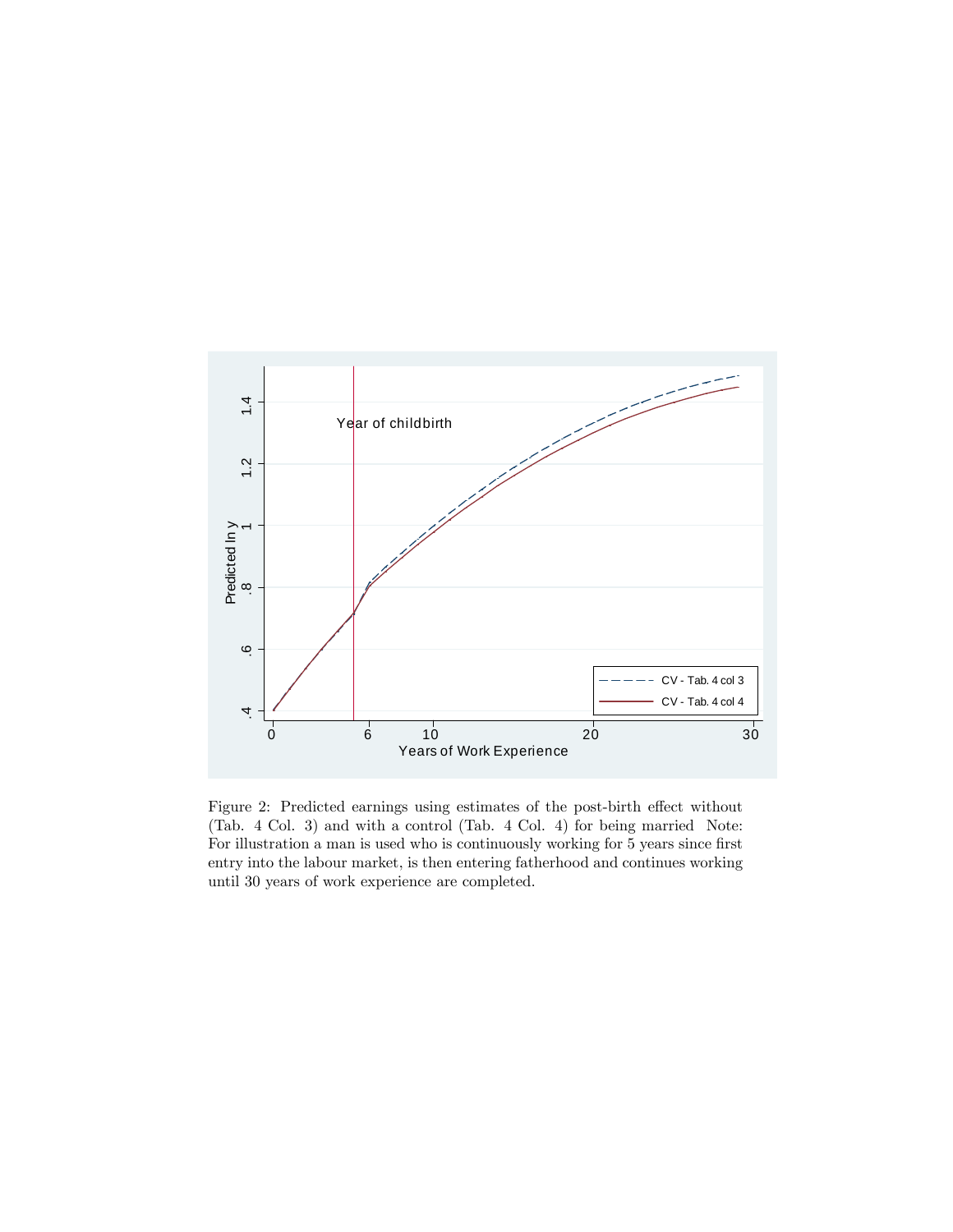

Figure 3: Percentage of brother couples where both of them have children, or both of them have no children



Figure 4: Testing correlation between fertility outcomes and years of education - the normalized graph is shown.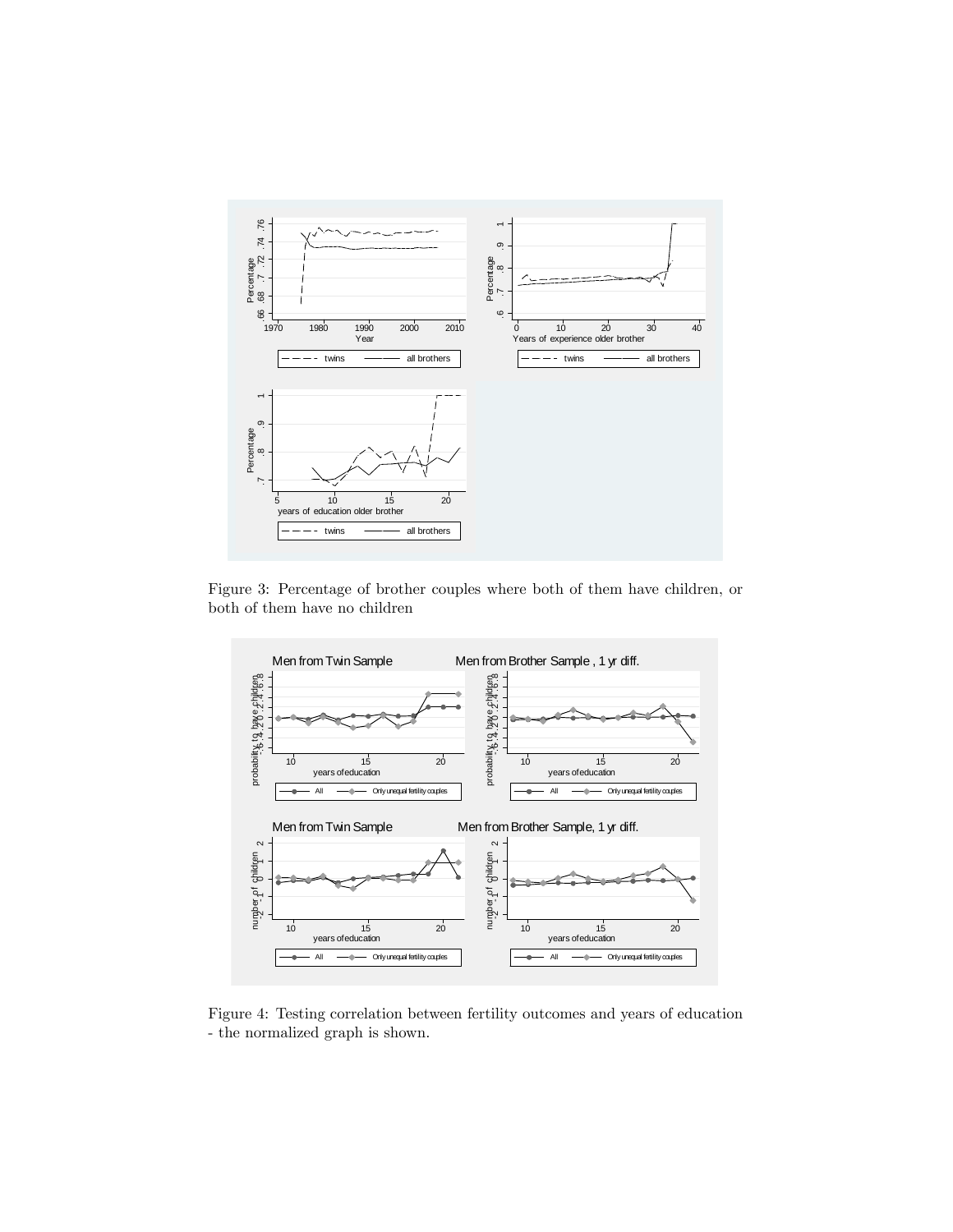

Figure 5: Predicted earnings profiles for a man who is continuously working for 5 years since first entry into the labour market, is then entering fatherhood and continues working until 30 years of work experience are completed. Estimates from Table 3 Column 1 and Table 4 Column 4 are used. See text for explanations.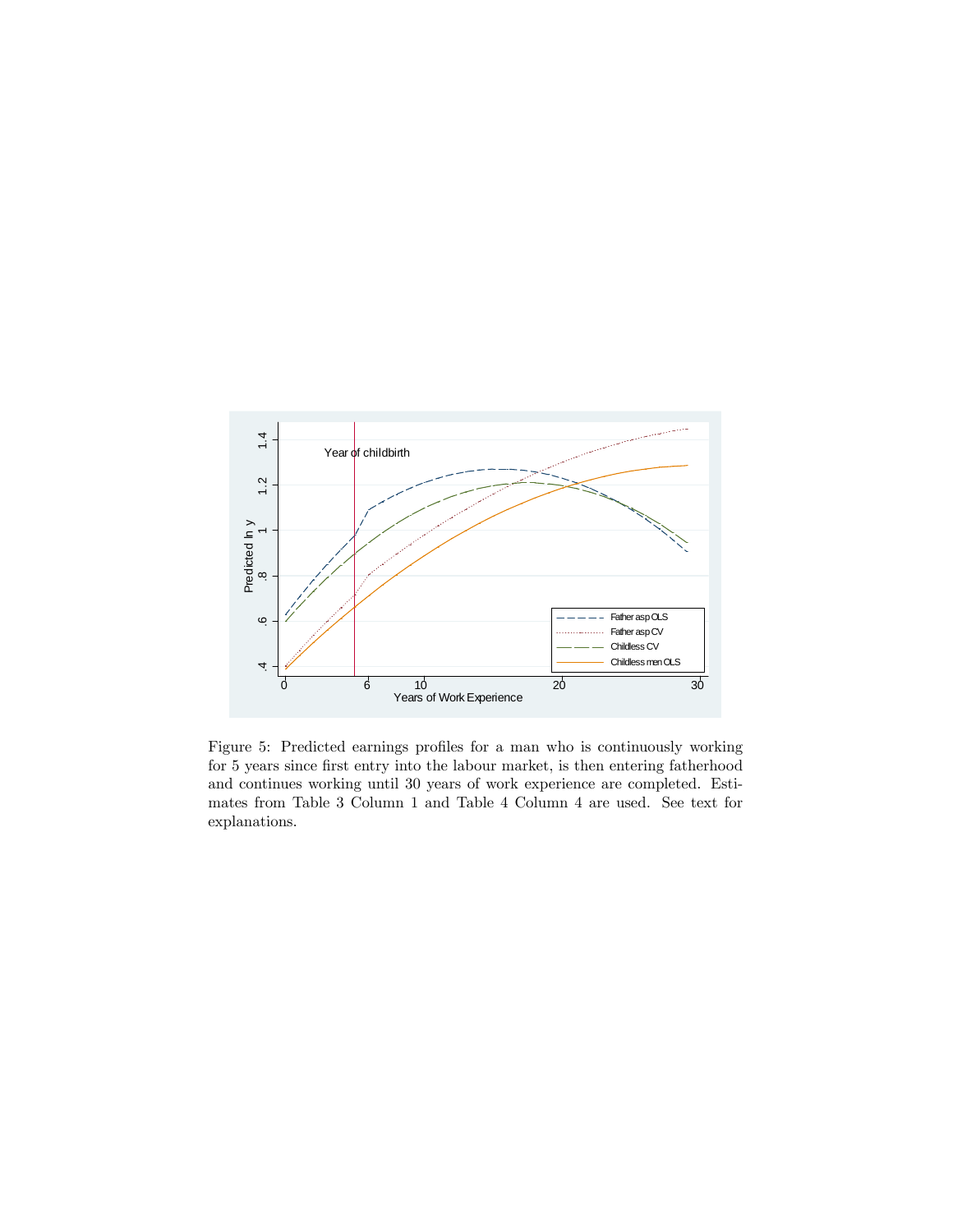|                                      |         | fathers-at-some-point | childless men |          |           | childless men         |
|--------------------------------------|---------|-----------------------|---------------|----------|-----------|-----------------------|
|                                      |         |                       |               |          |           | married-at-some-point |
|                                      | mean    | sd                    | mean          | sd.      | mean      | sd.                   |
| log(earnings)                        | 12.42   | .52                   | 12.25         | .52      | 12.33     | .51                   |
| real annual earnings (1000 Nkr)      | 267.3   | 271.3                 | 219.8         | 153.6    | 237.5     | 154.0                 |
| yrs of education                     | 12.28   | 2.47                  | 11.90         | 2.59     | 12.04     | 2.54                  |
| age                                  | 33.61   | 7.18                  | 33.11         | 7.16     | 33.88     | 7.29                  |
| age at first marriage <sup>*</sup>   | 30.32   | 4.41                  | 34.66         | 6.00     | 34.47     | 6.01                  |
| age at first birth                   | 28.35   | 5.47                  |               |          |           |                       |
| number of children                   | 2.38    | .95                   | $\theta$      | $\theta$ | $\theta$  | $\overline{0}$        |
| year first job                       | 1982    | 2.81                  | 1982          | 2.96     | 1980      | 3.30                  |
| yrs of experience                    | 13.57   | 7.13                  | 12.64         | 7.07     | 13.53     | 7.20                  |
| yrs of experience before first birth | 1.82    | 3.81                  | 12.64         | 7.07     | 13.53     | 7.20                  |
| year of birth                        | 1960    | 2.98                  | 1960          | 2.98     | 1959      | 3.03                  |
| Year of birth first child            | 1988    | 6.39                  |               |          |           | $\bullet$             |
| Year of birth second child           | 1991    | 6.05                  |               |          | $\bullet$ | $\bullet$             |
| married-at-some-point                | 0.81    | 0.39                  | 0.20          | 0.4      |           |                       |
| number of obs. brothers              | 1461807 |                       | 272249        |          | 51351     |                       |

Table 1: Descriptive statistics for sibling brothers: Means and standard deviations

Data: Norwegian register data 1975 until 2005.  $^\ast$  available since 1986.

Pooled sample of first and second born brothers, excluding twin brothers, born between 1955-65. In total 1,734,056 observations and 45345 sibling pairs.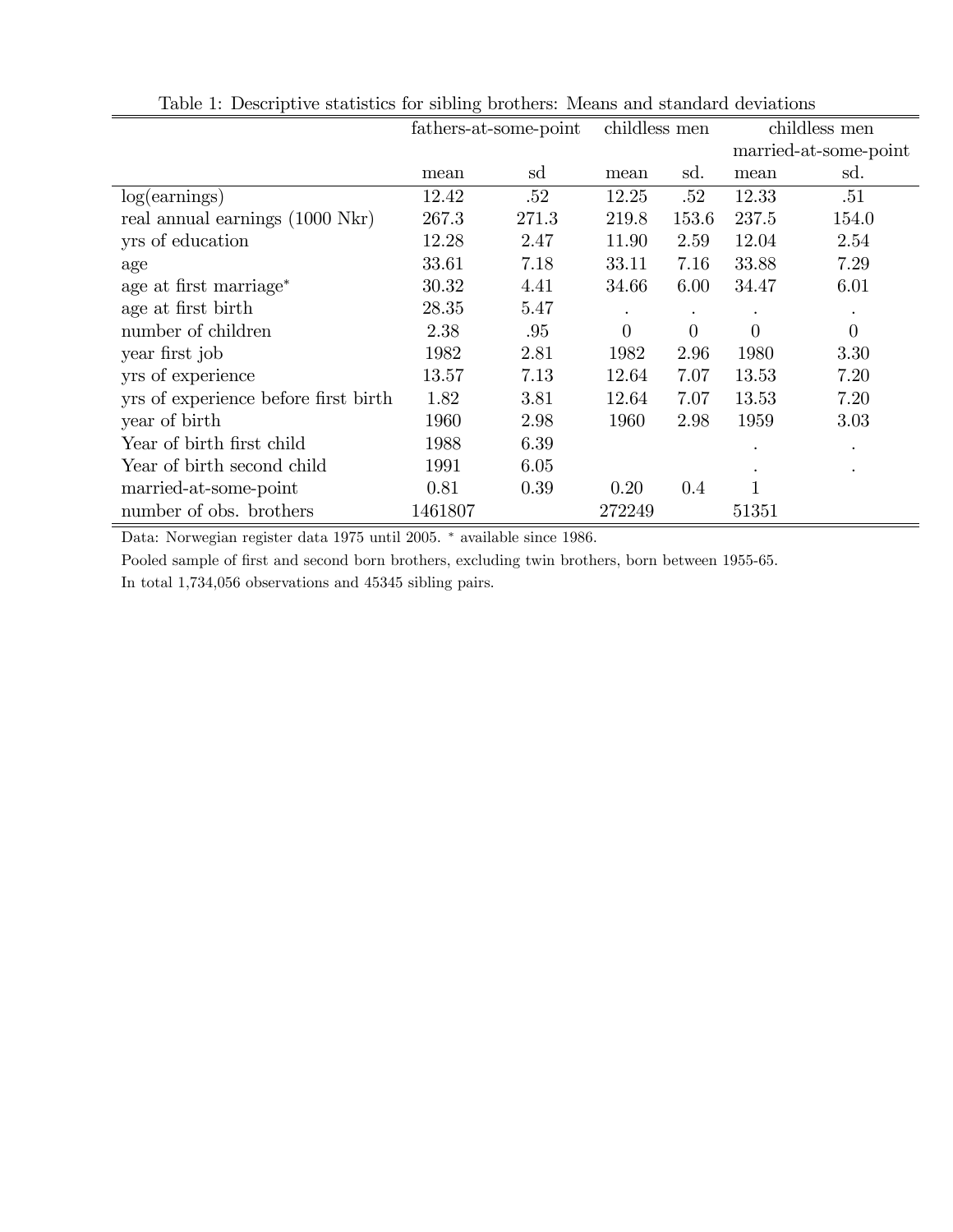|                                      |       | fathers-at-some-point |       | childless men |          | childless men         |
|--------------------------------------|-------|-----------------------|-------|---------------|----------|-----------------------|
|                                      |       |                       |       |               |          | married-at-some-point |
|                                      | mean  | sd.                   | mean  | sd.           | mean     | sd.                   |
| log(earnings)                        | 12.38 | .51                   | 12.23 | .52           | 12.35    | .45                   |
| real annual earnings (1000 Nkr)      | 250.4 | 192.4                 | 211.2 | 146.8         | 228.5    | 147.7                 |
| yrs of education                     | 12.11 | 2.48                  | 11.70 | 2.50          | 11.12    | 2.18                  |
| age                                  | 33.22 | 7.51                  | 32.78 | 7.44          | 33.45    | 7.75                  |
| age at first marriage                | 30.74 | 4.37                  | 34.73 | 5.41          | 34.73    | 5.41                  |
| age at first birth                   | 28.47 | 5.39                  |       |               |          |                       |
| number of children                   | 2.33  | .98                   | 0     | $\theta$      | $\Omega$ | $\overline{0}$        |
| year first job                       | 1980  | 3.57                  | 1981  | 3.79          | 1979     | 3.14                  |
| yrs of experience                    | 14.25 | 7.45                  | 13.25 | 7.30          | 14.69    | 7.63                  |
| yrs of experience before first birth | 2.16  | 4.12                  | 13.25 | 7.30          | 14.69    | 7.63                  |
| year of birth                        | 1959  | 3.21                  | 1959  | 3.23          | 1958     | $3.02\,$              |
| Year of birth first child            | 1988  | 6.54                  |       |               |          | $\bullet$             |
| Year of birth second child           | 1991  | 6.15                  |       |               |          |                       |
| married-at-some-point                | 0.81  | 0.39                  | 0.20  | $0.4\,$       |          |                       |
| number of obs. twin brothers         | 36218 |                       | 8230  |               | 1515     |                       |

Table 2: Descriptive statistics for twin brothers: Means and standard deviations

Data: Norwegian register data until 2005.  $*$  available since 1986.

Pooled sample of first and second born twin brothers born between 1955-65.

In total 44448 observations and 1069 twin pairs.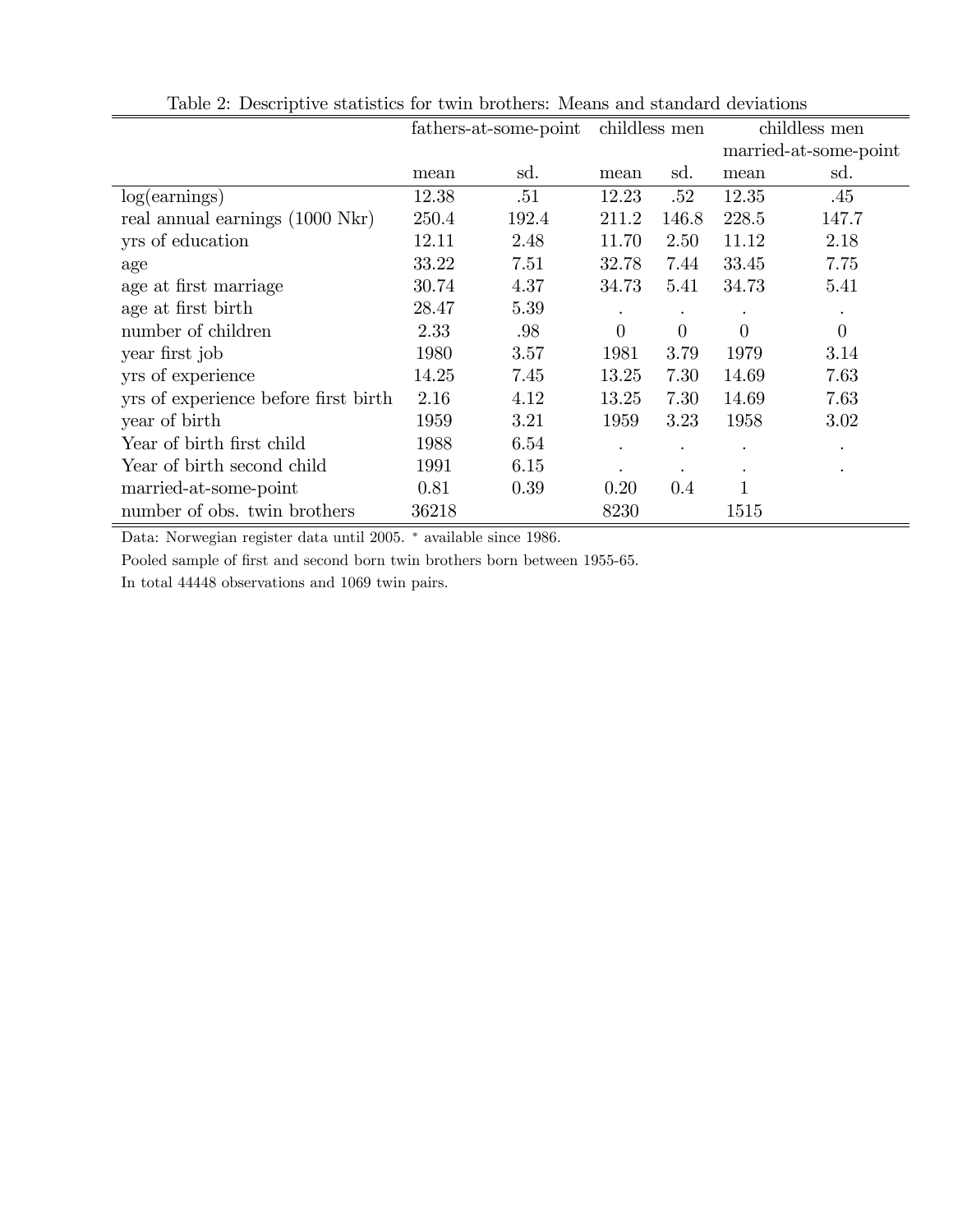|                                                                        |                |                          |                                   | Table 3: The effect of children on log earnings: OLS, FE and the family fixed effect $(CV)$ |                      | estimation results |                 |               |
|------------------------------------------------------------------------|----------------|--------------------------|-----------------------------------|---------------------------------------------------------------------------------------------|----------------------|--------------------|-----------------|---------------|
|                                                                        |                | Sample                   | of Brothers excl. Twins           |                                                                                             |                      |                    | Sample of Twins |               |
|                                                                        |                | $\widehat{\mathfrak{D}}$ | <u>ය</u>                          | $\widehat{\mathbb{F}}$                                                                      | $\widetilde{\Theta}$ | $\widehat{\odot}$  |                 | $\circledS$   |
|                                                                        | $\frac{1}{2}$  | FF,                      | 5                                 | 5                                                                                           | <b>ND</b>            | <b>STO</b>         | EE              | <b>S</b>      |
|                                                                        |                | extended                 | $\overline{AB}$                   | $<$ 3 yr age diff                                                                           | $<$ 2 yr age diff    |                    |                 |               |
| years of education                                                     | $0.04692***$   |                          | $0.03266***$                      | $0.03088***$                                                                                | $0.02985***$         | $0.03465***$       |                 | $0.01564**$   |
|                                                                        | (0.00051)      |                          | (0.00070)                         | (0.00111)                                                                                   | (0.00181)            | (0.00367)          |                 | (0.00543)     |
| experience                                                             | $0.06947***$   | $0.07280***$             | $0.06840***$                      | $0.06294***$                                                                                | $0.06012***$         | $0.06994***$       | 0.07040***      | 1.05923***    |
|                                                                        | (0.00085)      | (0.00056)                | (0.00121)                         | (0.00215)                                                                                   | (0.00359)            | (0.00547)          | (0.00345)       | (0.00929)     |
| experience <sup>2</sup>                                                | $-0.00162***$  | $-0.00187***$            | $-0.00152***$                     | $-0.00127***$                                                                               | $-0.00109$ ***       | $-0.00163***$      | $-0.00177$ ***  | $-0.00007$ ** |
|                                                                        | (0.00003)      | (0.00001)                | (0.00004)                         | (0.00007)                                                                                   | (0.00012)            | (0.00017)          | (0.00007)       | (0.00031)     |
|                                                                        |                |                          | Differentia                       | effect in enti                                                                              | earnings and         | experience         |                 |               |
| father-at-some-point                                                   | $0.03022***$   |                          | $0.04911***$                      | $0.04641***$                                                                                | $0.05800***$         | $-0.01724$         |                 | $0.10044*$    |
|                                                                        | (0.00543)      |                          | (0.00700)                         | (0.01040)                                                                                   | (0.01659)            | (0.03616)          |                 | (0.04037)     |
| experience *father                                                     | $0.00986***$   | $0.01998***$             | $0.00550***$                      | $0.00552**$                                                                                 | 0.00527              | $0.01829**$        | $0.02688***$    | 0.00083       |
| -at-some-point                                                         | (0.00089)      | (0.00042)                | (0.00117)                         | (0.00184)                                                                                   | (0.00292)            | (0.00581)          | (0.00243)       | (0.00674)     |
| experience <sup>2*</sup> father                                        | $-0.00030$ *** | $-0.00026***$            | $-0.00022***$                     | $-0.00025***$                                                                               | $-0.00029**$         | $-0.00065***$      | $-0.00048***$   | $-0.00032$    |
| -at-some-point                                                         | (0.00003)      | (0.00001)                | (0.00004)                         | (0.00007)                                                                                   | (0.00011)            | (0.00019)          | (0.00008)       | (0.00022)     |
|                                                                        |                |                          | $\mathop{\rm Different}\nolimits$ | effect of chi                                                                               | (post first          | iildbirth          |                 |               |
| post-birth                                                             | $0.07286***$   | $0.04816***$             | $0.06442***$                      | $0.04038***$                                                                                | $0.04096***$         | $0.07535***$       | 0.03942***      | 0.01962       |
|                                                                        | (0.00201)      | (0.00124)                | (0.00265)                         | (0.00408)                                                                                   | (0.00671)            | (0.01211)          | (0.00764)       | (0.01482)     |
| experience post-birth                                                  | $-0.00821***$  | $-0.01734***$            | $-0.00591***$                     | 0.00018                                                                                     | 0.00134              | $-0.01314***$      | $-0.02071***$   | $-0.00027$    |
|                                                                        | (0.00045)      | (0.00024)                | (0.00061)                         | (0.00100)                                                                                   | (0.00164)            | (0.00274)          | (0.00141)       | (0.00356)     |
| experience <sup>2</sup> post birth                                     | $0.00038***$   | $0.00046***$             | $0.00033***$                      | $0.00013**$                                                                                 | 0.00011              | $0.00077$ ***      | $0.00061***$    | $0.00043**$   |
|                                                                        | (0.00002)      | (0.00001)                | (0.00003)                         | (0.00004)                                                                                   | (0.00007)            | (0.00012)          | (0.00005)       | (0.00015)     |
| Observations/Pairs                                                     | 1734056        | 1734056                  | 867028                            | 349699                                                                                      | 129847               | 22224              | 44448           | 44448         |
| $\mathbb{R}^2$                                                         | 0.32149        | 0.38472                  | 0.06938                           | 0.05008                                                                                     | 0.04939              | 0.03591            | 0.34252         | 0.41838       |
| All regressions control for birth order- and time effects. The control |                |                          |                                   |                                                                                             |                      |                    |                 |               |

group includes all childless men. Standard errors are clustered at the sibling pair level and reported in parentheses. group includes all childless men. Standard errors are clustered at the sibling pair level and reported in parentheses.

The Hausman test that the post-birth effects in  $col(1)$  and  $col(2)$  or  $col(5)$  are equal is rejected. The Hausman test that the post-birth effects in col(1) and col(2) or col(5) are equal is rejected.

The F-test on the pooled regression of the samples in col  $(5)$  and col  $(8)$  to test whether the marginal The F-test on the pooled regression of the samples in col (5) and col (8) to test whether the marginal differences are significantly different is rejected. differences are significantly different is rejected.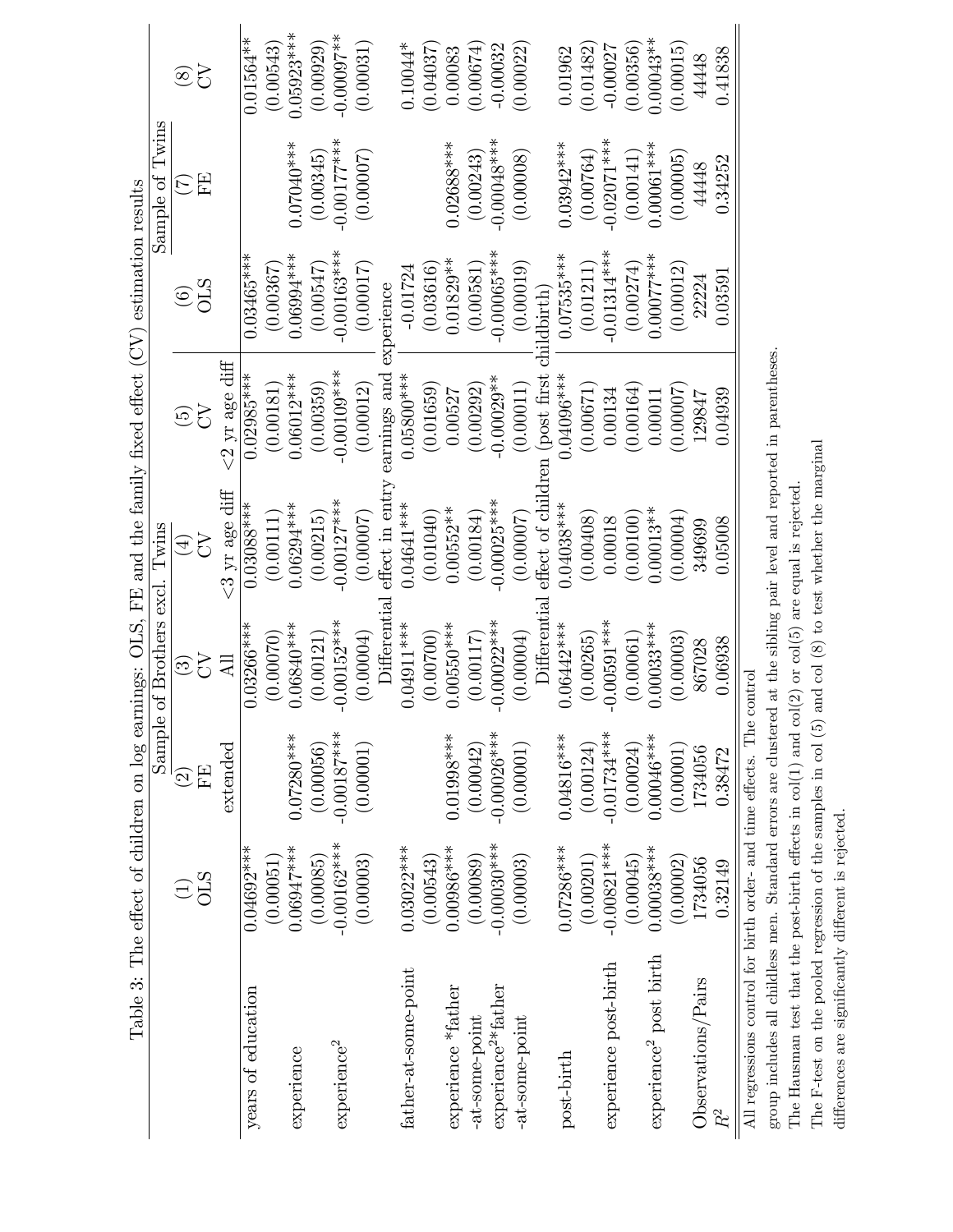| Selected coefficients are reported, brother sample excl. twins |                                             |                           |                          |                      |
|----------------------------------------------------------------|---------------------------------------------|---------------------------|--------------------------|----------------------|
|                                                                |                                             | $\widetilde{\mathcal{O}}$ | $\widehat{\mathfrak{S}}$ | $\widehat{\pm}$      |
|                                                                | 5                                           | R                         | 75                       | 75                   |
|                                                                | $\overline{AB}$                             |                           | $<\!\!2$ yr age diff     | $<\!\!2$ yr age diff |
|                                                                | Differential effect in entry earnings and   |                           | experience               |                      |
| father-at-some-point                                           | 0.01542                                     | 0.01152                   | 0.01611                  | .01334               |
|                                                                | (0.01518)                                   | (0.01517)                 | (0.03417)                | (.03399)             |
| experience *father-at-some-point                               | $0.00649**$                                 | $0.00750***$              | 0.00908                  | .01015               |
|                                                                | (0.00233)                                   | (0.00233)                 | (0.00570)                | .00567               |
| exerience <sup>2*</sup> father-at-some-point                   | $-0.00026***$                               | $-0.00025**$              | $-0.00044$ *             | $-00042**$           |
|                                                                | (0.00008)                                   | (0.00008)                 | (0.00020)                | (.00020)             |
|                                                                | Differential effect of children (post first |                           | childbirth)              |                      |
| post-birth                                                     | $0.06414***$                                | $0.05284***$              | $0.04455***$             | $03169***$           |
|                                                                | (0.00281)                                   | (0.00286)                 | (0.00716)                | (00733)              |
| experience post-birth                                          | $-0.00666***$                               | $-0.00863***$             | 0.00083                  | 00122                |
|                                                                | (0.00065)                                   | (0.00065)                 | (0.00177)                | (82100.              |
| experience <sup>2</sup> post birth                             | $0.00035***$                                | $0.00040***$              | 0.00013                  | $00017***$           |
|                                                                | (0.00003)                                   | (0.00003)                 | (0.00008)                | (00007)              |
| Control for being married                                      | $\overline{\mathsf{X}}$                     | Yes                       | $\overline{\mathsf{z}}$  | Yes                  |
| Observations/Pairs                                             | 675679                                      | 675679                    | 99917                    | 99917                |
|                                                                | 0.05501                                     | 0.05753                   | 0.03362                  | 0.0373               |
| The control group excludes childless never married men         |                                             |                           |                          |                      |

Table 4: The effect of children on log earnings estimated by CV: comparison group is childless men who are married-at-some-point Table 4: The effect of children on log earnings estimated by CV: comparison group is childless men who are married-at-some-point

Standard errors are clustered at the sibling couple Standard errors are clustered at the sibling couple

level and reported in parentheses. All regressions control for birth order- and time effects. level and reported in parentheses. All regressions control for birth order- and time effects.

\*  $p < 0.05$ , \*\*  $p < 0.01$ , \*\*\*  $p < 0.001$ \*  $p < 0.05$ , \*\*  $p < 0.01$ , \*\*\*  $p < 0.001$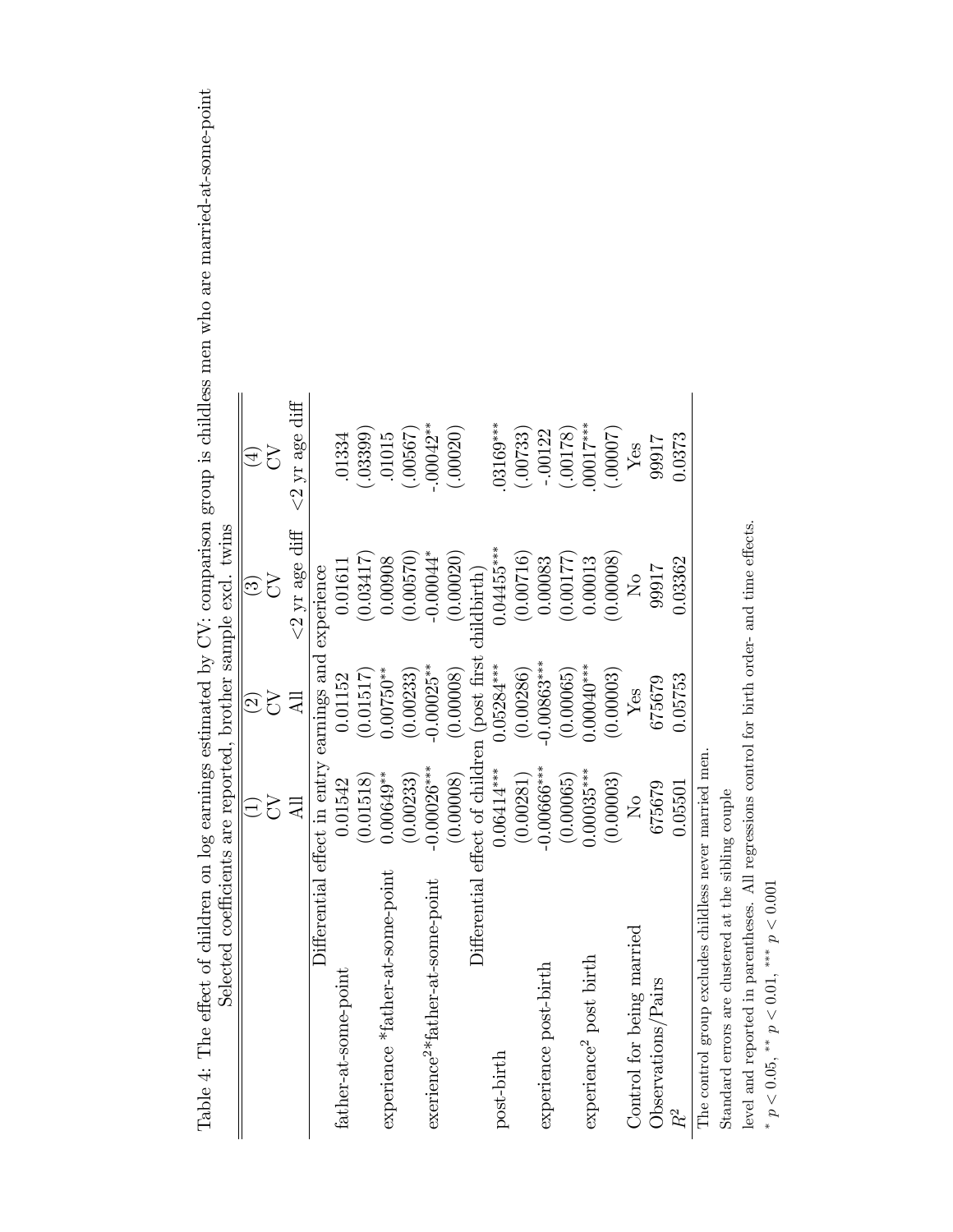|                                    | Years of  | whether children | number of |
|------------------------------------|-----------|------------------|-----------|
|                                    |           | or not           | children  |
|                                    | education | $1$ if yes       |           |
| Brothers, all                      | $0.3567*$ | $0.1128*$        | $0.1325*$ |
| Number of sibling couples          | 45345     | 45345            | 45345     |
| Brothers, $<$ 3 yrs age difference | $0.3697*$ | $0.1169*$        | $0.1335*$ |
| Number of sibling couples          | 18256     | 18256            | 18256     |
| Twins                              | $.5170*$  | $.2420*$         | $.2402*$  |
| Number of sibling couples          | 1069      | 1069             | 1069      |
| 2 randomly selected men            | .002      | $-.009$          | $-.003$   |
| Number of random couples           | 20000     | 20000            | 20000     |

Table 5: Correlations of education and completed fertility between siblings

 $*$  significant at 5 percent significance level.

|                           |       | fathers-at-some-point |       | childless men |
|---------------------------|-------|-----------------------|-------|---------------|
|                           | mean  | sd.                   | mean  | sd.           |
| log(earnings)             | 12.35 | .525                  | 12.22 | -53           |
| yrs of education          | 12.16 | 2.5                   | 11.91 | 2.64          |
| yrs of experience $12.50$ |       | 7 01                  | 12.15 | 7 O           |

Table 6: Descriptive statistics for sibling brothers: Means and standard deviations

Only sibling couples with unequal fertility outcome (children yes or no).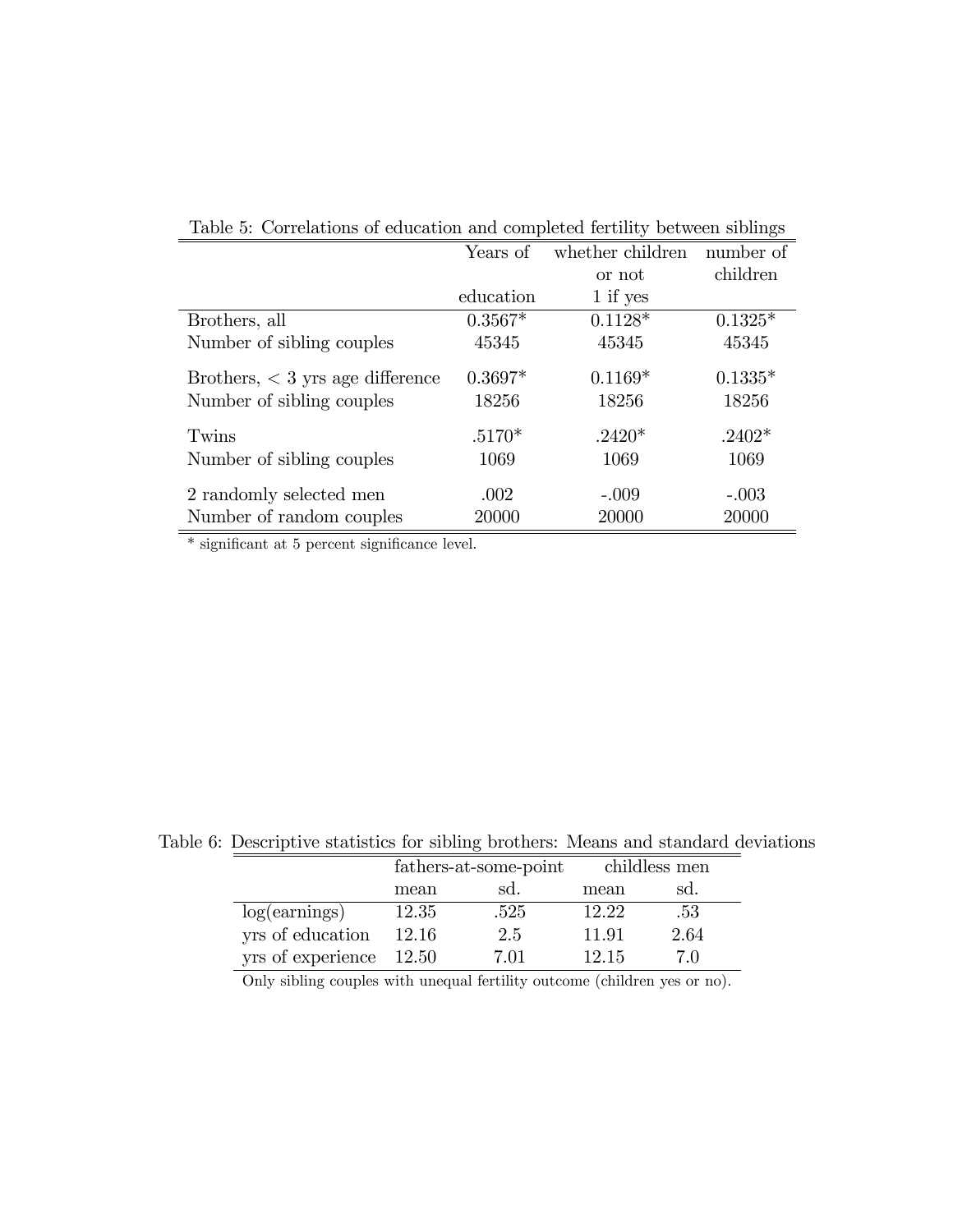|                                                      | (1)          | $\left( 2\right)$ |
|------------------------------------------------------|--------------|-------------------|
|                                                      | $_{\rm OLS}$ | CV                |
|                                                      |              | less than 2 years |
|                                                      |              | age difference    |
| years of education                                   | $0.044***$   | $0.033***$        |
|                                                      | (0.001)      | (0.001)           |
| experience                                           | $0.074***$   | $0.067***$        |
|                                                      | (0.002)      | (0.003)           |
| experience <sup>2</sup>                              | $-0.002***$  | $-0.001***$       |
|                                                      | (0.000)      | (0.000)           |
| Differential effect in entry earnings and experience |              |                   |
| father-at-some-point                                 | $0.038***$   | $0.038**$         |
|                                                      | (0.011)      | (0.011)           |
| experience *father-at-some-point                     | $0.009***$   | $0.009***$        |
|                                                      | (0.002)      | (0.002)           |
| exerience <sup>2*</sup> father-at-some-point         | $-0.000***$  | $-0.000***$       |
|                                                      | (0.000)      | (0.000)           |
| Effect of children (post first childbirth)           |              |                   |
| post-birth                                           | $0.041***$   | 0.012             |
|                                                      | (0.009)      | (0.013)           |
| experience post-birth                                | $-0.004*$    | $0.005*$          |
|                                                      | (0.002)      | (0.002)           |
| experience <sup>2</sup> post birth                   | 0.000        | $-0.000$          |
|                                                      | (0.000)      | (0.000)           |
| Observations/Pairs                                   | 64364        | 32182             |
| $\mathbb{R}^2$                                       | 0.314        | 0.093             |

Table 7: Testing compositional effects: Earnings regression results only using brother couples with unequal fertility outcome  $(0/1)$ 

All regressions control for birth order- and time effects.  $\;$ 

The control group includes all childless men.

Standard errors are clustered at the sibling couple level and reported in parentheses.  $p < 0.05, r^*p < 0.01, r^*p < 0.001$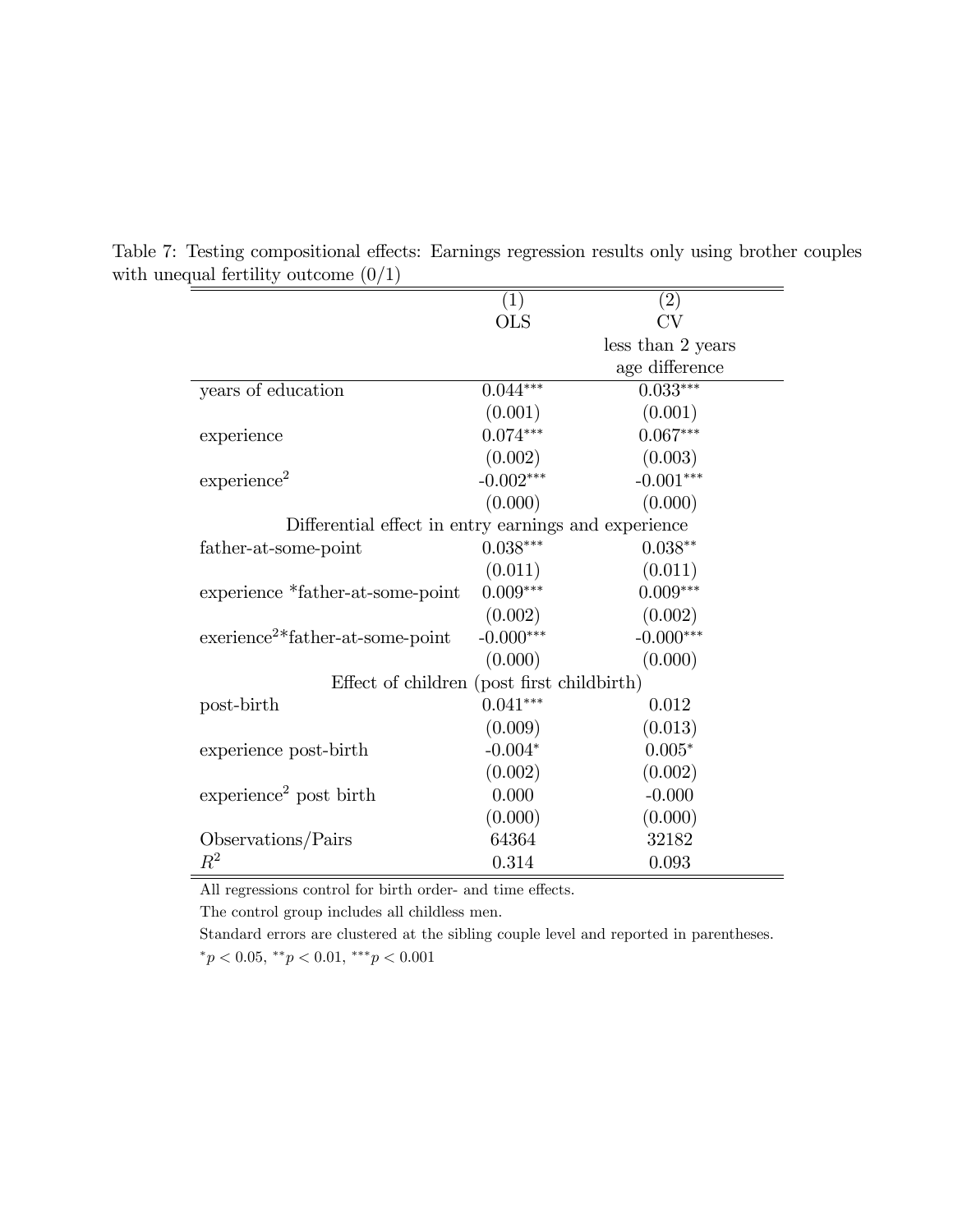# Appendix

| Number of children |         | Birth Cohorts 1955-65 |       | Birth Cohort 1955         |
|--------------------|---------|-----------------------|-------|---------------------------|
|                    | All men | <b>Brothers</b>       | Twins | National Statistics, men* |
| zero children      | 19.46   | 19.03                 | 21.78 | 16.6                      |
| one child          | 13.94   | 13.65                 | 14.80 | 13.2                      |
| two children       | 36.64   | 36.15                 | 35.04 | 37.1                      |
| three children     | 23.37   | 22.96                 | 20.57 | 23.3                      |
| four or more       | 8.14    | 8.21                  | 7.82  | 9.9                       |
| Total              | 100     | 100                   | 100   | 100                       |

Appendix Table A1: Distribution of total number of children of a person, in 2005

\*Source: Statistics Norway.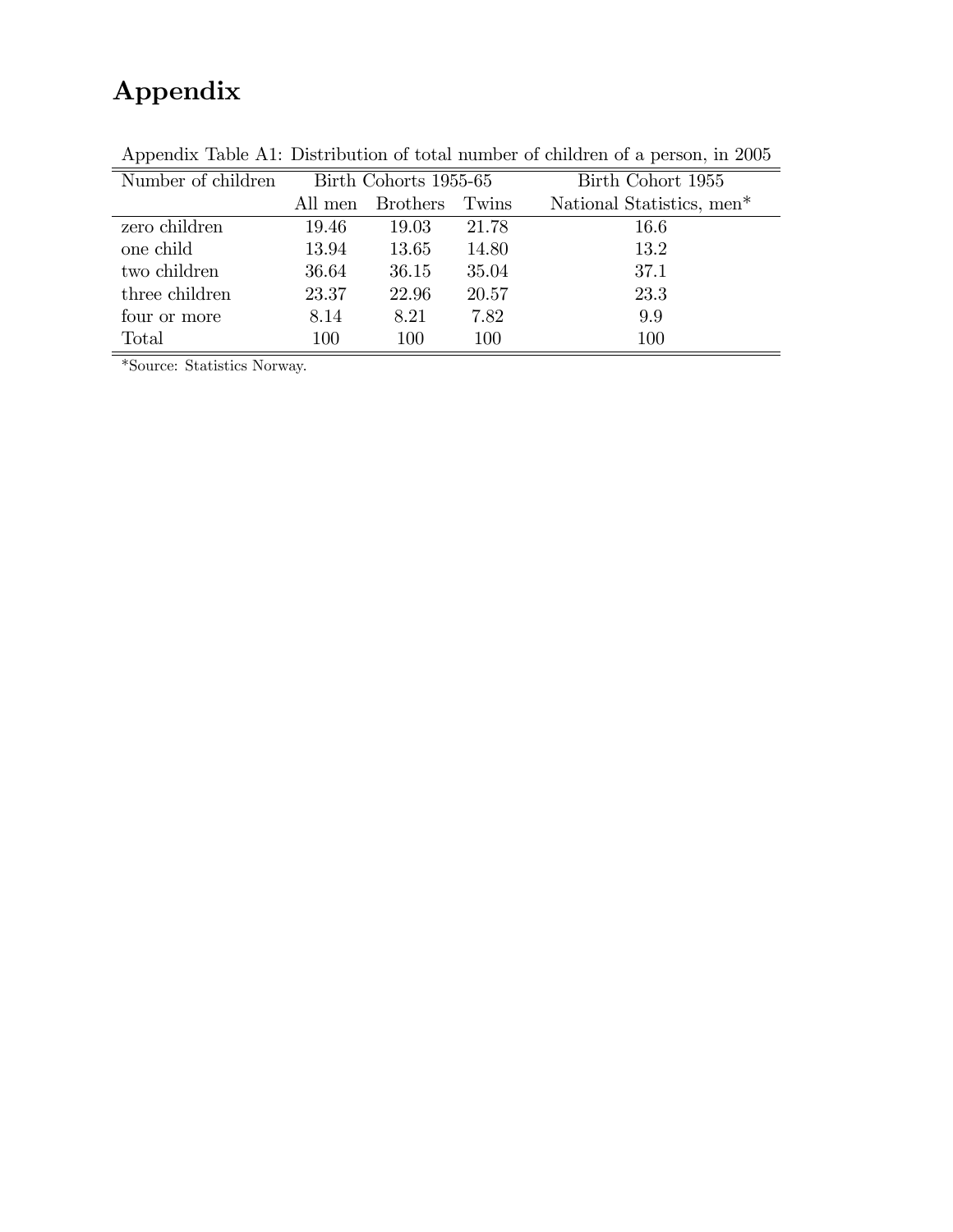| . .                                   | <b>Brothers</b> |        | Twin Sample |        |
|---------------------------------------|-----------------|--------|-------------|--------|
|                                       | mean            | sd     | mean        | sd.    |
| $\Delta$ log(earnings)                | .09             | .59    | $-.02$      | .52    |
| $\Delta$ (father type)                | .02             | .51    | $-.00$      | .50    |
| $\Delta$ yrs of education             | .05             | 3.19   | $-.04$      | 2.75   |
| $\Delta$ yrs of experience            | 3.00            | 3.39   | .00.        | 2.45   |
| experience squared                    | 84.47           | 113.25 | .37         | 80.61  |
| $\Delta$ yrs of experience*fathertype | 2.74            | 7.90   | $-.00$      | 7.90   |
| experience squared*fathertype         | 75.22           | 178.42 | $-.29$      | 176.95 |
| $\Delta$ (post birth)                 | .12             | .57    | $-.01$      | .54    |
| $\Delta$ yrs of experience*post-birth | 2.49            | 6.76   | $-.23$      | 6.14   |
| experience squared *post-birth        | 48.73           | 138.89 | $-4.66$     | 125.60 |
| Difference in year of birth           | $-1.16$         | .41    | $\theta$    |        |
| Number of observations                | 867028          |        | 22224       |        |

Appendix Table A2: Summary statistics: Variables in differences= $X_{firstborn} - X_{secondborn}$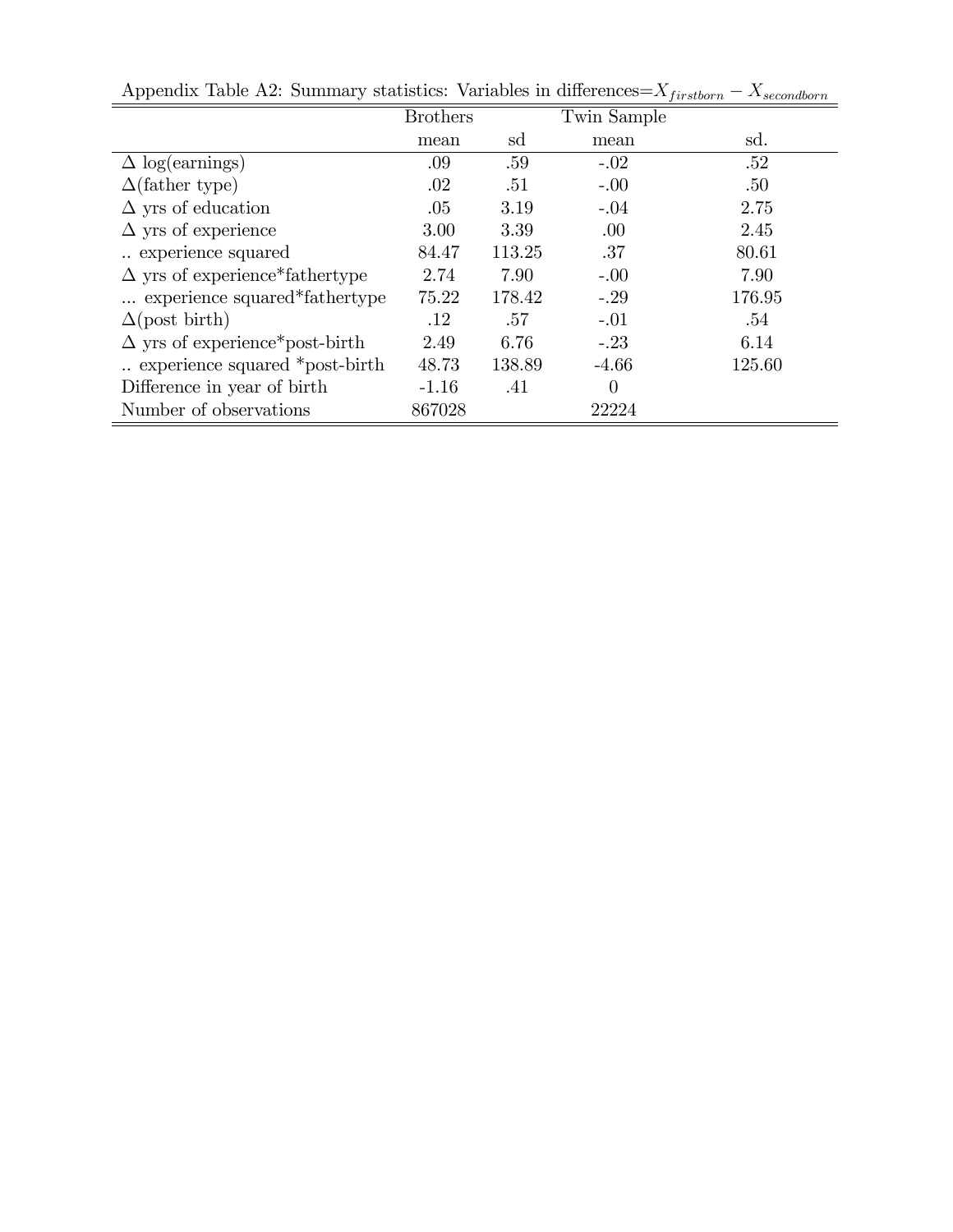| reponding radio rio. Earnings regression results, sroutely r year ago unicrence. Fullhour or emitted |                                                      |                        |                                      |
|------------------------------------------------------------------------------------------------------|------------------------------------------------------|------------------------|--------------------------------------|
|                                                                                                      | $\overline{\text{CV}}$                               | CV                     | CV                                   |
| education                                                                                            | $0.02676***$                                         | $0.02673***$           | $0.02295***$                         |
|                                                                                                      | (0.00210)                                            | (0.00210)              | (0.00219)                            |
| experience                                                                                           | $0.04881***$                                         | $0.04854***$           | $0.04511***$                         |
|                                                                                                      | (0.00619)                                            | (0.00619)              | (0.00663)                            |
| experience <sup>2</sup>                                                                              | $-0.00083***$                                        | $-0.00081***$          | $-0.00065**$                         |
|                                                                                                      | (0.00021)                                            | (0.00021)              | (0.00023)                            |
|                                                                                                      | Differential effect in entry earnings and experience |                        |                                      |
| father type separated into                                                                           |                                                      |                        |                                      |
| $= 1$ child                                                                                          | $-0.02372$                                           | $-0.01646$             | $-0.03061$                           |
|                                                                                                      | (0.03531)                                            | (0.03532)              | (0.03696)                            |
| $= 2$ children                                                                                       | 0.02551                                              | 0.02188                | $-0.00061$                           |
|                                                                                                      | (0.03430)                                            | (0.03430)              | (0.03602)                            |
| $=$ 3 children                                                                                       | 0.02211                                              | 0.02156                | $-0.00022$                           |
|                                                                                                      | (0.03453)                                            | (0.03453)              | (0.03632)                            |
| $= 4$ children                                                                                       | 0.01383                                              | 0.01233                | $-0.00399$                           |
|                                                                                                      | (0.03599)                                            | (0.03603)              | (0.03775)                            |
| more than 5 children                                                                                 | $-0.03835$                                           | $-0.04191$             | $-0.06173$                           |
|                                                                                                      | (0.03904)                                            | (0.03920)              | (0.04097)                            |
| experience*father-at-some-point                                                                      | 0.01061                                              | 0.01082                | $0.01641**$                          |
|                                                                                                      | (0.00568)                                            | (0.00568)              | (0.00615)                            |
| $experience2*father-at-some-point$                                                                   | $-0.00043*$                                          | $-0.00045*$            | $-0.00069**$                         |
|                                                                                                      | (0.00020)                                            | (0.00020)              | (0.00022)                            |
|                                                                                                      | Effect of having children                            |                        |                                      |
| post-birth 1st child                                                                                 | $0.02982***$                                         | $0.03090***$           | $0.03867***$                         |
|                                                                                                      | (0.00738)                                            | (0.00793)              | (0.00970)                            |
| experience post-first birth                                                                          | $-0.00189$                                           | $-0.00213$             | $-0.00391$                           |
|                                                                                                      | (0.00180)                                            | (0.00255)              | (0.00295)                            |
| $experience2 post-first birth$                                                                       | $0.00019*$                                           | 0.00009                | 0.00015                              |
|                                                                                                      | (0.00008)                                            | (0.00012)              | (0.00014)                            |
| post-birth 2st child                                                                                 |                                                      | 0.00274                | $-0.00042$                           |
|                                                                                                      |                                                      | (0.00753)              | (0.00869)                            |
| experience post 2nd birth                                                                            |                                                      | 0.00336                | 0.00459                              |
|                                                                                                      |                                                      | (0.00257)              | (0.00292)                            |
| experience squared post 2nd birth                                                                    |                                                      | $-0.00000$             | $-0.00001$                           |
|                                                                                                      |                                                      | (0.00015)              | (0.00016)                            |
| post-birth 3st child                                                                                 |                                                      | $-0.01292$             | $-0.00871$                           |
|                                                                                                      |                                                      | (0.01017)              | (0.01150)                            |
| experience post 3rd birth                                                                            |                                                      | $-0.00308$             | $-0.00427$                           |
|                                                                                                      |                                                      | (0.00286)              | (0.00308)                            |
| experience squared post 3rd birth                                                                    |                                                      | 0.00034                | $0.00039*$                           |
|                                                                                                      |                                                      | (0.00017)              | (0.00018)                            |
| Observations                                                                                         | 99917                                                | 99917                  | 82747                                |
| Comment                                                                                              | sibling couples                                      | sibling couples        | excluding earnings                   |
|                                                                                                      | less than 2 years diff                               | less than 2 years diff | following a childbirth if after 1993 |
| $R^2$                                                                                                | 0.03929                                              | 0.03991                | 0.03803                              |
|                                                                                                      |                                                      |                        |                                      |

Appendix Table A3: Earnings regression results, brothers 1 year age difference: Number of children

Extended specification of Table 4, column 3, is estimated. For furhter explanations see Table 4.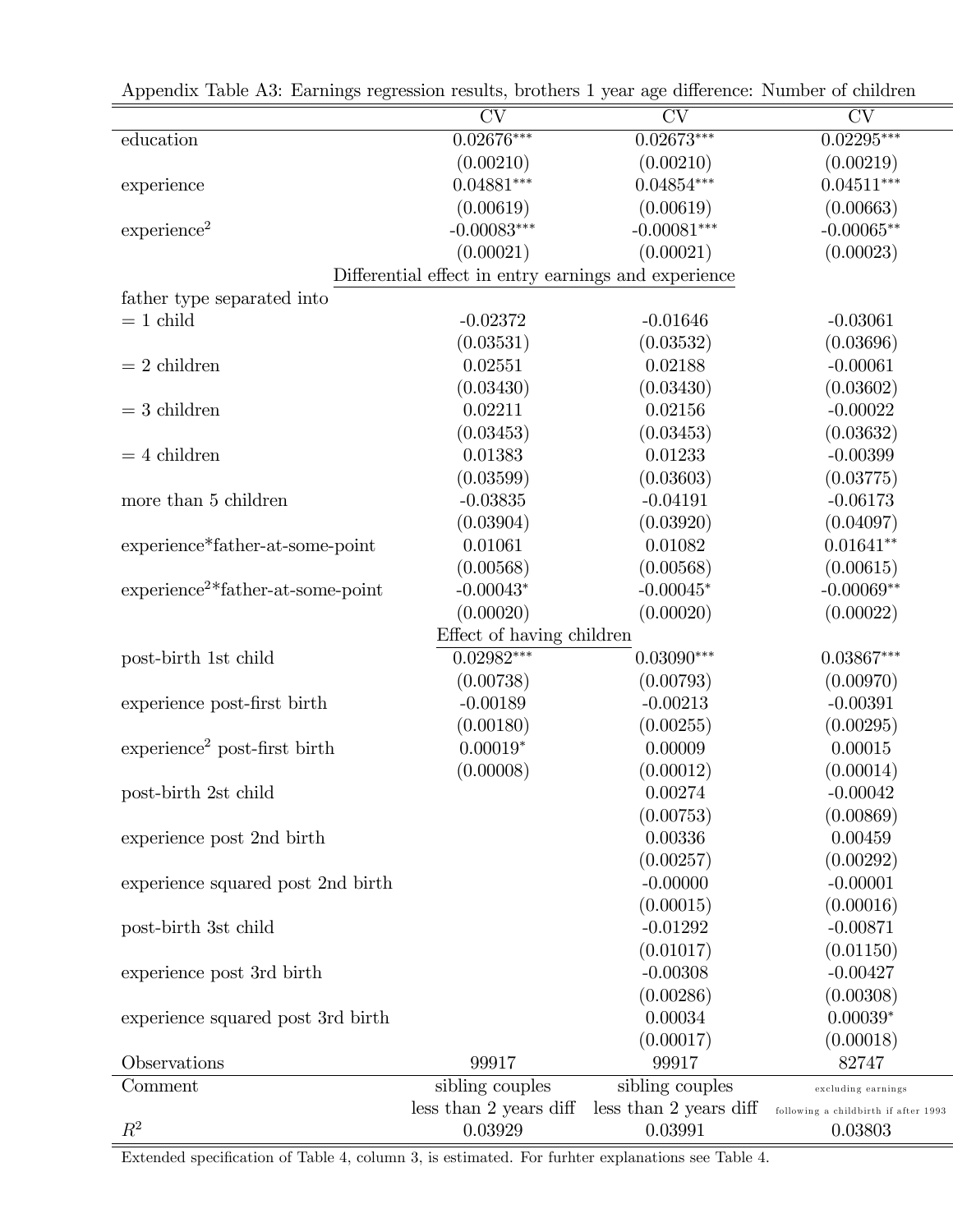### **Appendix B: Derivation of empirical framework**

This appendix shows how the earnings equation in  $eq(1)$  can be derived in a treatment framework as in the study by Heckman and Hotz (1998) that estimated the return to training using non-experimental data. One issue in their application is that those who enter training, the treated, are different before treatment compared to the non-treated, those who do not enter training. This is a similar setting to ours where we want to account for that fathers-at-some-point are on different earnings paths from the beginning of their career in comparison to childless men.

Let  $\ln y_{if}$  be observed logarithmic earnings of individual *i* in period *t*, and  $\ln y_{it}^*$ the logarithmic earnings in the absence of children. (We add subscript for family  $f$ which we return to later.) The indicator variable  $a_{if}$  equals one if a person becomes a father (treated) and zero otherwise (untreated) and  $\gamma_t$  is the effect of children in period t. We assume that the effect of children is identical for all persons. The period of childbirth is denoted as k. Then we can write:

$$
ln y_{ift} = ln y_{ift}^* + \gamma_t a_{ift}, \qquad a_{ift} = 1, t > k
$$
  
\n
$$
ln y_{ift} = ln y_{ift}^*, \qquad a_i = 0, t < k
$$
 (1)

We will focus on estimating the mean effect and the difference in mean post-birth earnings of fathers and non-fathers is:

$$
E[lny_{ift}|a_{ift} = 1] - E[lny_{ift}|a_{ift} = 0]
$$
\n
$$
= E[\gamma_t|a_{ift} = 1] + \{E[lny_{ift}^*|a_{ift} = 1] - E[lny_{ift}^*|a_{ift} = 0]\},
$$
\n(2)

The expression in parentheses is the selection bias which is present if the assignment to fatherhood is not random.<sup>1</sup>

Suppose  $ln y_{it}^*$  is a linear function of a set of observed characteristics  $X_{it}$  and unobserved characteristics  $\epsilon_{it}$ .

$$
ln y_{ift}^* = X_{ift} \beta_1 + \epsilon_{ift} \tag{3}
$$

<sup>1</sup>Since men typically work continuously non-random selection into work is not important and we can neglect this issue. To incorporate women with more disruptive careers would make the estimation approach more complicated.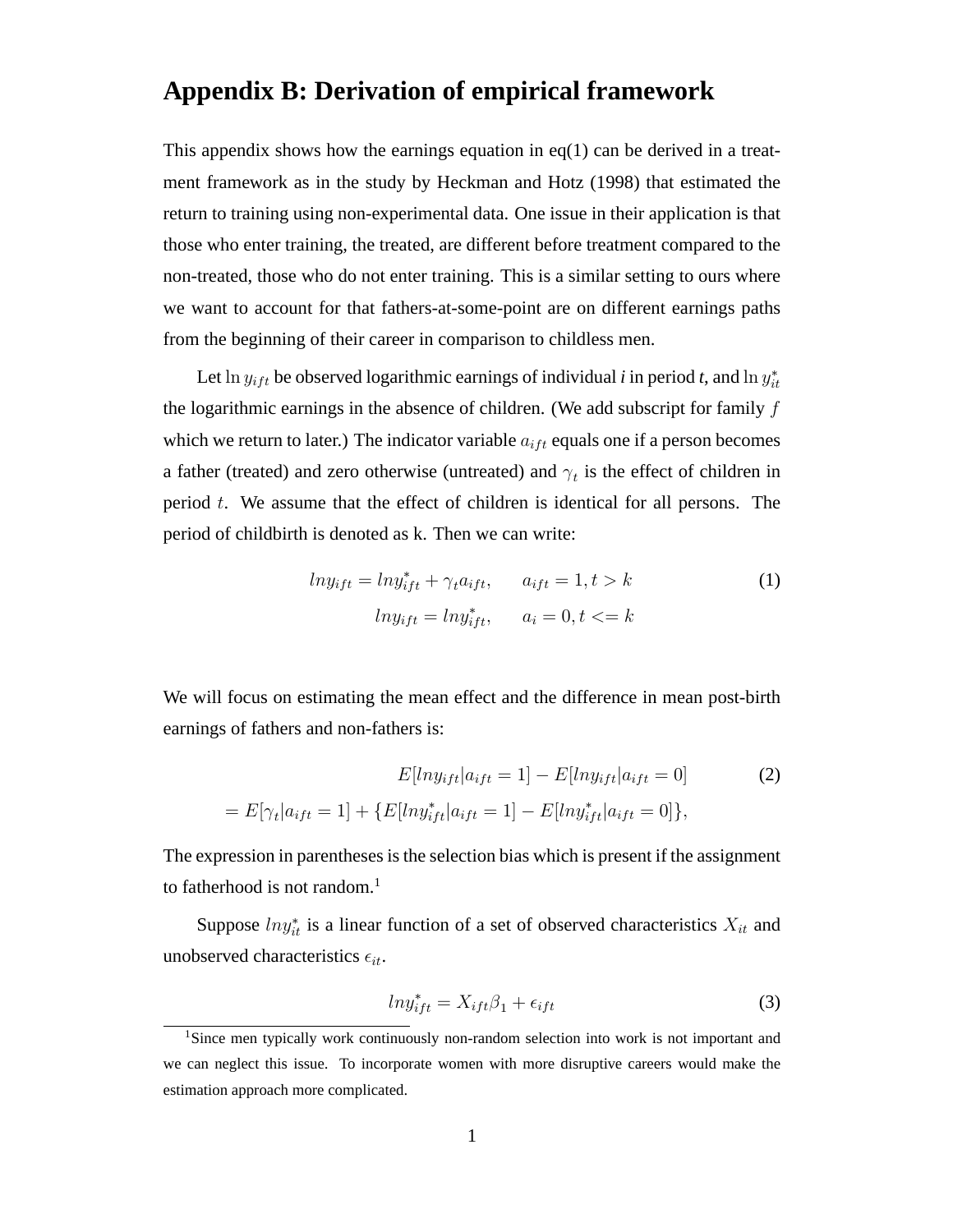Then observed earnings may be written as

$$
ln y_{ift} = X_{ift} \beta_1 + \gamma_t a_{ift} + \epsilon_{ift} \tag{4}
$$

In the empirical application the vector *X* contains a constant and standard controls for years of education and experience (squared) counted since entry into the labor market. We assume that  $E(\epsilon_{it}X_{it}) = 0$  for all i and  $t$ <sup>2</sup>.

The decision to become a father can be quite generally written in terms of an index-function framework, where the index, father, is a function of both observed, Z, and unobserved, u, characteristics:

$$
father_{ift} = Z_{if}\alpha + u_{ift} \tag{5}
$$

Then, the ith individual's fatherhood status is

$$
a_{ift} = 1 \quad if \quad f \quad father_{ift} > 0 \tag{6}
$$

$$
= 0 \t otherwise \t(7)
$$

We assume  $u$  is iid across individuals and distributed independently of  $Z_i$ . This means that the dependence between  $\epsilon$  and a can arise because of dependence between Z and  $\epsilon$ , i.e. selection on observables, or dependence between  $\epsilon$  and  $u$ , selection on unobservables.

Men who become fathers at some point may have invested already previously more into their careers. In this case, omitted variable bias may arise.<sup>3</sup>

To address selection bias on observable characteristics we employ a linear control function estimator. Inserting a linear version of  $E(\epsilon|X, Z)^4$  in equation (4) yields

$$
ln y_{ift} = C_{ift} \delta + \gamma_t a_{ift} + \tilde{\epsilon}_{ift}
$$
 (8)

where  $C_{ift}$  denotes the vector of all variables included in either X or the vector of instruments Z,  $\tilde{\epsilon}_{it} = \epsilon_{it} - E(\epsilon | a_i, C_i) = \epsilon_{it} - E(\epsilon_{it} | C_i)$ . In our application

<sup>&</sup>lt;sup>2</sup>The effect of children,  $\gamma_t = \gamma_t(a, ex_{post})$ , is modelled as a function of the indicator variable  $a_i$  and post-birth work experience,  $ex_{post}$ , in order to capture the potential non-linear pattern of the effect after the first childbirth.

<sup>3</sup>Clearly, the direction of selection bias can go either way.

<sup>&</sup>lt;sup>4</sup>We use that  $E(\epsilon|a, X, Z) = E(\epsilon|X, Z)$ . In this case controlling for the observed selection variables (Z) solves the (observed) selection bias problem.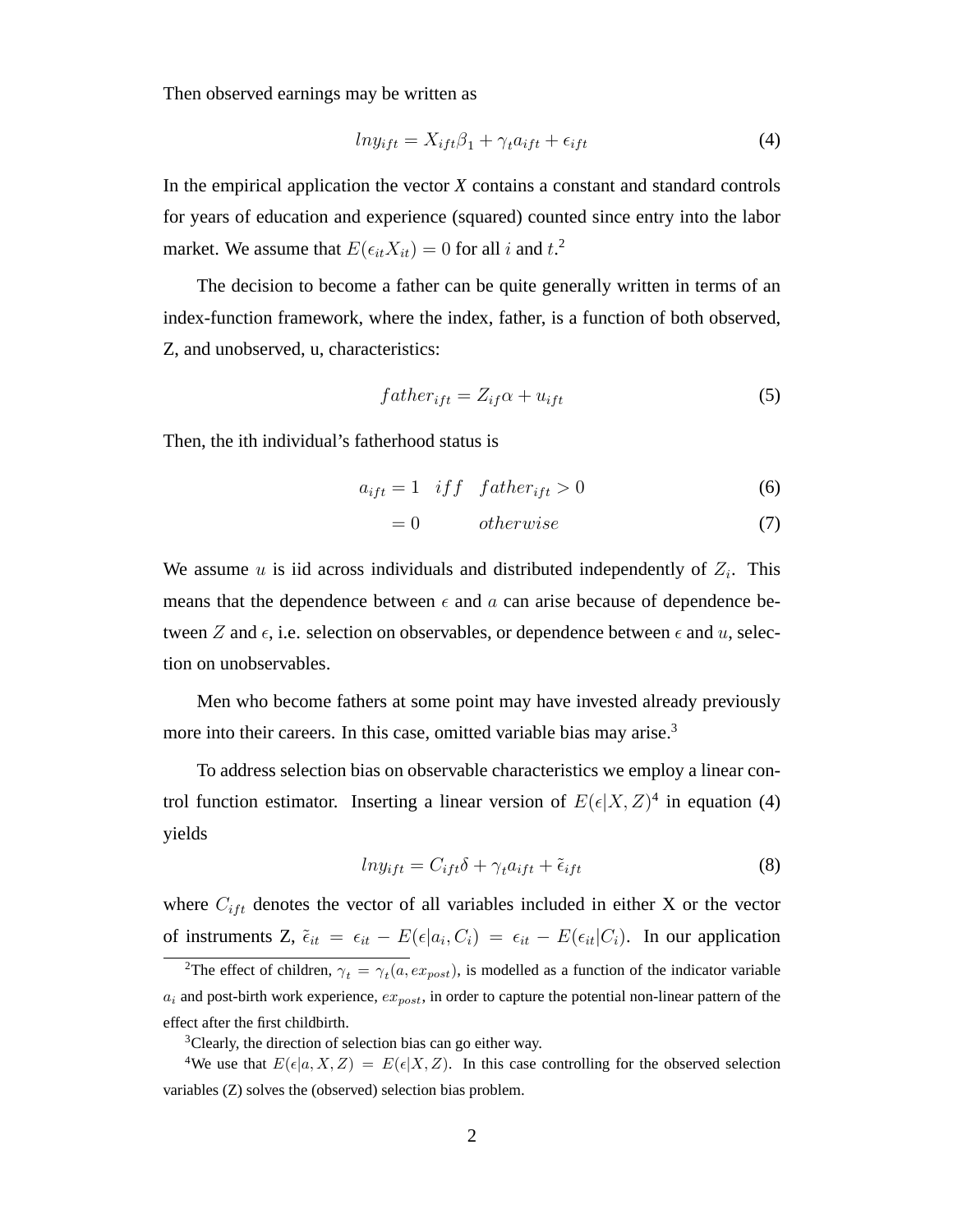Z will include the indicator variable whether the man is a father-at-some point,  $fathertype$ , or not. We exploit the fact that in the data we observe earnings even before a man becomes a father, and that we can distinguish fathers-at-some point from childless men. Additionally, we use the indicator interaction with years of experience (squared) since entry, ex.

In sum, we write the log earnings equation:

$$
ln y_{ift} = \gamma_t a_{ift} + \beta' X_{it} + \delta' Z_{ift} + \nu_f + \mu_{if} + w_{ift}
$$
\n(9)

where we write the error term  $\tilde{\epsilon}_{ift} = \nu_f + \mu_{if} + w_{ift}$ , and where individuals are indexed by *i*, and family by *f*, and time by t.

*Reference: Heckman, J.J. and V.J. Hotz (1989): Choosing among alternative non-experimental methods for estimating the impact of social programs: The case of manpower training, Journal of the American Statistical Association, 84(408), 862-874.*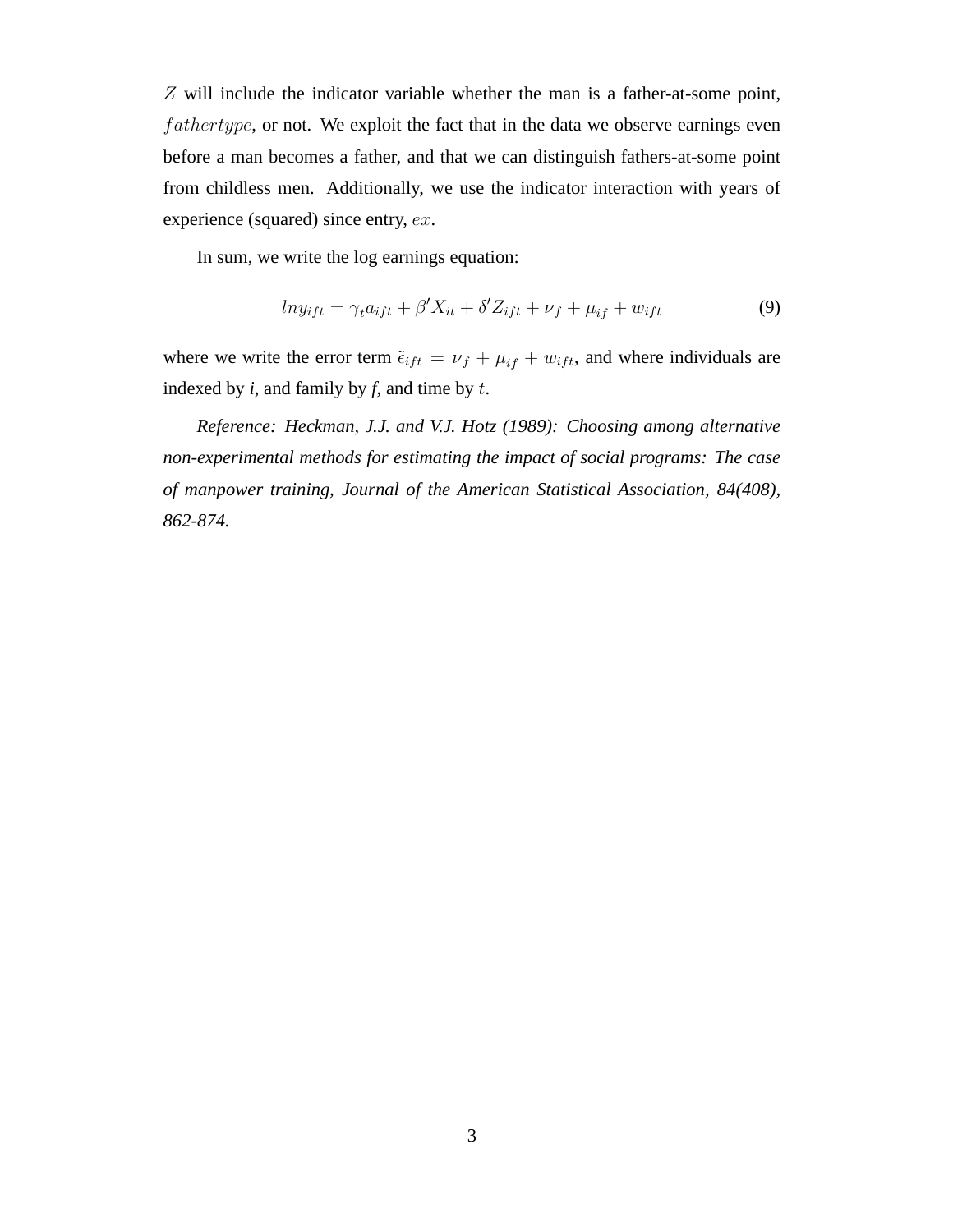# Appendix C

|                           |                             | $\frac{1}{2}$  |
|---------------------------|-----------------------------|----------------|
|                           | Market Work                 | Household work |
| Single men, 24-44 yrs old | 8.24                        | 2.12           |
| Single women, 24-44       | 8.24                        | 2.22           |
|                           | Couple without child, 16-44 |                |
| Men                       | 8.58                        | 2.38           |
| Women                     | 8.04                        | 2.4            |
|                           | Single parent               |                |
| men                       | 7.47                        | 4.19           |
| women                     | 7.32                        | 4.17           |
|                           | Couple with child age 0-6   |                |
| Men                       | 8.45                        | 4.29           |
| Women                     | 7.29                        | 5.57           |

Appendix Table C1: Time use of men and women per day, 2010

Collected from O.F. Vaage (2012): Tidene skifter: Tidsbruk 1971-2010,

Statistics Norway, Oslo Kongsvinger.

Couples include married and cohabiting couples.

Numbers disaggregated by parenthood status are not available before 2010 from this report.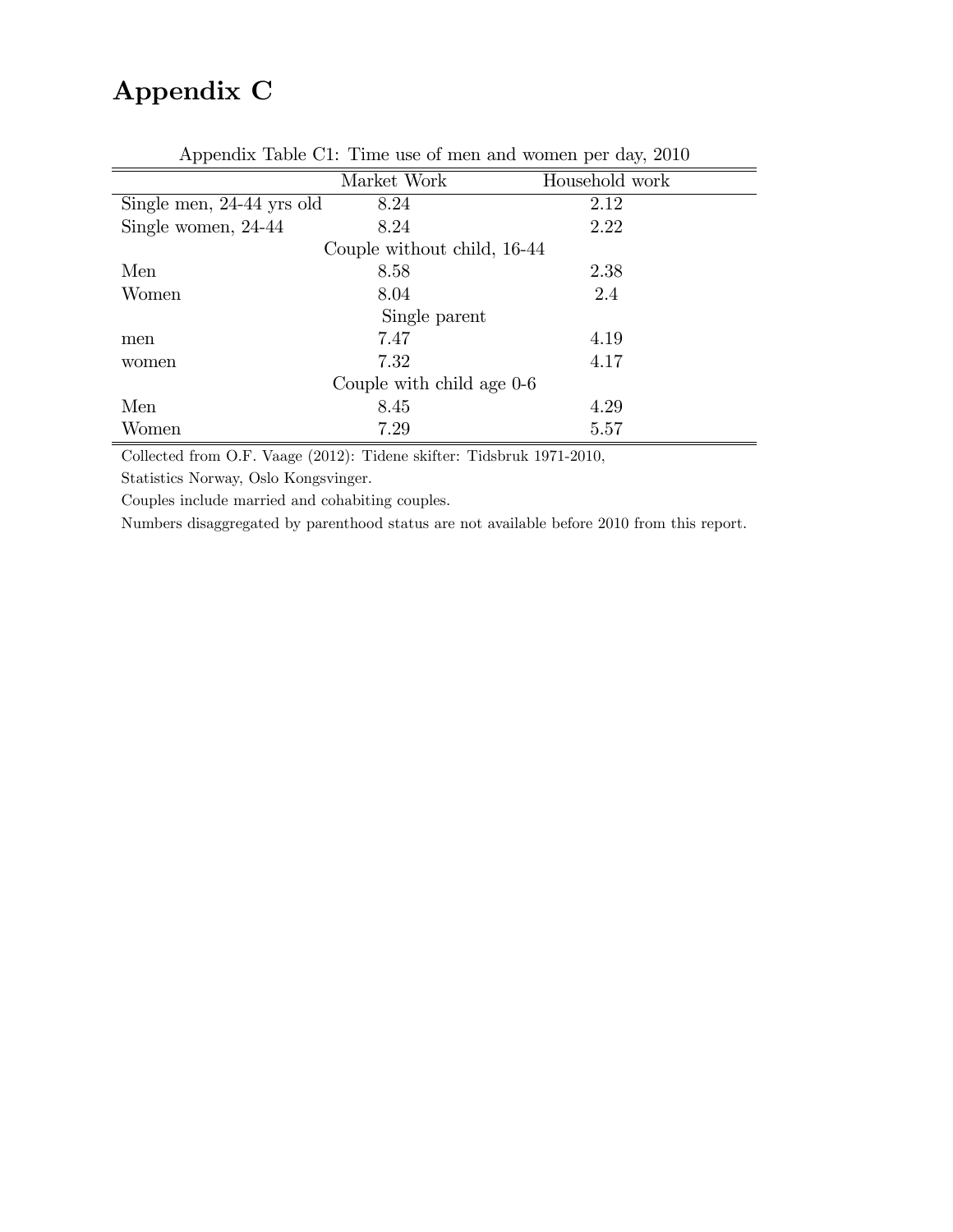| exclude effects through paternity leave reform (compare to Table 3 full sample)   |                              |                          |                        |                          |                         |                                                                                  |                       |
|-----------------------------------------------------------------------------------|------------------------------|--------------------------|------------------------|--------------------------|-------------------------|----------------------------------------------------------------------------------|-----------------------|
|                                                                                   |                              |                          | ${\rm Brothers}$       |                          |                         | Tw <u>ins</u>                                                                    |                       |
|                                                                                   | STO                          | EE                       | J<br>27                | CV <sub>2</sub>          | CV3                     | STO                                                                              | $\rm{CV}$             |
|                                                                                   |                              | extended                 | $\overline{AB}$        | $<$ 3 yr age diff        | $<\!\!2$ yr age diff    |                                                                                  |                       |
| years of education                                                                | $0.039***$                   |                          | $0.025***$             | $0.022***$               | $0.020***$              | $0.028***$                                                                       | $0.010***$            |
|                                                                                   | $(0.000)$<br>0.074***        |                          | (0.000)                | $(0.000)$                | $(0.001)$<br>$0.060***$ |                                                                                  |                       |
| experience                                                                        |                              | $0.076***$               | $0.069***$             | $0.063***$               |                         | $(0.001)$<br>$0.069***$                                                          | $(0.002)$<br>0.057*** |
|                                                                                   | (0.000)                      | (0.001)                  | (0.001)                | (0.001)                  | (0.002)                 | (0.003)                                                                          | (0.005)               |
| experience <sup>2</sup>                                                           | $-0.002***$                  | $-0.002***$              | $-0.002***$            | $-0.001***$              | $-0.001***$             | $-0.002***$                                                                      | $0.001***$            |
|                                                                                   | (0.000)                      | (0.000)                  | (0.000)                | (0.000)                  | (0.000)                 | (0.000)                                                                          | (0.000)               |
|                                                                                   | Differential effect in entry |                          | earnings               | experience<br>$\rm{and}$ | $-birth$                |                                                                                  |                       |
| father-at-some-point                                                              | $0.020***$                   |                          | $0.036***$             | $0.040***$               | $0.045***$              | $-0.008$                                                                         | $0.100***$            |
|                                                                                   | (0.003)                      |                          | (0.004)                | $(0.006)$<br>0.007***    |                         |                                                                                  | (0.023)               |
| experience *father                                                                | $0.012***$                   | $0.026***$               | $0.009***$             |                          | $(0.010)$<br>$0.009***$ | $(0.016)$<br>$0.019***$<br>$(0.003)$                                             | $-0.001$              |
| -at-some-point                                                                    | (0.001)                      | (0.000)                  | (0.001)                | (0.001)                  | (0.002)                 |                                                                                  | (0.004)               |
| experience <sup>2*</sup> father                                                   | $-0.000***$                  | $0.000***$               | $0.000***$             | $-0.000***$              | $-0.000***$             | $0.001***$                                                                       | $-0.000*$             |
| -at-some-point                                                                    | (0.000)                      | (0.000)                  | (0.000)                | (0.000)                  | (0.000)                 | (0.000)                                                                          | (0.000)               |
|                                                                                   |                              | <b>Differential</b>      | effect of              | ildren                   |                         |                                                                                  |                       |
| post-birth $(a)$                                                                  | $0.090***$                   | $0.058***$               | $0.078***$             | $0.048***$               | $0.047***$              | $0.085***$                                                                       | $0.032*$              |
|                                                                                   | (0.002)                      | $(0.002)$<br>$-0.026***$ | $(0.002)$<br>-0.013*** | $(0.004)$<br>-0.005***   | (0.006)                 | $\begin{array}{c} (0.010) \\ -0.021^{***} \\ (0.002) \\ 0.001^{***} \end{array}$ | (0.013)               |
| experience post-birth $(exp_{post})$                                              | $0.015***$                   |                          |                        |                          | $-0.003*$               |                                                                                  | $-0.003$              |
|                                                                                   | (0.000)                      | $(0.000)$                | (0.000)                | (0.001)                  | $(0.001)$               |                                                                                  | (0.003)               |
| $\exp$ eperience<br>² post birth $(exp_{post}^2)$                                 | $0.001***$                   | $0.001***$               | $0.001***$             | $0.000***$               | $0.000***$              |                                                                                  | $0.001***$            |
|                                                                                   | (0.000)                      | $(0.000)$<br>1172084     | (0.000)                | (0.000)                  | (0.000)                 | $\left(0.000\right)$ 32454                                                       | (0.000)               |
| Observations                                                                      | 172084                       |                          | 586042                 | 237455                   | 87894                   |                                                                                  | 16227                 |
| $R^2$                                                                             | 0.283                        | 0.309                    | 0.066                  | 0.044                    | 0.044                   | 0.305                                                                            | 0.033                 |
| Data: Samples from Norwegian register data until 2005. Cohort of men born 1955-65 |                              |                          |                        |                          |                         |                                                                                  |                       |

Appendix Table C2: Robustness Checks: Regression results restricted sample to Appendix Table C2: Robustness Checks: Regression results restricted sample to Earnings potentially affected by the paternity leave reform in 1993 are excluded. Earnings potentially affected by the paternity leave reform in 1993 are excluded.

All regressions control for birth order and time effects. Standard errors in parentheses. All regressions control for birth order and time effects. Standard errors in parentheses. \*  $p < 0.05$ , \*\*  $p < 0.01$ , \*\*\*  $p < 0.001$ . \*  $p < 0.05$ , \*\*  $p < 0.01$ , \*\*\*  $p < 0.001$ .